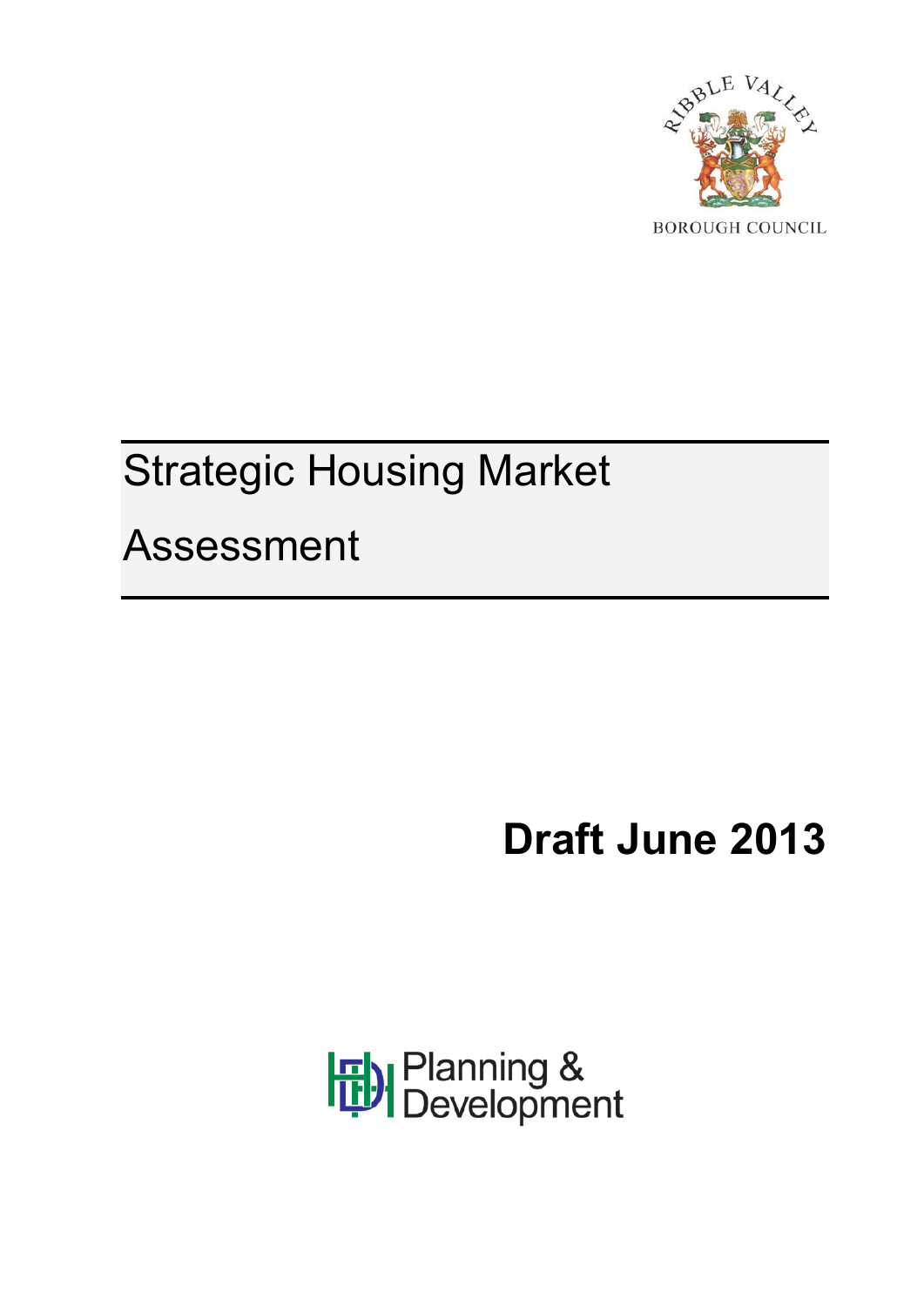#### **Important Notice**

HDH Planning and Development Ltd has prepared this report for the sole use of Ribble Valley Council in accordance with the proposal and instructions under which our services were performed. No other warranty, expressed or implied, is made as to the professional advice included in this report or any other services provided by us. This report may not be relied upon by any other party without the prior and express written agreement of HDH Planning and Development Ltd.

Some of the conclusions and recommendations contained in this report are based upon information provided by others and upon the assumption that all relevant information has been provided by those parties from whom it has been requested. Information obtained from third parties has not been independently verified by HDH Planning and Development Ltd, unless otherwise stated in the report. The recommendations contained in this report are concerned with affordable housing and current planning policy, guidance and regulations which may be subject to change. They reflect a Chartered Surveyor's perspective and do not reflect or constitute legal advice and the Council should seek legal advice before implementing any of the recommendations.

Certain statements made in the report may constitute estimates, projections or other forward-looking statements and even though they are based on reasonable assumptions as of the date of the report, such forward-looking statements, by their nature, involve risks and uncertainties that could cause actual results to differ materially from the results predicted. HDH Planning and Development Ltd specifically does not guarantee or warrant any estimate or projections contained in this report.

RS Drummond-Hay MRICS ACIH **HDH Planning and Development Ltd** Bellgate, Casterton Kirkby Lonsdale Cumbria. LA6 2LF simon@drummond-hay.co.uk 015242 76205 / 07989 975 977

#### **COPYRIGHT**

© This report is the copyright of HDH Planning and Development Ltd. Any unauthorised reproduction or usage by any person other than the addressee is strictly prohibited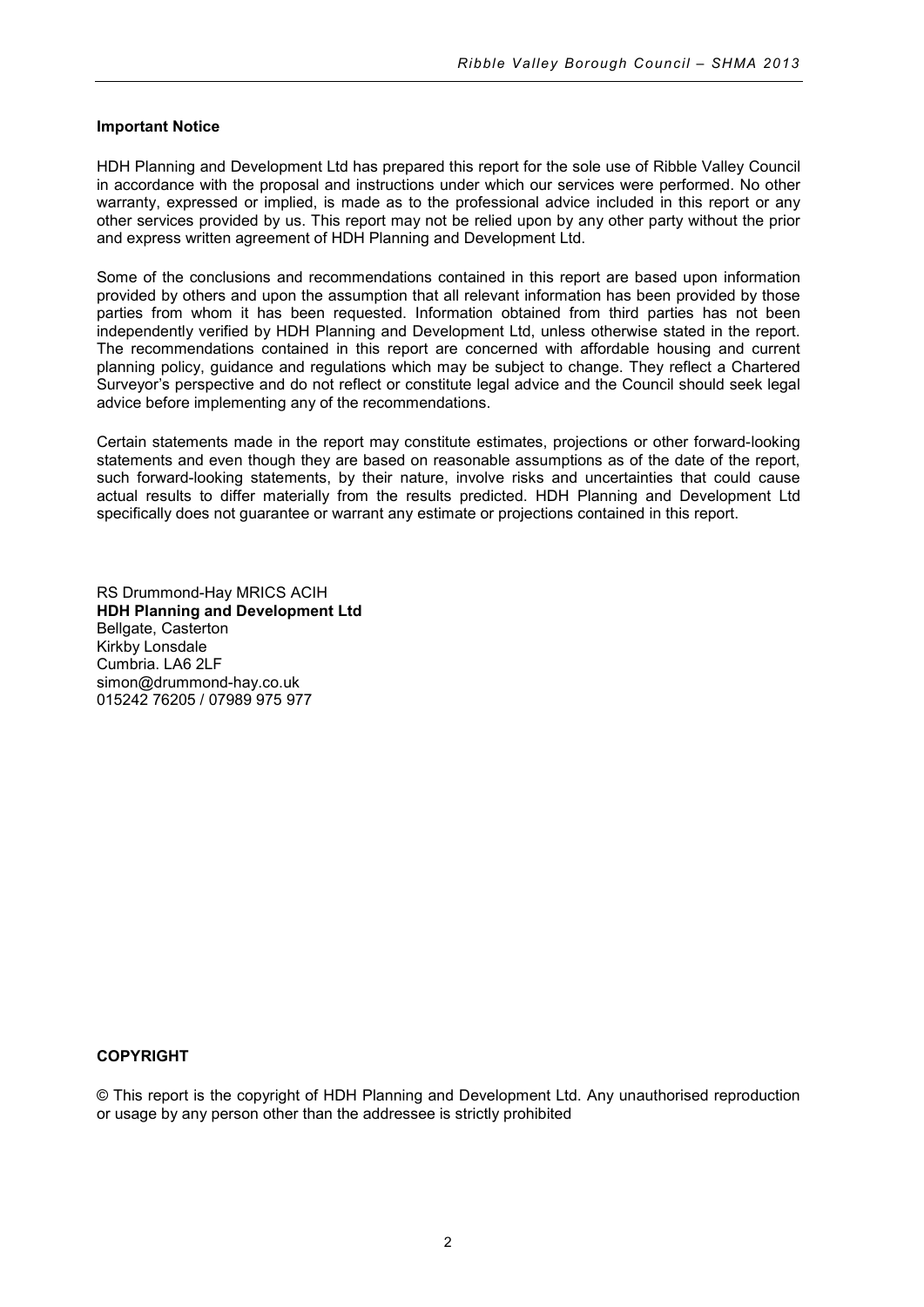# **Chapter Listing**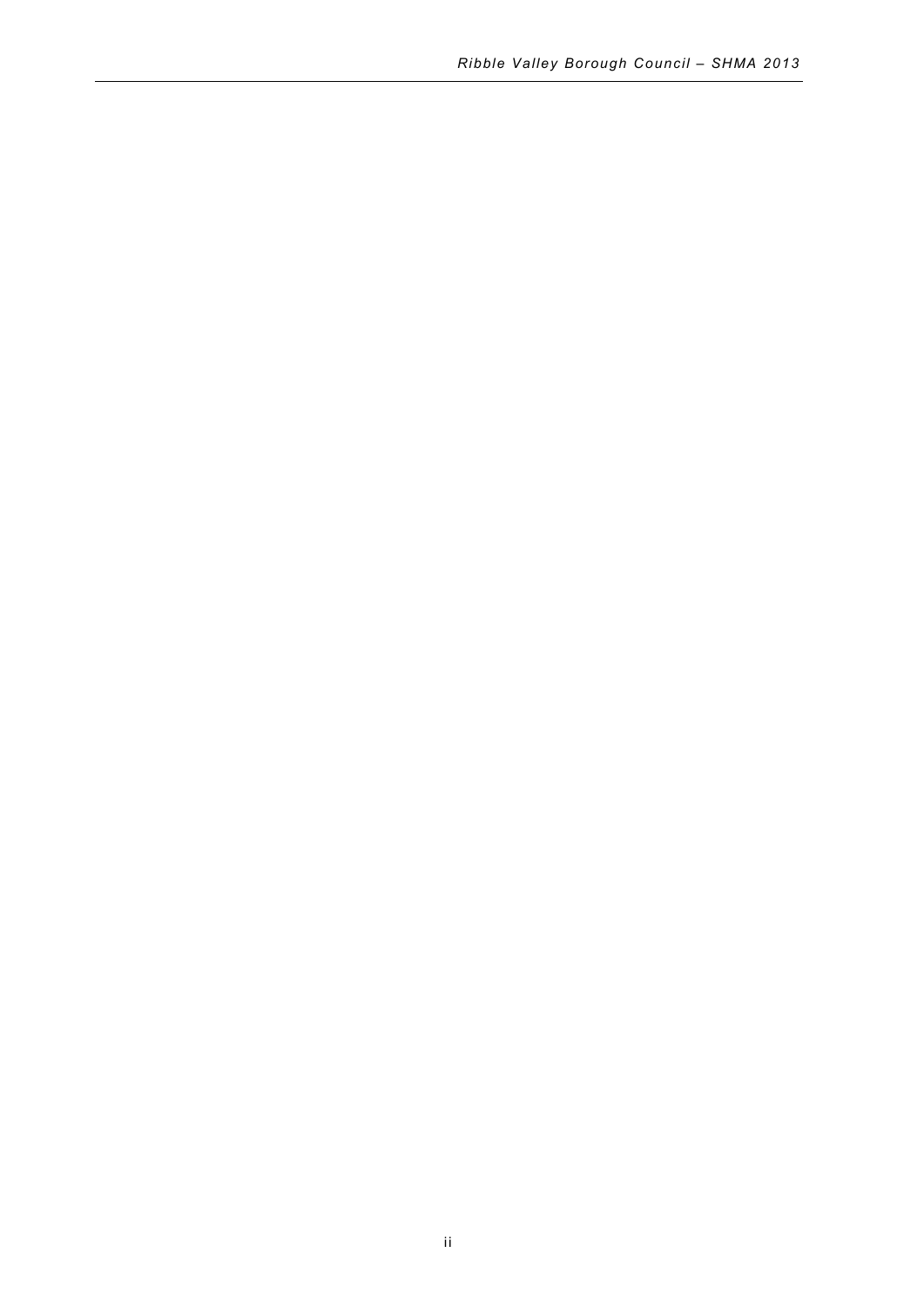### <span id="page-4-0"></span>1. Introduction

#### **Summary**

- i) This study provides an update of the original SHMA undertaken in Ribble Valley in 2007 (finalised in 2008). It is required to check the suitability of the housing policies set out in the Council's Core Strategy which is soon to go through an Examination in Public. In addition the Coalition Government have made a range of changes to the housing sector, including the introduction of Affordable Rent - the scope of which needs to be established. The report will assess the local impact and the appropriate response within the current market conditions and new policy landscape.
- ii) The study will meet the requirements of paragraph 159 of the National Planning Policy Framework and adhere to the approach set out in the Strategic Housing Market Assessment – Practice Guidance.

#### **Purpose**

- 1.1 A Strategic Housing Market Assessment (SHMA) was originally published for Ribble Valley in December 2008 based on secondary data available on the housing market. This SHMA examined the local housing market, setting out the level of housing need alongside the requirements of particular groups of the population and concluding with an overview of the type of housing required to sustain the local market.
- 1.2 The Council recognises that as the Core Strategy prepares to go through Examination in Public it would be beneficial to review the current housing policies within the Strategy against up-to-date evidence and have therefore commissioned this SHMA update to provide this. In addition the new National Planning Policy Framework was published last Spring and this SHMA will meet these altered requirements.
- 1.3 This new SHMA report is also timely because the Coalition Government have made a range of changes to the housing sector since the original SHMA. This includes the introduction of the new social tenure 'Affordable Rent' and the new LHA (Local Housing Allowance) cap. This SHMA will assess the appropriate response within the current market conditions and new policy landscape. This is done by direct examination of secondary data available.

#### **Government Guidance**

1.4 National Planning Policy is now the National Planning Policy Framework (NPPF). Paragraph 159 of the NPPF (March 2012) sets out the role of this SHMA.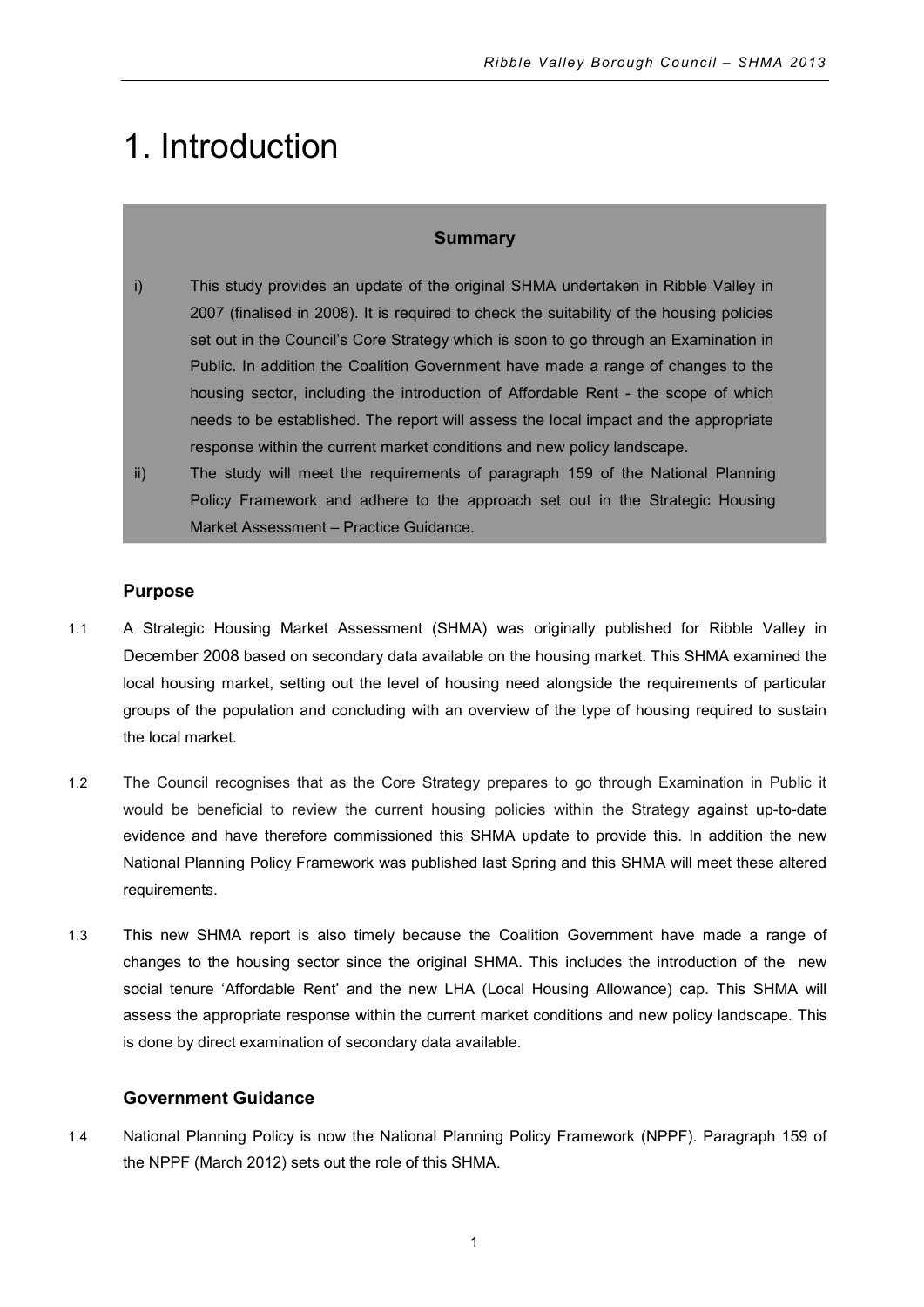*Local planning authorities should have a clear understanding of housing requirements in their area. They should:* 

*• Prepare a Strategic Housing Market Assessment to assess their full housing needs, working with neighbouring authorities where housing market areas cross administrative boundaries. The Strategic Housing Market Assessment should identify the scale and mix of housing and the range of tenures that the local population is likely to require over the plan period which:* 

*–– meets household and population projections, taking account of migration and demographic change* 

*–– addresses the need for all types of housing, including affordable housing and the needs of different groups in the community (such as families with children, older people, disabled people, service families and people wishing to build their own homes); and* 

*–– caters for housing demand and the scale of housing supply necessary to meet this demand (para 28)*

1.5 Whilst the NPPF outlines how an SHMA fits into the wider housing policy framework, the detailed Practice Guidance (Strategic Housing Market Assessment Practice Guidance, August 2007) provides an indication as to how a SHMA should be undertaken and what topics should be covered. The Practice Guidance provides details about the whole process of conducting a SHMA and, importantly, sets out a comprehensive model for the assessment of affordable housing need.

#### **Report coverage**

- 1.6 The original SHMA presented a large range of data on the housing market and related subjects, whereas this new SHMA will be focused on the areas of interest to the Council and the consequences of the planning and housing reforms. This report is therefore limited to:
	- Examination of the latest data on the labour market and the resident population
	- A profile of the housing stock in Ribble Valley and the changes that have occurred to it, including the notable growth of the private rented sector which is examined in more detail
	- Analysis of the price of property in Ribble Valley and the affordability of housing for residents
	- Production of outputs for the housing needs assessment model in accordance with the Practice Guidance approach, including an analysis of the suitability of Affordable Rent within Ribble Valley
	- Production of an analysis of the entire housing market within the balancing housing markets model, which will identify the amount and nature of housing required in Ribble Valley over the Core Strategy period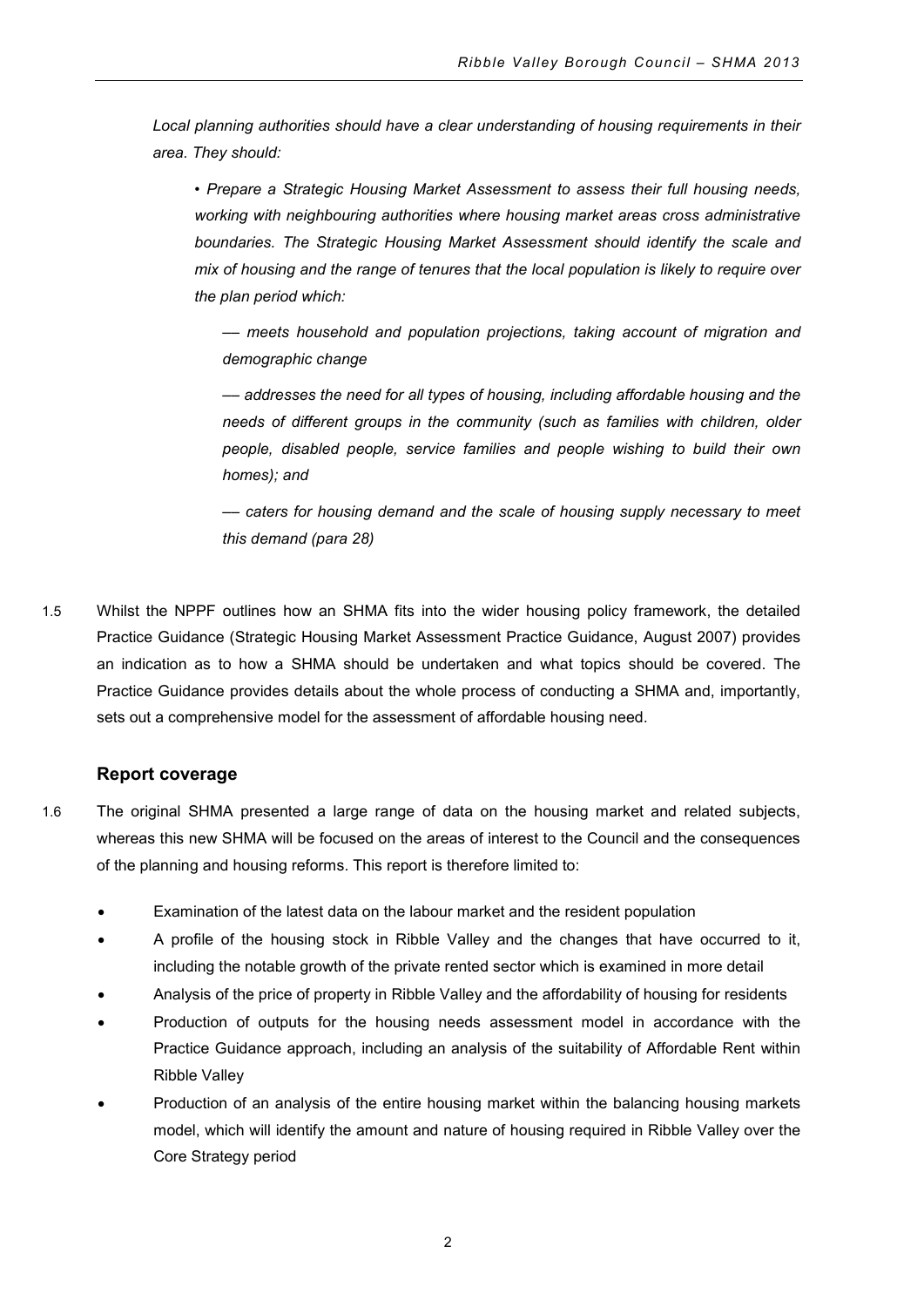• A summary of the policy implications these findings within the requirements of NPPF and how they relate to the current Core Strategy objectives.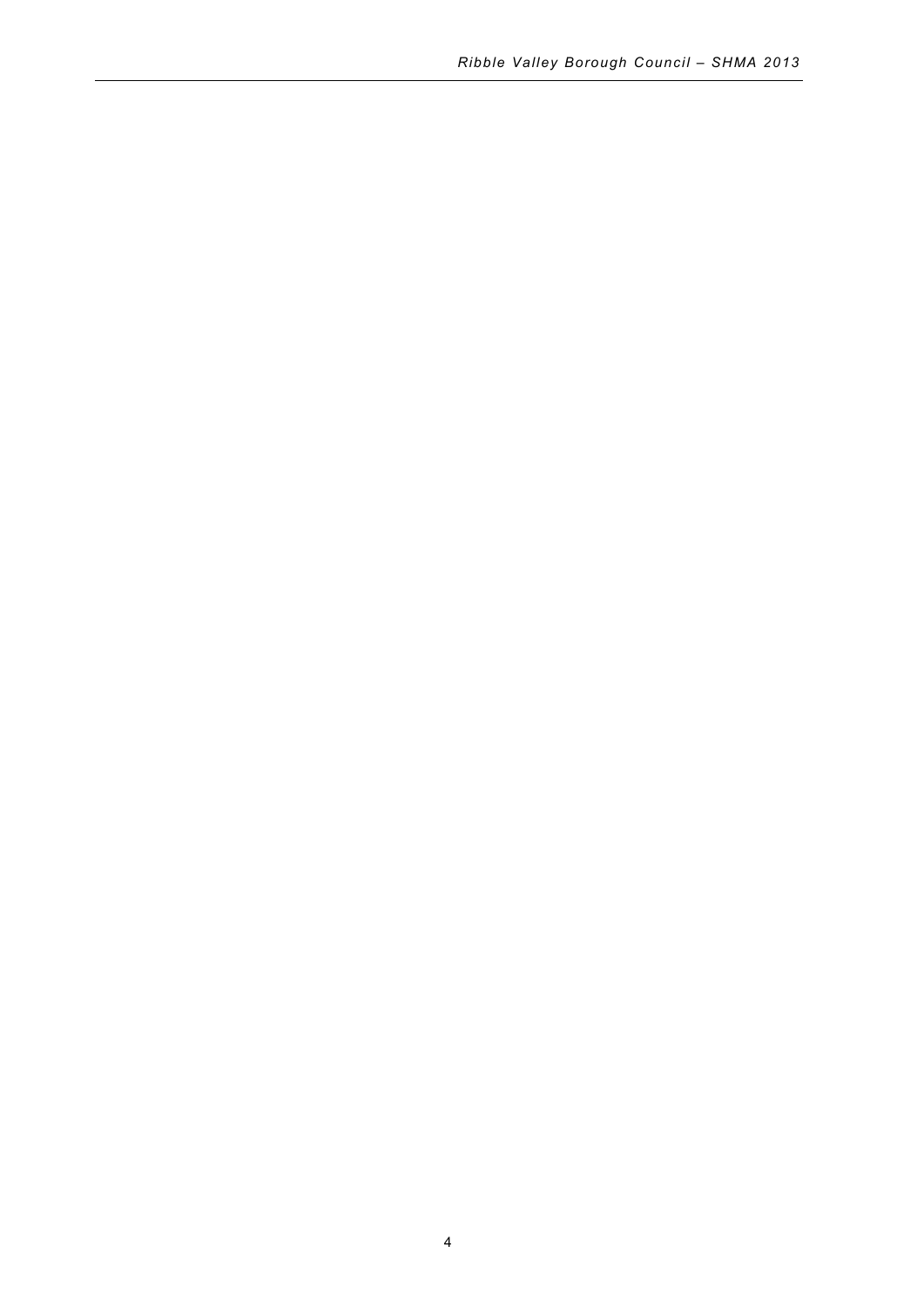## <span id="page-8-0"></span>2. Socio-economic profile

#### **Summary**

- i) Various secondary data sources were used to inform the socio-economic profile in Ribble Valley. The recent Census indicates that in 2011 the population of the Borough was 57,132 and that since 2001 the population has increased by 5.9%, the size of the household population, has also increased by a faster rate between 2001 and 2011 (8.3%).
- ii) Ribble Valley contains a lower proportion of the population that are of working age than is found regionally and nationally, principally because there is a larger than average proportion of people of pensionable age in the Borough. The Black, Asian and Minority Ethnic population of Ribble Valley is just 2.1% of the total population.
- iii) There has been a notable growth in part-time employment in Ribble Valley over the last ten years, whilst the number of people in full-time employment has risen more modestly.
- iv) Ribble Valley continues to have the capacity to undergo continued economic growth, with the proportion of economically active residents that are unemployed having increased from 0.7% at the time of the previous SHMA to 1.4% currently, however unemployment in the Borough has stabilised over the last 12 months.
- v) Ribble Valley contains proportionally more residents working in managerial jobs than is found regionally and nationally. The Borough also contains a lower than average level of working-age residents without any qualifications.
- vi) The mean earned income for employees in Ribble Valley in 2012 is £32,859, higher than the equivalent figures for the North West region and England.

#### **Introduction**

2.1 Two main drivers of the housing market are the resident population and the local labour market. They affect the nature of housing demand including household formation rates and households' investment in housing. The most recent data available on these topics at the time of the 2008 report was generally from 2007. This chapter uses information that has been published since then to document the current socio-economic profile in Ribble Valley and how it has changed. The information presented compares the circumstances in the Borough to the regional and national situation where possible.

#### **Demography**

2.2 The 2008 SHMA described the nature of the population in the Ribble Valley using the latest information available at the time, principally the ONS 2006 mid-year population estimates and the 2001 Census. The recently released 2011 Census data provides a comprehensive profile of the population of Ribble Valley and how it has changed since the previous Census.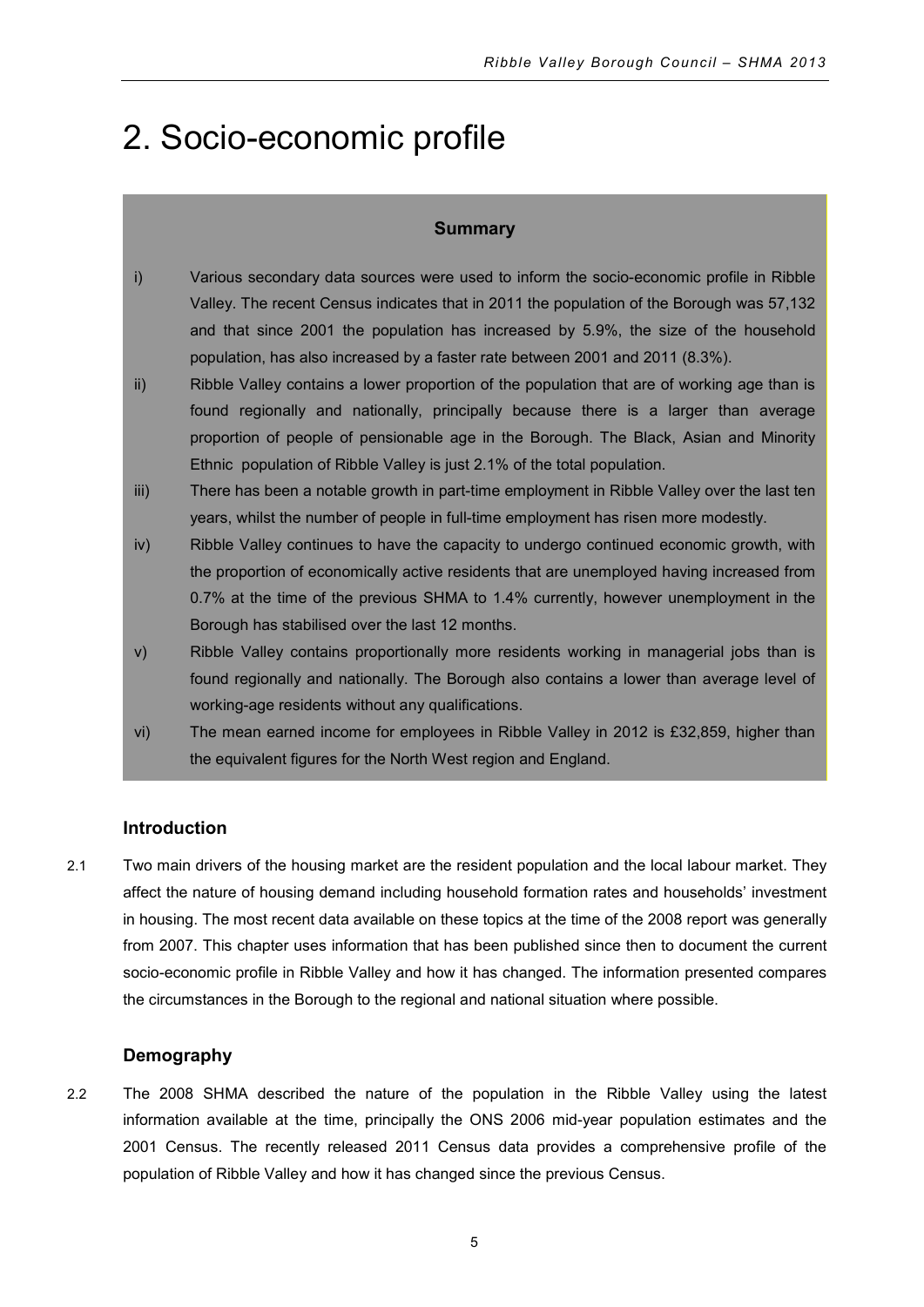#### **Population**

2.3 The Census indicates that the resident population in Ribble Valley in 2011 was 57,132 and that since 2001 the population had increased by 5.9%, almost 3,200 people. In comparison the population of the North West region increased by 4.8% between the 2001 and 2011 Census, whilst the population of England increased by 8.9%. Figure 2.1 illustrates the age composition of the population in Ribble Valley in 2001 and 2011 according to the Census. It shows that since 2001 the number of people aged 60 to 74 has markedly increased as has the population of the Borough aged 75 and over. In contrast the number of people aged between 30-44 has decreased notably .



Source: 2001 & 2011 Census

- 2.4 The 2011 Census figures also indicate that Ribble Valley contains a lower proportion of the population that are working age than is found regionally and nationally: 61.3% in Ribble Valley compared to 64.6% in the North West region and 64.8% across England. This is principally because there are a larger than average proportion of people of pensionable age in the Borough (20.2% in Ribble Valley compared to 16.6% in the North West region and 16.3% in England).
- 2.5 The 2011 Census indicates that the population density in Ribble Valley is 98 people per km<sup>2</sup>, an increase from 93 people per km<sup>2</sup> in 2001. The 2011 figure for England is 407 people per km<sup>2</sup>. The figure for the North West region is not currently available.
- 2.6 Some 16.7% of the resident population in Ribble Valley have a long-term health problem or disability, compared to 20.3% of residents in the North West region and 17.6% of people across England. This is quite notable, given the older than average profile of the population.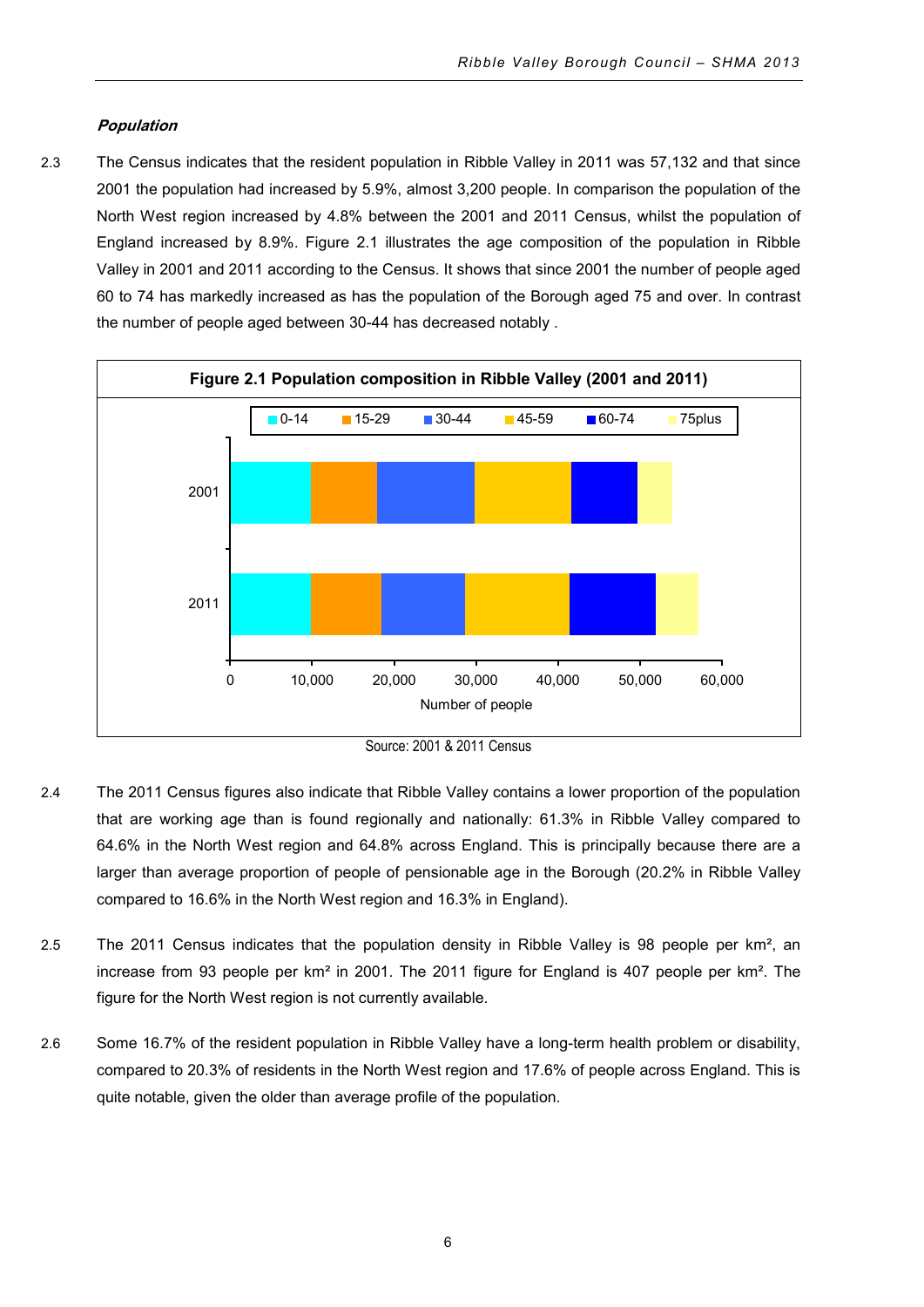#### **Ethnicity**

- 2.7 According to the 2001 Census, the proportion of Black, Asian and Minority Ethnic (BAME) (non-White) groups in Ribble Valley was 1.6%, lower than the figure recorded for the North West region (5.6%) and the national average (9.1%). The 2011 Census suggests that the BAME population of Ribble Valley has increased to 2.1% of the total population, but remains notably smaller than the regional and national figures (9.8% in the North West and 14.5% in England). This amounts to an increase of around 400 people (an increase of 42.8%) in BAME groups between 2001 and 2011.
- 2.8 Figure 2.2 presents the ethnicity of the population in the Borough in 2011. The 'Asian or Asian British' represents the largest BAME groups in Ribble Valley (comprising 1.3% of total population).



- 2.9 The Census reveals that just 0.4% of the population of Ribble Valley in 2011 had been resident in the UK for less than two years, compared to 1.1% in the North West region and 1.8% across England. The overwhelming majority of the population of the Borough have resided in the UK for over 5 years (including those born in the UK); 99.1% in Ribble Valley compared to 97.6% in the North West and 96.0% in England.
- 2.10 Figure 2.3 presents further detail on the components of population change in Ribble Valley between 2001 and 2010. It indicates that an average of 2,989 people moved into the Borough each year from elsewhere in England, whilst 2,478 people moved from Ribble Valley to elsewhere in the country. This equates to a net growth of 511 people per year from internal migration. The Figure shows that net internal migration was positive, whilst net international migration and net natural change from the existing population was negative.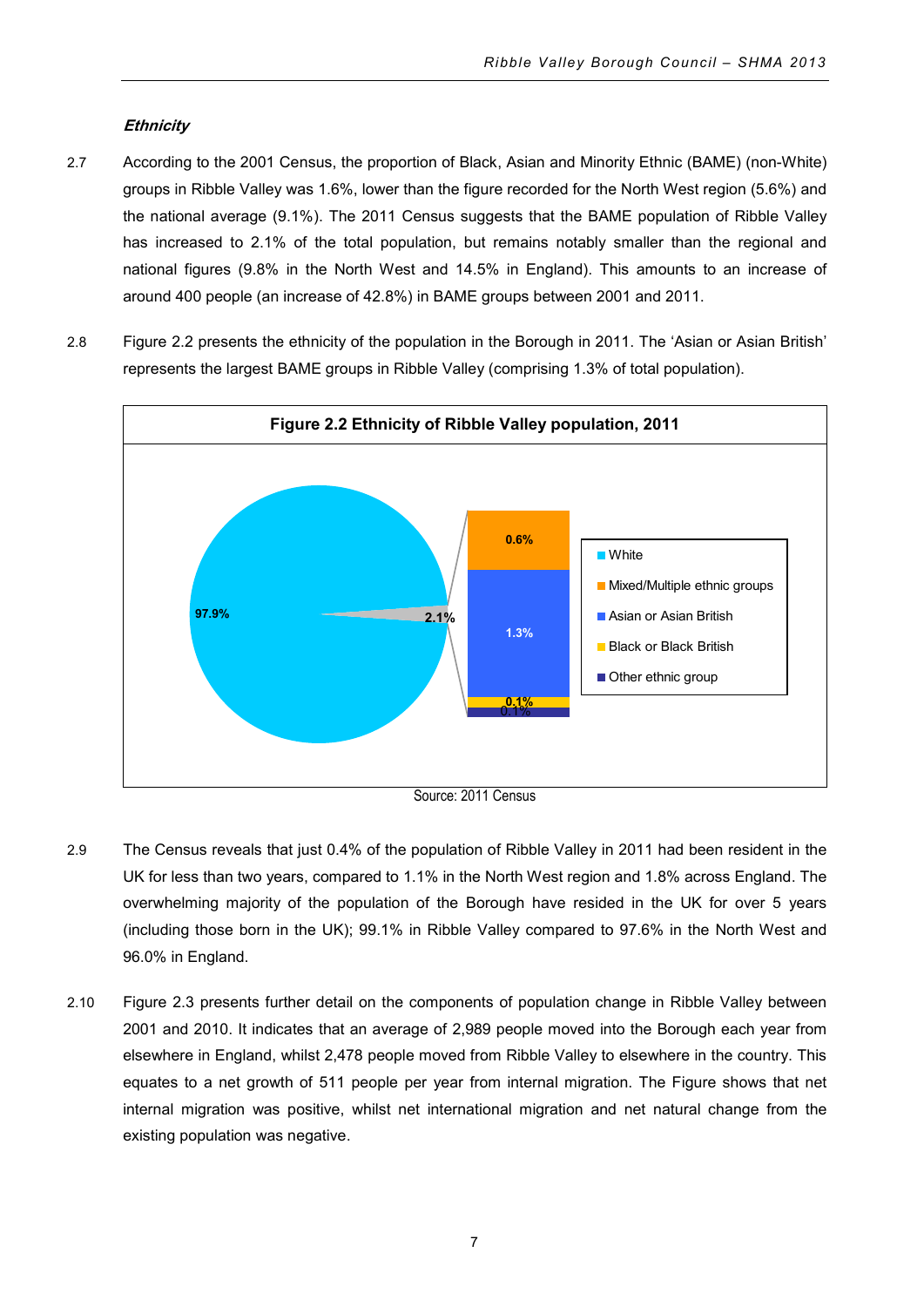

Source: ONS components of change for England and Wales - annual tables for 1991-2 to 2009-10

#### **Number of households**

2.11 The 2011 Census revealed that the household population in Ribble Valley has increased by 8.3% since 2001, a faster rate than regionally (7.0%) and nationally (7.9%). As the population has increased at a slower rate than the number of resident households between 2001 and 2011, this implies that the average size of households in Ribble Valley is decreasing as is illustrated in Table 2.1.

| Table 2.1 Change in average household size, 2001 to 2011 |        |        |  |
|----------------------------------------------------------|--------|--------|--|
|                                                          | 2001   | 2011   |  |
| Population                                               | 53,960 | 57,132 |  |
| Households                                               | 22,210 | 24.045 |  |
| Average household size                                   | 2.43   | 2.38   |  |

Source: 2001 & 2011 Census

2.12 It is interesting to note that this average household size of 2.38 compares to an average of 2.9 bedrooms per household in the Borough according to the 2011 Census. The 2011 Census also indicates that 1.7% of households in Ribble Valley had fewer bedrooms than they required (compared to 3.7% across the North West region and 4.8% nationally), whilst 80.2% have at least one bedroom more than they require (as opposed to 71.6% in the North West and 68.7% across England).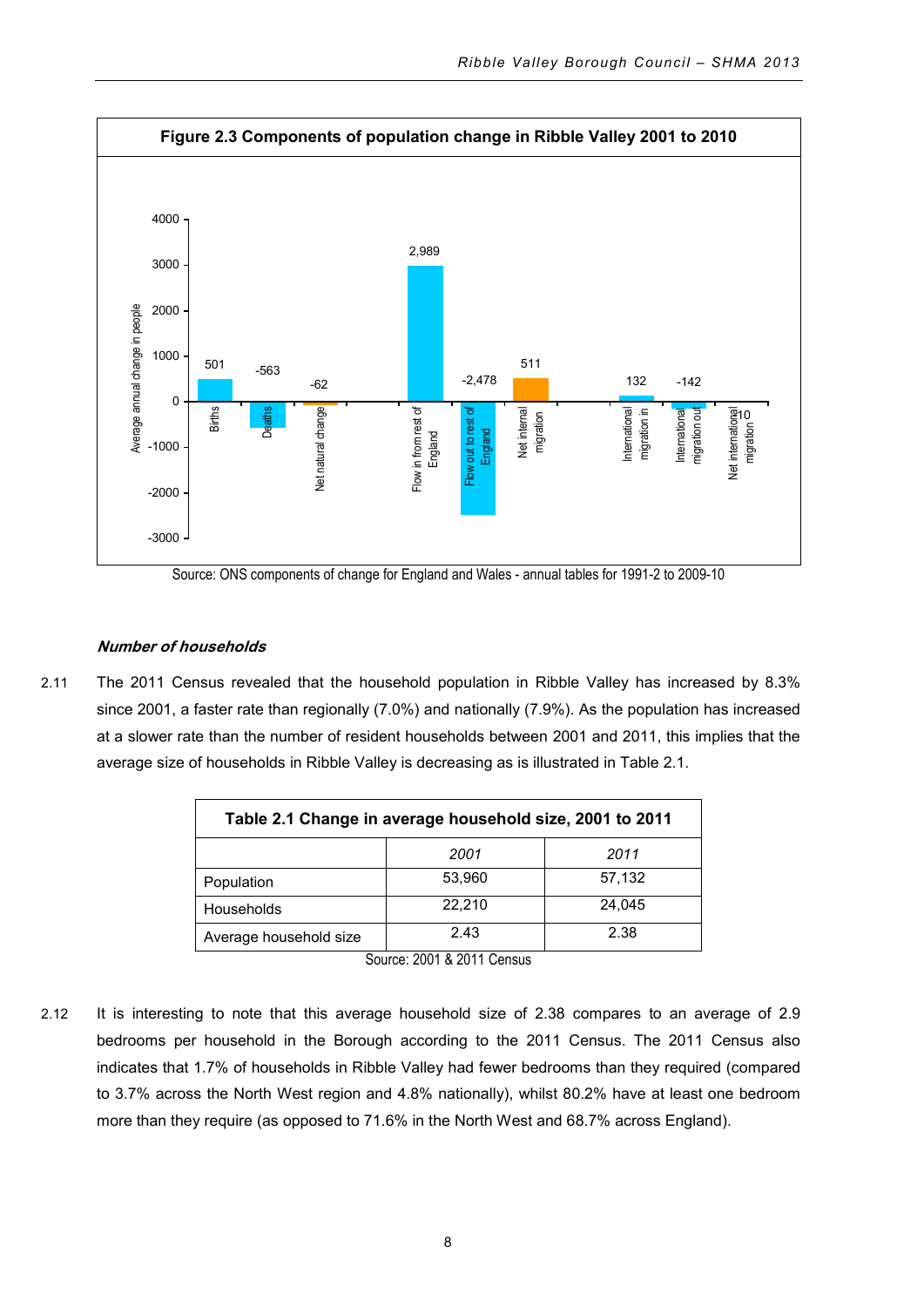2.13 Figure 2.4 compares the household composition in Ribble Valley in 2011 with that recorded for the North West region and England. The data indicates that older persons only households constitute 11.2% of all households in the Borough compared to 8.1% in the region and 8.4% nationally. The Figure also shows that some 28.3% of households in Ribble Valley contain only a couple with children, higher than the both the regional figure (24.9%) and the national one (25.4%).



Source: 2011 Census

2.14 Figure 2.5 shows the change recorded between the 2001 and 2011 Census for the different household groups in Ribble Valley. The figure shows that lone parent households have increased the most (although from a very low base), followed by one person households. It is interesting to note that couples with only non-dependent children have increased whilst the number of couples with dependent children has declined. This suggests that household formation rates amongst young adults may have reduced. The reduction in couple with dependent children households does not appear to be a consequence of a lack of housing choice in the Ribble Valley market, but due to wider social trends - a decrease of 4.1% was also recorded for the North West region, whilst nationally there was a very slight growth (0.3%).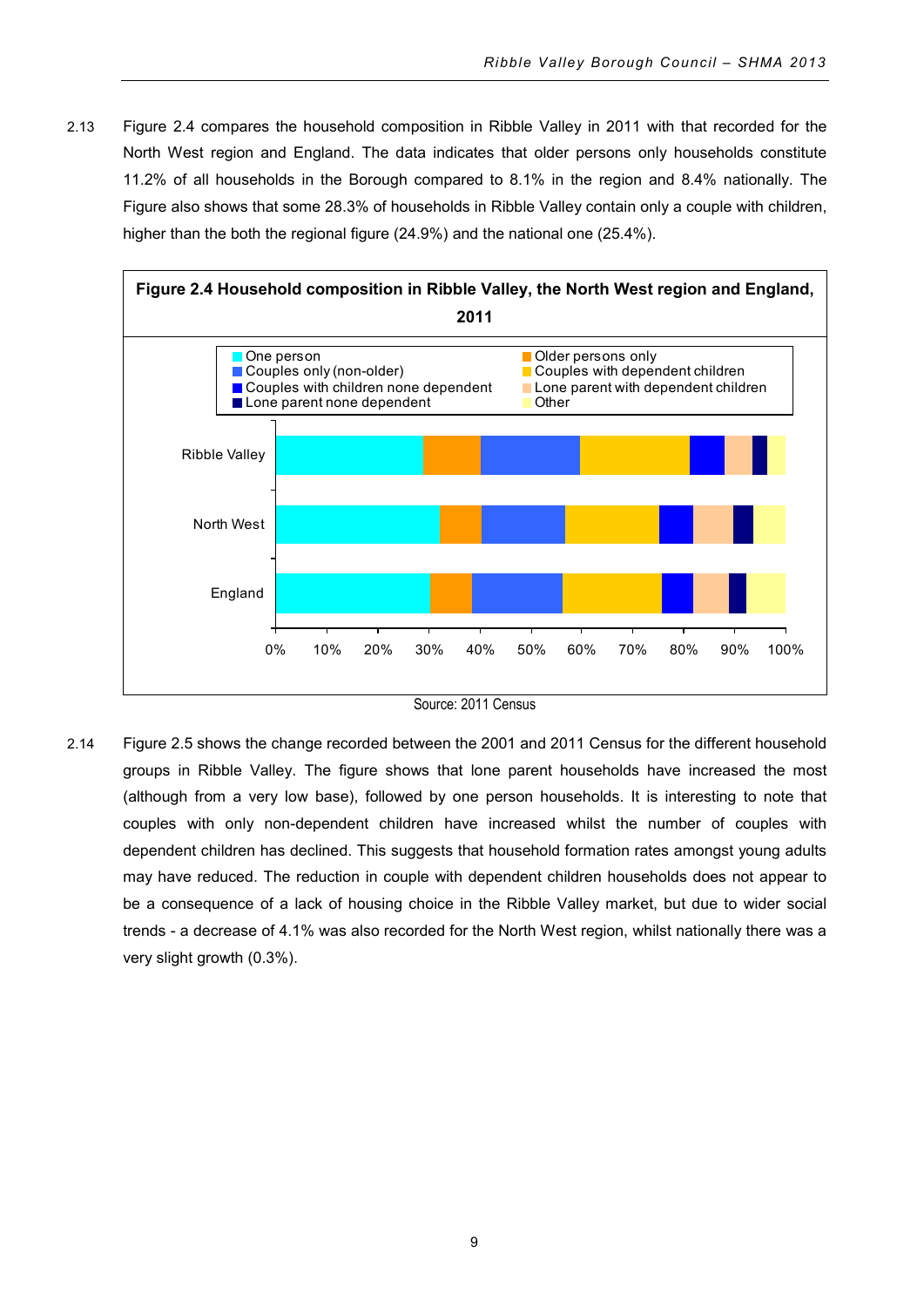

Source: 2001 & 2011 Census

#### **Economy**

-

2.15 Chapter 3 of the 2008 SHMA considered the economic context in Ribble Valley. It recorded a relatively high level of employment and above average earnings. Considerable data has been published since, which enables a detailed profile of the current local economy to be presented.

#### **Employment in Ribble Valley**

- 2.16 The latest data available on the economy in Ribble Valley indicates that there is notable capacity to undergo growth. NOMIS<sup>[1](#page-13-0)</sup> data on 'job density' (this is a measure of the number of jobs per person of working age) for 2010 shows that there are 0.99 jobs per working age person in the Borough. This is notably higher than the North West region (0.74) and England as a whole (0.78). The figure of 0.99 represents an increase from the 0.81 recorded in 2006 before the start of the economic downturn.
- 2.17 Measured by the Annual Business Inquiry (ABI) there were 25,200 employee jobs in Ribble Valley in 2008. This is a 3.7% increase on the level recorded before the economic downturn (in 2006). This increase recorded for the Borough compares to a decrease of 0.4% for the region and an increase of 1.2% nationally over the same time period.

#### **Employment profile of residents in the Borough**

2.18 Although the overall economic performance of Ribble Valley provides important context, an understanding of the affect of the economic climate on the resident population is more crucial to this study.

<span id="page-13-0"></span> $1$  NOMIS is a website provided by the Office of National Statistics that contains a range of labour market data at a local authority level[. www.nomisweb.co.uk](http://www.nomisweb.co.uk/)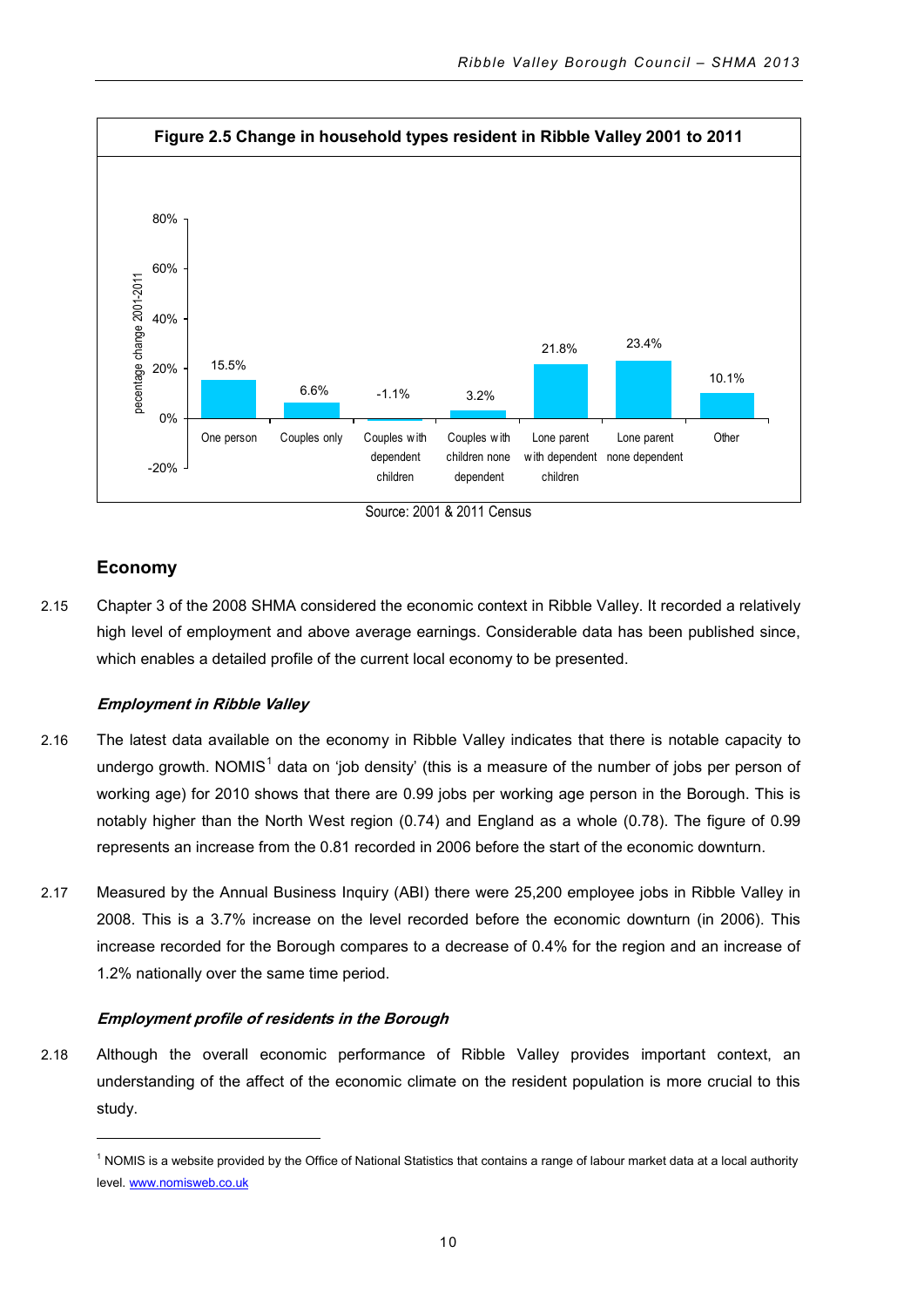- 2.19 The Census provides an overview of the employment situation in Ribble Valley in 2011. It shows that of all residents in work (excluding those who are also students), 19.9% are self-employed, with 58.3% full-time employees and 21.8% part-time employees. The level of self-employment is notably higher than both the regional (13.7%) and national averages (15.7%). Since the 2001 Census the number of part-time employees in Ribble Valley has increased by 20.4%, whilst the number of full-time employees has risen by 3.3%. The number of self-employed residents has increased by 10.3%.
- 2.20 The ONS publishes the number of people claiming Job Seekers Allowance on a monthly basis. This provides a very up-to-date measure of the level of unemployment of residents in an area. Figure 2.6 shows the change in the proportion of the working age population claiming Job Seekers Allowance in Ribble Valley since January 2007. The Figure indicates that the Ribble Valley unemployment level has been consistently higher than the level for the North West region and England.
- 2.21 Since January 2007 unemployment in Ribble Valley has increased by 91.0% (as opposed to 64.3% regionally and 60.3% nationally). The figure for Ribble Valley is higher because the base level of unemployment was low to begin with. However, over the last 12 months unemployment has decreased in Ribble Valley by 9.6% (compared to 4.1% in the North West region and 4.7% across England).



Source: ONS Claimant count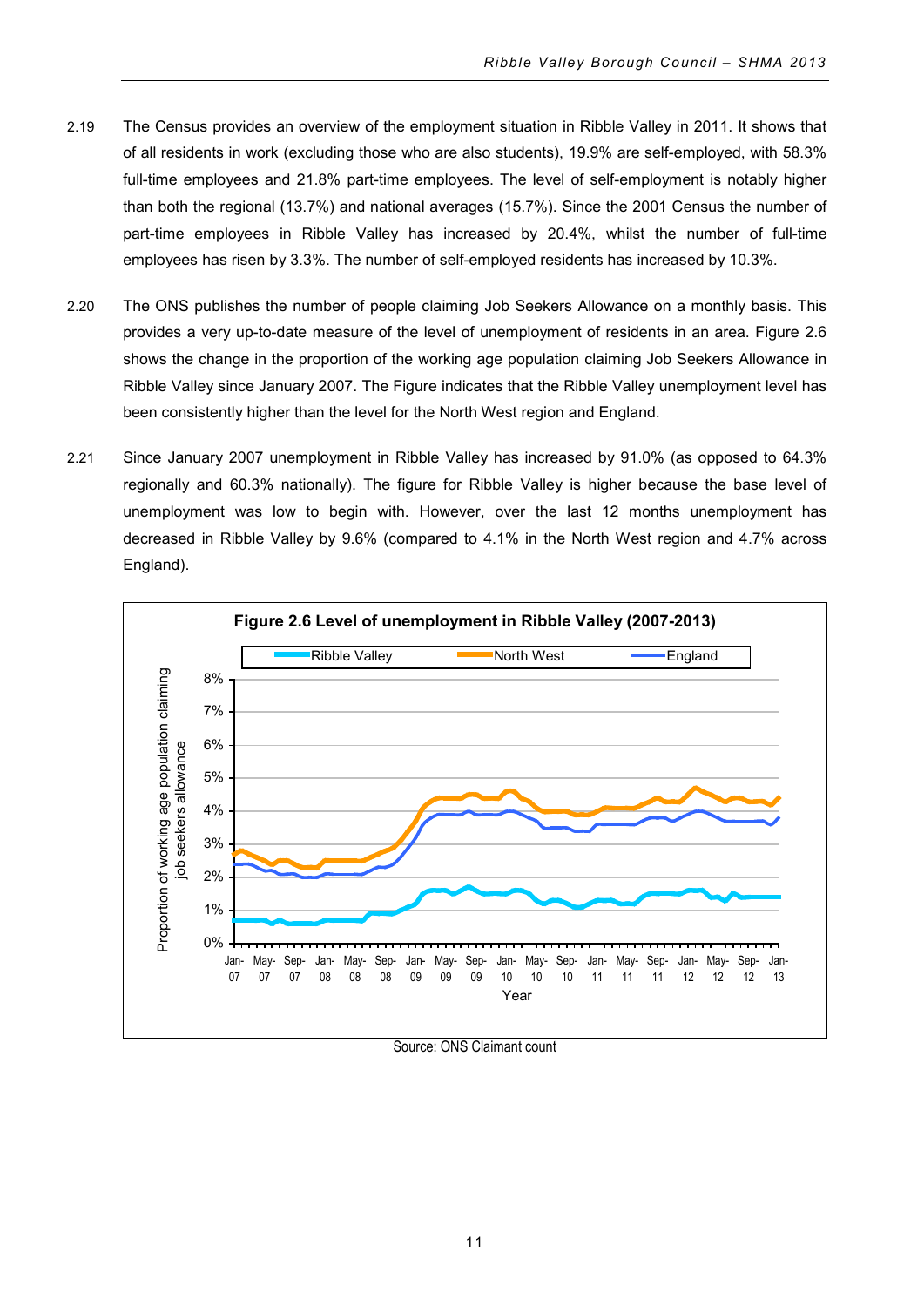- 2.22 It is worth noting that Ribble Valley also has a relatively low proportion of young people unemployed; 3.6% of 18 to 24 year olds in the Borough are unemployed compared to 8.1% at the regional level and 7.0% nationally. There is also a lower than average level of long-term unemployed (more than 12 months unemployed) at 0.2% of the working age population, compared to 1.2% in the North West region and 1.0% for England.
- 2.23 The Census presents a 'Standard Occupation Classification' which categorises all working people resident within an area into one of nine groups depending on the nature of the skills that they use. These nine groups are graded from managerial jobs (Groups 1-3) to unskilled jobs (Groups 8-9). As Table 2.3 illustrates, some 45.2% of employed residents in Ribble Valley work in groups 1 to 3, and this is considerably higher than the equivalent figure for the North West region and also higher than the figure for England. Ribble Valley has a smaller proportion of the workforce in the occupation groups 6 to 7 and 8 to 9 than is found regionally and nationally.
- 2.24 The Table also shows that since the 2001 Census there has been a considerable increase in the number of people resident in Ribble Valley employed within groups 6 to 7. During the same period there has been a more modest increase in the number of residents employed within groups 1 to 3 and 4 to 5 with a decrease in the number employed in groups 8 to 9.

| <b>Table 2.3 Occupation structure</b>                             |                       |                    |                 |                                                                       |
|-------------------------------------------------------------------|-----------------------|--------------------|-----------------|-----------------------------------------------------------------------|
| <b>Occupation Groups</b>                                          | Ribble Valley<br>2011 | North West<br>2011 | England<br>2011 | Change in no. of<br>people employed in<br>Ribble Valley since<br>2001 |
| Group 1-3: Senior, Professional<br>or Technical                   | 45.2%                 | 37.7%              | 41.1%           | 11.1%                                                                 |
| Group 4-5: Administrative, skilled<br>trades                      | 24.4%                 | 23.0%              | 22.8%           | 7.1%                                                                  |
| Group 6-7: Personal service,<br><b>Customer service and Sales</b> | 15.0%                 | 19.5%              | 17.7%           | 24.0%                                                                 |
| Group 8-9: Machine operatives,<br>Elementary occupations          | 15.4%                 | 19.7%              | 18.3%           | $-6.1%$                                                               |
| Total                                                             | 100.0%                | 100.0%             | 100.0%          | 8.7%                                                                  |

Source: 2001 & 2011 Census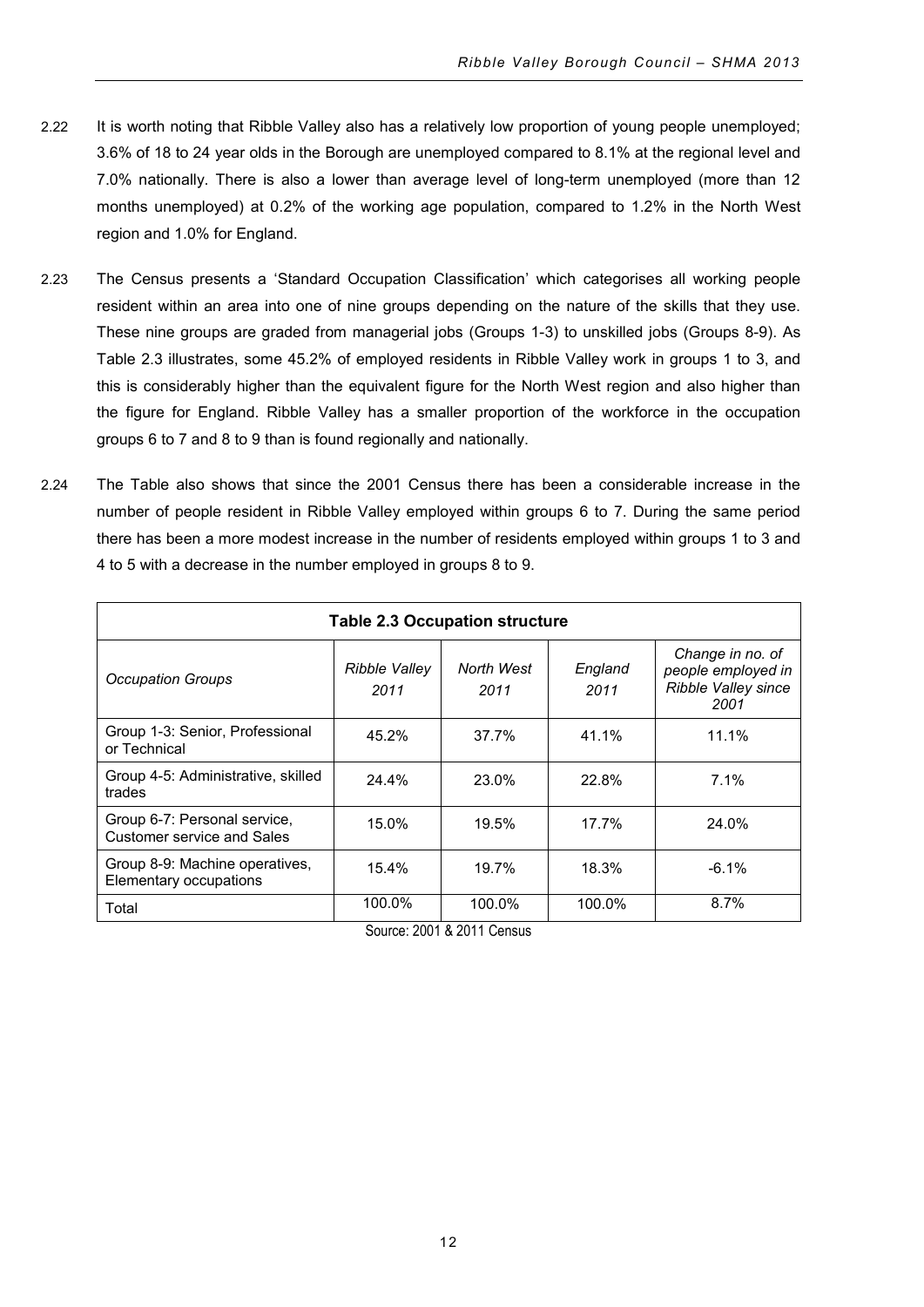#### **Qualifications**

2.25 An important factor in the ability of any economy to grow is the level of skill of the workforce. Figure 2.7 shows the highest qualification level of the working-age residents of Ribble Valley, compared to the regional and national equivalents as recorded in the 2011 Census. Level 1 qualification is the lowest (equivalent of any grade at GCSE or O-level) and Level 4 the highest (undergraduate degree or higher). The data indicates that over a third (34.0%) of working-age residents in the Borough have Level 4 or higher qualifications, significantly higher than the figure for the North West region (24.4%) and England (27.4%). Ribble Valley also has fewer residents with no qualifications. It is important to note however that the proportion of working-age residents in Ribble Valley without qualifications has reduced since the 2001 Census and the proportion with Level 4 or higher qualifications has increased notably (from 24.9% in 2001 to 34.0% in 2011).



Source: 2011 Census

#### **Income**

2.26 Income has a crucial effect on the level of choice a household has when determining their future accommodation. The mean earned income for full-time employees resident in Ribble Valley in 2012 was £32,859, according to the ONS Annual Survey of Hours and Earnings, higher than both the North West region (at £28,850) and England (£32,089). It is important to note that these figures assess individual incomes rather than household incomes. As Figure 2.8 shows, at all points on the distribution, annual gross income in Ribble Valley is notably higher than the equivalent in the North West region, although the pattern is most pronounced for higher income workers.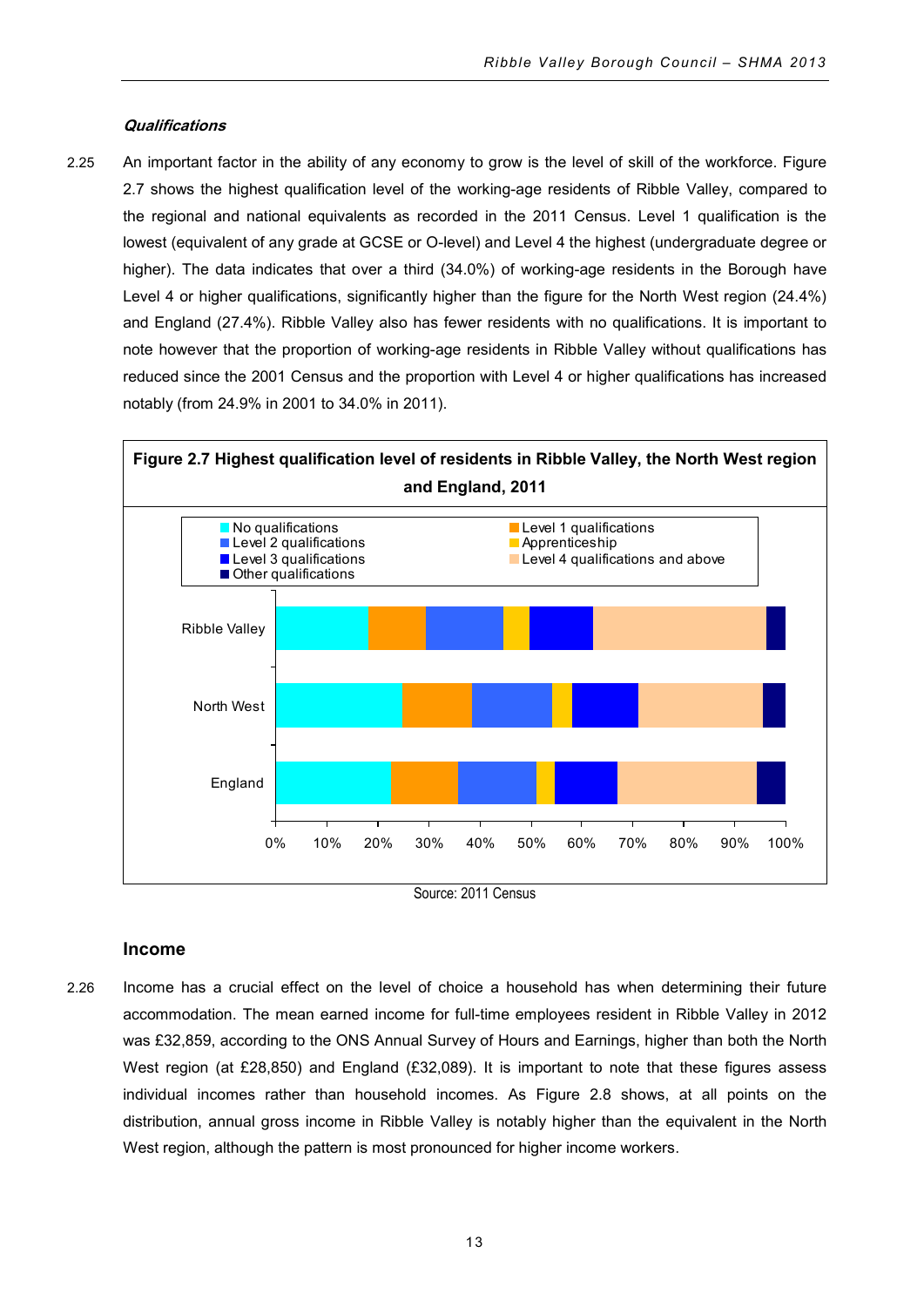

Source: ONS Annual Survey of Hours and Earnings (2012)

2.27 Figure 2.9 shows the change in the mean income of full-time employees resident in Ribble Valley, the North West region and England since 2007. Ribble Valley has recorded a higher increase since 2007 (at 15.0%) than the North West region (8.1%) and England (9.9%).



Source: ONS Annual Survey of Hours and Earnings (2007-2012)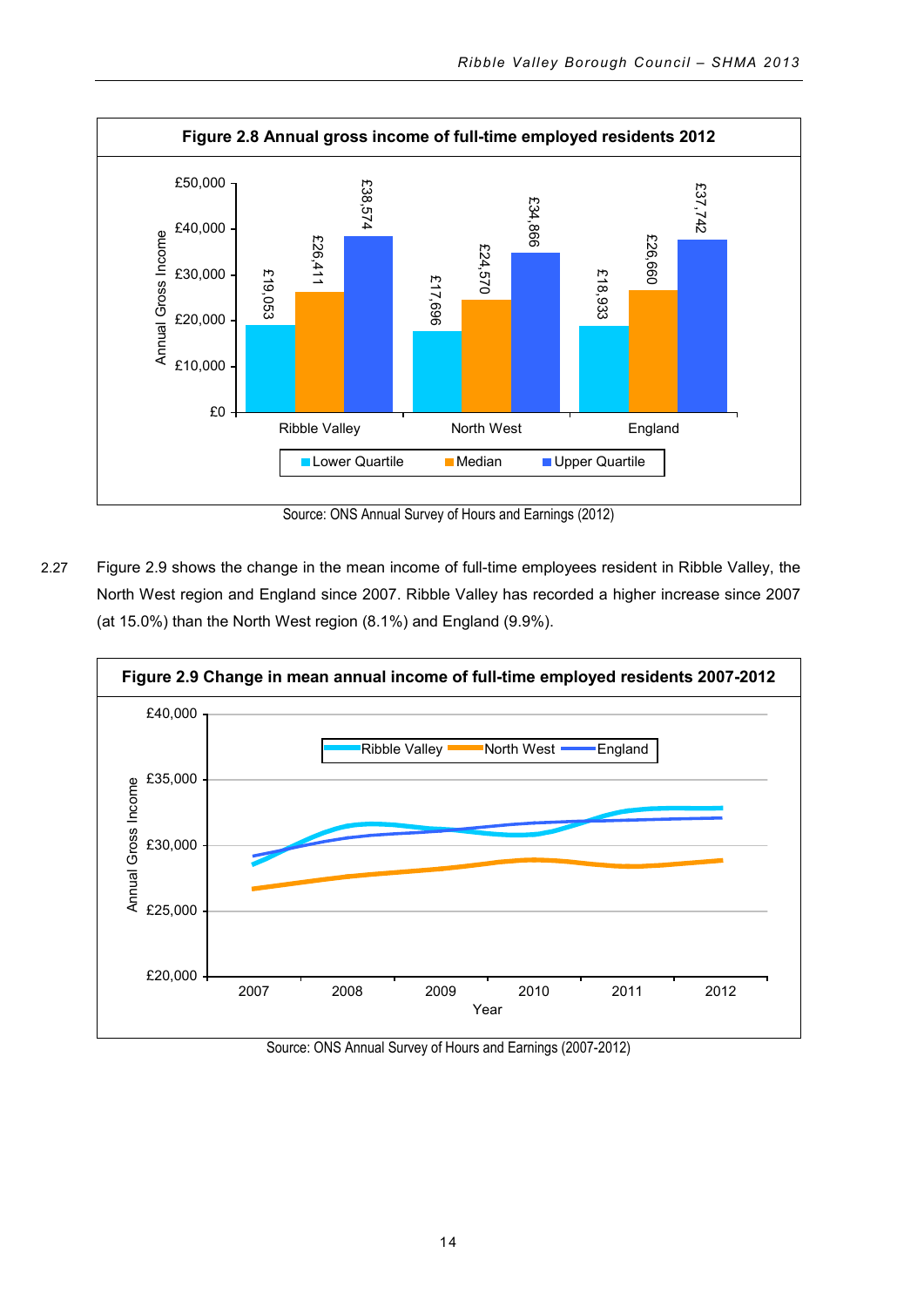#### **Household income**

- 2.28 CACI Paycheck estimates that the mean gross annual household income in Ribble Valley is £39,518, which is 10.1% above the United Kingdom equivalent (£35,902) The median household income is noticeably lower at £32,132 (compared to £28,318 across the UK). The lower quartile figure is £16,622 (£14,273 nationally).
- 2.29 Figure 2.10 shows the distribution of income in the Borough, compared to that across the UK as a whole. It is clear that there is a significant range of incomes, with 31.4% of households having an income of less than £20,000, and 19.5% of households having an income in excess of £60,000. There are more high income households and fewer low income households than across the United Kingdom as a whole.



- 2.30 ONS have produced estimates of the proportion of households in poverty in 2008 for each middlesuper output area (MSOA) in England and Wales, although these are classed as experimental statistics and should be treated with caution. The lowest figure recorded for the MSOAs in Ribble Valley is 10.6% of households in poverty and the highest is 18.8%. In comparison the median figure across England and Wales is 19.9%. All 8 of the MSOAs in Ribble Valley recorded a lower percentage than the national median. This suggests that households in poverty are not a significant issue in the Borough.
- <span id="page-18-0"></span>2.31 In addition in December 2012 the CLG published data tracking economic and child income deprivation at neighbourhood level in England between 1999 and 2009. This showed that of the 326 authorities in England, Ribble Valley was ranked the  $2^{nd}$  best for child income deprivation in 2009.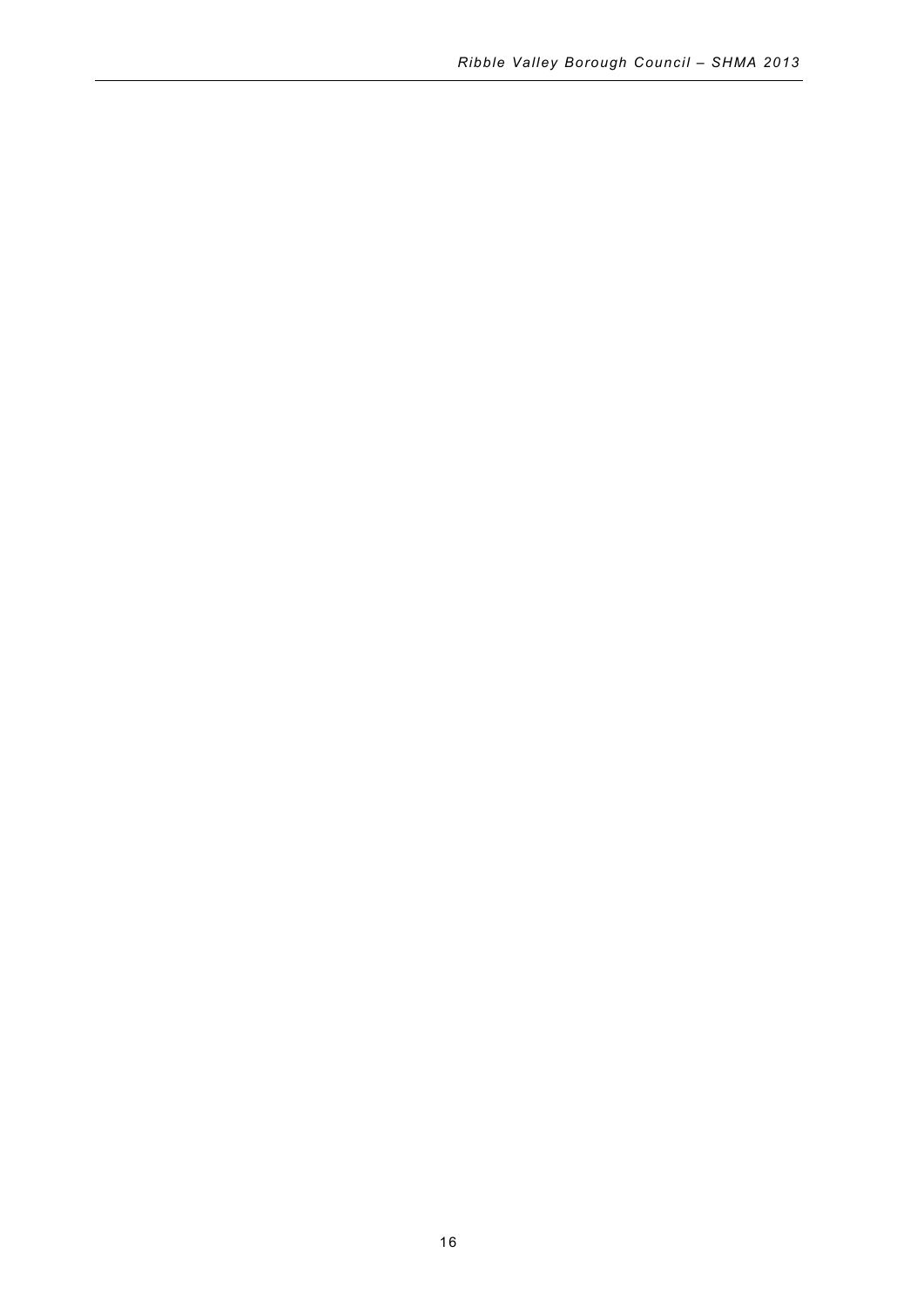# 3. The housing market

#### **Summary**

- i) The recent Census indicates that in 2011 there were 25,016 dwellings in the Borough and that since 2001 the dwelling stock had increased by 7.8%. Ribble Valley contains a lower than average number of homes with no usual residents in, including second homes.
- ii) The most common property type in the Borough is detached houses, followed by terraced and semi-detached houses. Only 8.0% of dwellings are flats, lower than the figures for the region (16.4%) and the England as a whole (22.1%).
- iii) The 2011 Census indicates that 77.2 of households in Ribble Valley are owner-occupiers, 7.6% reside in social rented accommodation and 13.7% rent privately. The size of the private rented sector in the Borough has increased by over 60% between 2001 and 2011. This substantial growth matches regional and national trends.
- iv) There is an increasing proportion of households with children resident in the private rented sector in the Borough.
- v) It is estimated that in Ribble Valley in 2013 just over 20% of households in the private rented sector are supported by Housing Benefit or Local Housing Allowance, compared to around 25% nationally .

#### **Introduction**

3.1 Analysis of the stock of housing allows a broad assessment of the range of properties currently within the Borough. A range of data sources, including the 2011 Census, will be used to provide an overview of the housing stock in Ribble Valley and how it has changed. The profile of dwellings in Ribble Valley will be compared to the regional and national situation where possible. The biggest change to the dwelling stock recorded is in the tenure profile, most notably the growth of private rented accommodation. The growth of this sector and the changing profile of households resident in it will be examined at a national level using recently published research, and also at a local level based on Borough-wide data and the opinions of letting agents operating in Ribble Valley. The cost and affordability of private rented housing is discussed in the following chapter.

#### **Dwelling stock**

3.2 The Census indicates that there were 25,016 dwellings in Ribble Valley in 2011 and that since 2001 the number of dwellings has increased by 7.8%, over 1,800 properties. In comparison the dwelling stock in the North West region increased by 6.8% between the 2001 and 2011 Census, whilst the dwelling stock of England increased by 8.3%.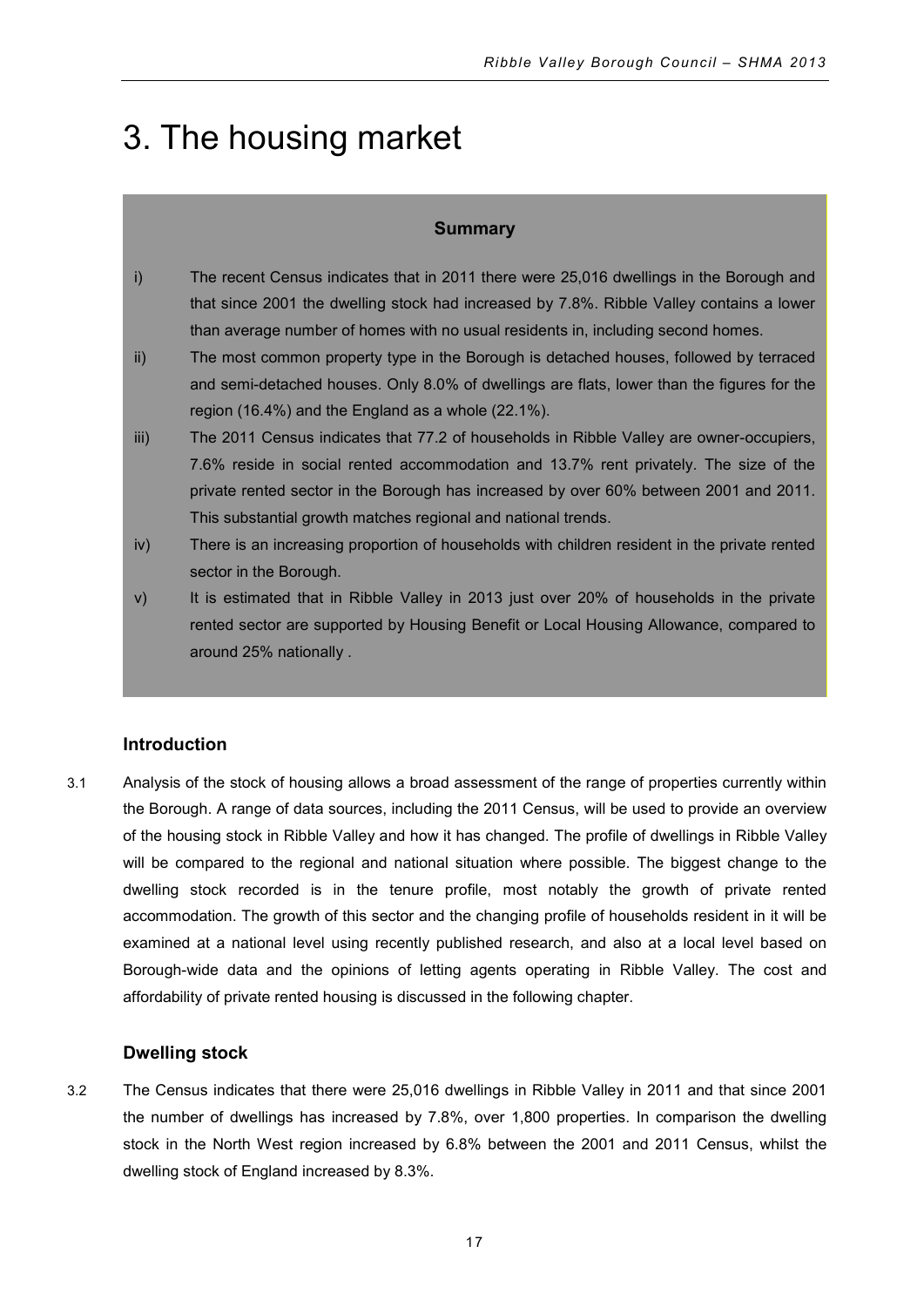- 3.3 According to the Census there were 974 homes with no usual residents in Ribble Valley in 2011. This represents 3.9% of all of the accommodation available for residence in the Borough. In the North West of England 4.5% of all available accommodation has no usual resident household, whilst the figure for England is 4.3%. The proportion of accommodation with no usual resident household in Ribble Valley has decreased since 2001, when a figure of 4.3% was recorded.
- 3.4 The 2011 Census clarifies that homes with no usual residence include second homes, vacant dwellings and short-term residents/visitors at the accommodation on the night of the Census. Information from the Council's 2011 Housing Strategy Statistical Appendix (HSSA) submission suggests that the number of vacant properties in Ribble Valley as of 1st April 2011 was 906. This suggests that the number of second homes in the Borough is in the region of 50-70 (around 0.3% of all accommodation in Ribble Valley). The same approach suggests that around 0.3% of all accommodation in the North West of England is second homes as is 1.4% of all accommodation nationally. The vacancy rate in [2](#page-21-0)011 in Ribble Valley was estimated to be 3.6%<sup>2</sup>, compared to 4.2% across the region and 2.9% nationally.
- 3.5 According to the Council's 2012 ELASH (English Local Authority Statistics on Housing, the replacement of the HSSA) return, there are an estimated no Houses in Multiple Occupation (HMOs) in Ribble Valley. There are 1,247 dwellings in the Borough that have a Category 1 Hazard (as assessed within the Health and Housing Safety Rating System). Some 1,041 of these properties are within the private sector.

#### **Accommodation profile**

-

3.6 Figure 3.1 compares the type of accommodation in Ribble Valley in 2011 with that recorded for the North West region and England. Ribble Valley contains more detached houses than the regional and national averages. Only 8.0% of dwellings are flats, lower than the figures for the region (16.4%) and the England as a whole (22.1%). The most common property type in the Borough is detached houses, followed by terraced and semi-detached houses.

<span id="page-21-0"></span> $<sup>2</sup>$  Any homes not available to be occupied permanently, such as second homes, are excluded from the total stock figure, when</sup> calculating the vacancy rate.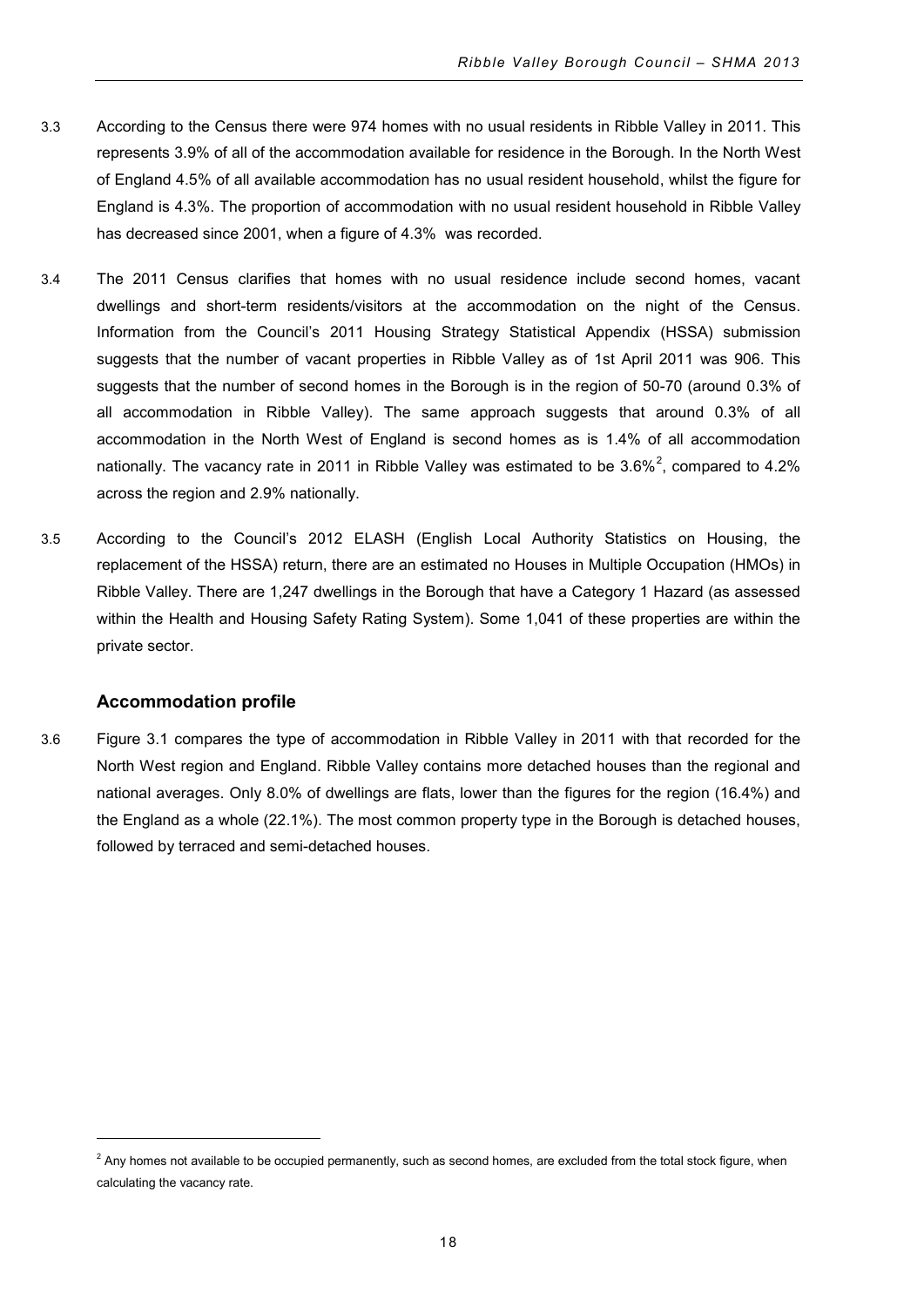

- 3.7 Since 2001 the number of purpose built flats has increased by 31.6%, although they remain just 5.9% of the total dwelling stock. The change in the number of houses has been less notable; the number of detached houses has increased by 7.3%, semi-detached houses by 6.2% and terraced houses by 5.3%.
	- 3.8 Table 3.1 compares the size of accommodation (in terms of bedrooms) in Ribble Valley, the North West Region and England. The Table indicates that the Borough has a smaller proportion of small (one or fewer bedrooms) properties than the North West region and England as a whole. The Table also indicates that some 25.9% of dwellings in Ribble Valley contain four or more bedrooms compared to 16.8% across the region and 19.0% nationally. Overall three bedroom homes are most common in Ribble Valley followed by two bedroom dwellings.

| Table 3.1 Size of dwelling stock in Ribble Valley, the North West region and England, |                      |            |         |
|---------------------------------------------------------------------------------------|----------------------|------------|---------|
| 2011                                                                                  |                      |            |         |
| Property size                                                                         | <b>Ribble Valley</b> | North West | England |
| No bedrooms                                                                           | 0.1%                 | $0.2\%$    | 0.2%    |
| 1 bedroom                                                                             | 6.6%                 | 9.5%       | 11.8%   |
| 2 bedrooms                                                                            | 28.2%                | 28.5%      | 27.9%   |
| 3 bedrooms                                                                            | 39.2%                | 45.0%      | 41.2%   |
| 4 bedrooms                                                                            | 19.3%                | 13.1%      | 14.4%   |
| 5 or more bedrooms                                                                    | 6.6%                 | 3.7%       | 4.6%    |
| Total                                                                                 | 100.0%<br>.          | 100.0%     | 100.0%  |

Source: 2011 Census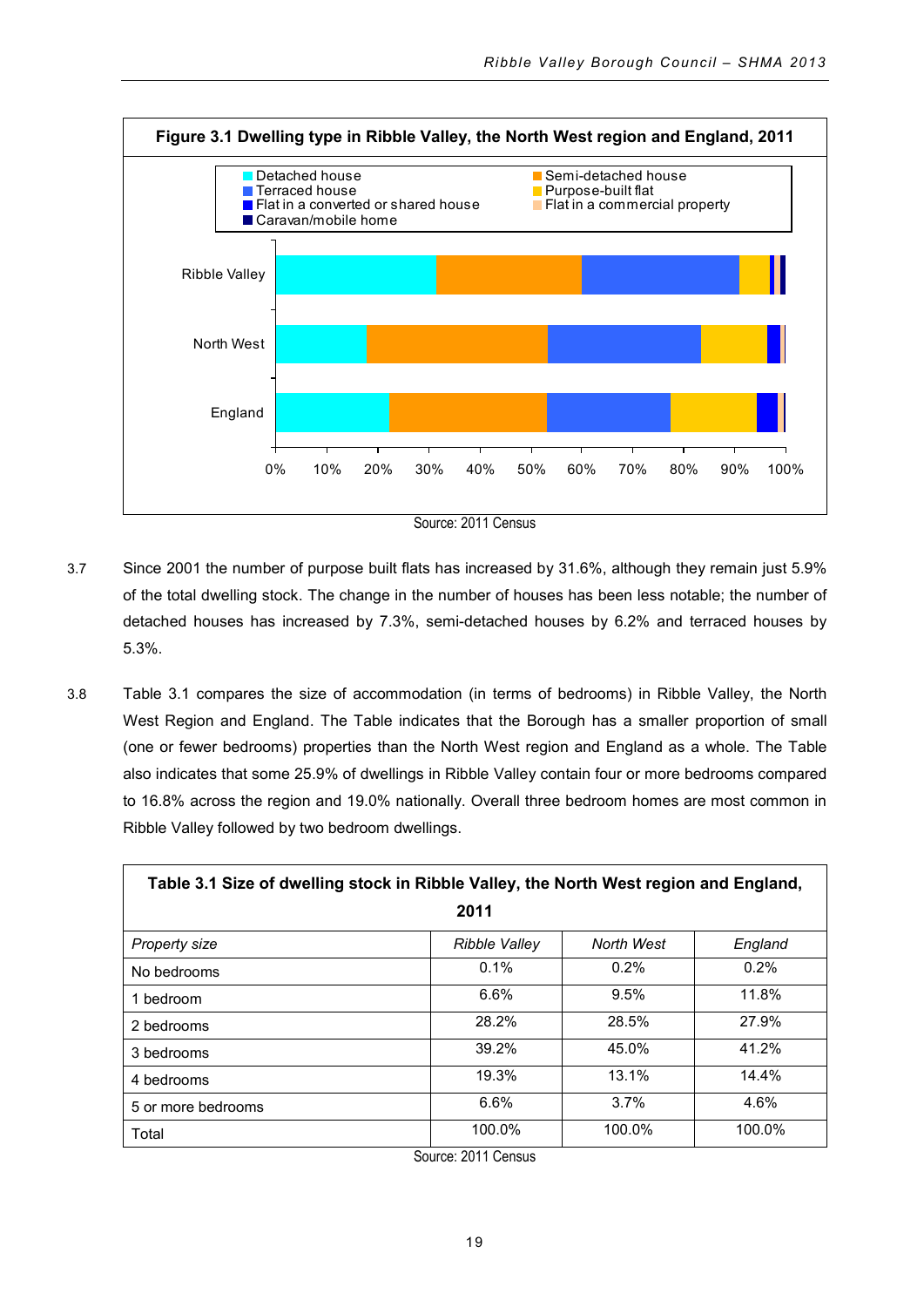3.9 The number of bedrooms in a property was not collected in the 2001 Census, however both the 2001 and 2011 Census recorded the total number of rooms in a dwelling. A comparison of the figures for Ribble Valley shows that the number of larger dwellings has recorded the greatest rise; between 2001 and 2011 the number of properties with 8 or more rooms increased by 30.9% and the number of properties with 7 rooms rose by 12.3%. In contrast the number of homes with four, five or six rooms declined. There was also a notable increase in the number of smaller dwellings, with the number of properties with three rooms increasing by 28.7%.

#### **Tenure**

3.10 Figure 3.2 compares the tenure of households in Ribble Valley in 2011 with that recorded for the North West region and England. The data indicates that 41.9% of households in the Borough are owneroccupiers without a mortgage, compared to 31.0% in the region and 30.6% nationally. The proportion of owner-occupiers with a mortgage (35.3%) is also higher than the regional (34.0%) and national average (33.6%). Some 7.6% of households in Ribble Valley are resident in the social rented sector, markedly lower than the figure for the North West region (18.3%) and England as a whole (17.7%). Finally, some 13.7% of households in the Borough live in private rented accommodation, compared to 15.4% in the North West and 16.8% across England.



Source: 2011 Census

3.11 The Census results indicate that amongst households in Ribble Valley where the Household Reference Person is aged 65 and over, 80.8% are owner-occupiers, 10.9% reside in the social rented sector and 8.3% live in private rented accommodation.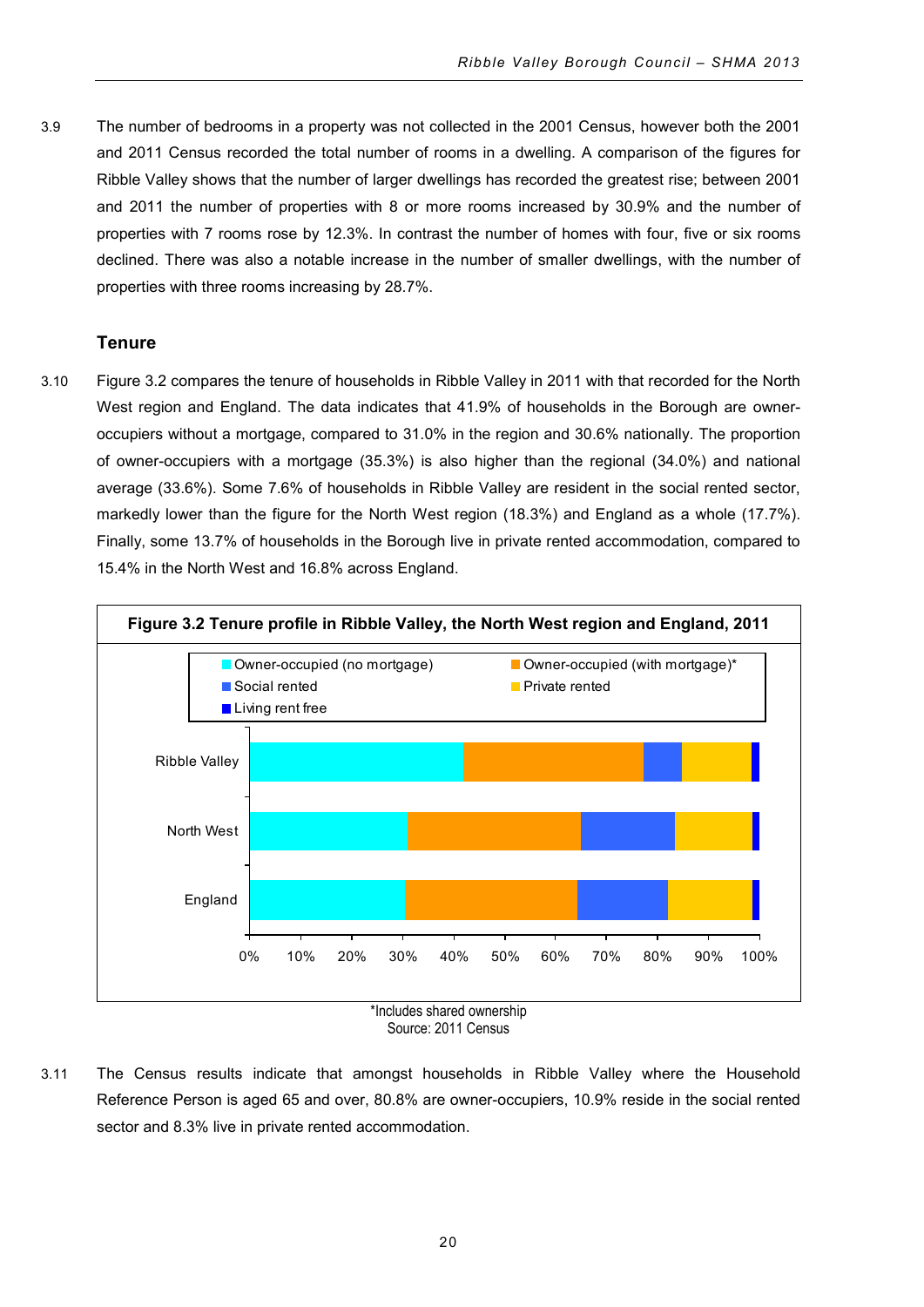3.12 Figure 3.3 shows the change in the size of each tenure between the 2001 and 2011 Census. The Figure shows that in Ribble Valley, the North West region and England as a whole the private rented sector has increased dramatically. The number of owner-occupiers with no mortgage has also recorded an increase in all three areas, whilst owner-occupiers with a mortgage have decreased. The social rented sector has shown the smallest change, growing by 9.1% in Ribble Valley, but reducing slightly nationally and regionally.



Source: 2001 & 2011 Census

#### **The private rented sector**

3.13 This growth in the private rented sector alongside the related availabilities of other tenures has had a notable impact on housing market dynamics and the decisions made by households within the housing market. The report *'Who Lives in the Private Rented Sector'* published in January 2013 by the British and Social Housing Foundation (BSHF) will be used to describe the drivers behind the growth of the tenure nationally and the consequent changing nature of households within it, whilst locally available data and the views of local letting agents will be used to illuminate the situation in Ribble Valley.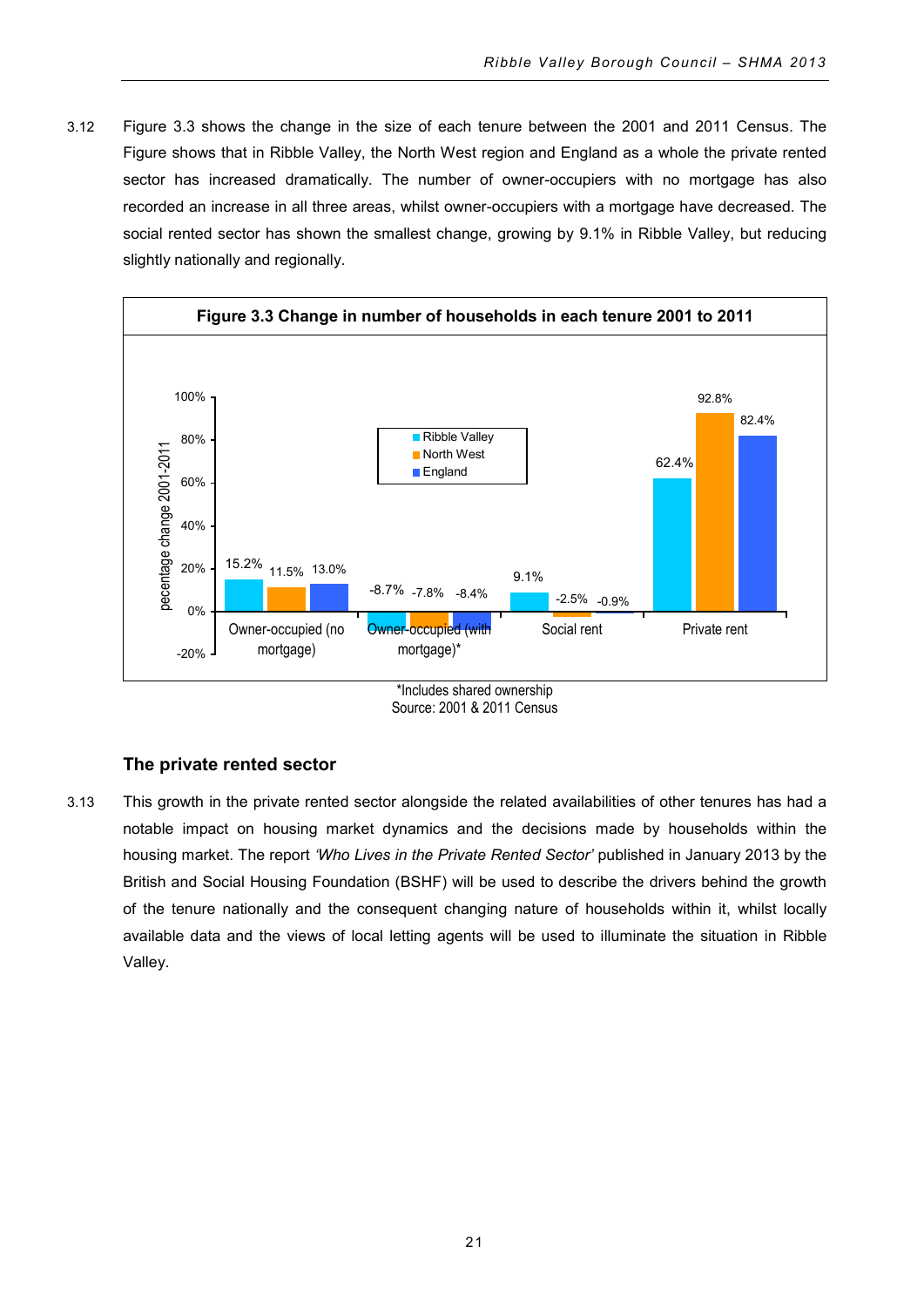#### **The growth of the private rented sector**

- 3.14 The BSHF report notes that the growth in the private rented sector at the start of this century was caused by the availability of buy-to-let mortgages allied to rising house prices which led to the sector being considered a good investment. The economic downturn from mid-2007 onwards changed these conditions but the private rented sector continued to grow, although for different reasons in different parts of the country. In more prosperous areas, the growth has been driven by the inaccessibility of owner-occupation due to both high house prices and unfavourable mortgage lending criteria. In less prosperous areas, growth has resulted from the limited supply of social rented housing, with households being forced into the private rented sector instead. In addition, across the country, demand for the tenure has increased from households choosing to live in the sector due to its greater flexibility during this period of economic uncertainty.
- 3.15 Ribble Valley can be considered a more prosperous area and much of the growth recorded in the private rented sector in the Borough has been from employed households. Demand for the sector has also increased in Ribble Valley due to the growth in household groups that typically look to reside in the tenure – young adults, and also from households that traditionally do not live in this tenure in Ribble Valley – households with children.
- 3.16 As indicated in Figure 2.1, the Census showed that the number of people aged between 15-29 in the Borough increased by over 6000 between 2001 and 2011, resulting in additional demand for private rented accommodation. Discussions with letting agents reflected that some of the increased caseload over the last few years was a consequence of more demand from young people sharing, but also from couples who do not yet wish to buy. It was noted however that in a significant number of cases, lettings to these groups are set up online and that the landlords will deal direct with the tenant rather than through an agency.
- 3.17 There has also been an increase in households with fairly young children renting in the Borough. Typically these households would be moving into the Borough from one of the larger urban areas nearby and looking to buy a property with more space, however the less favourable mortgage lending criteria now offered mean that these households are now moving to equivalent accommodation in the private rented sector rather than waiting in-situ till they can afford to purchase a home.
- 3.18 Agents noted that demand still exists for private rented property in Ribble Valley and that the cost of larger private rented properties in the Borough had notably increased even during the wider economic downturn. The demand for properties at the lower end of the market, likely to be occupied by benefitsupported tenants, was steady, but demand for mid-range homes for the households with children described above was thought to be most secure in the medium-term. Overall two and three bedroom property was considered to be most in demand.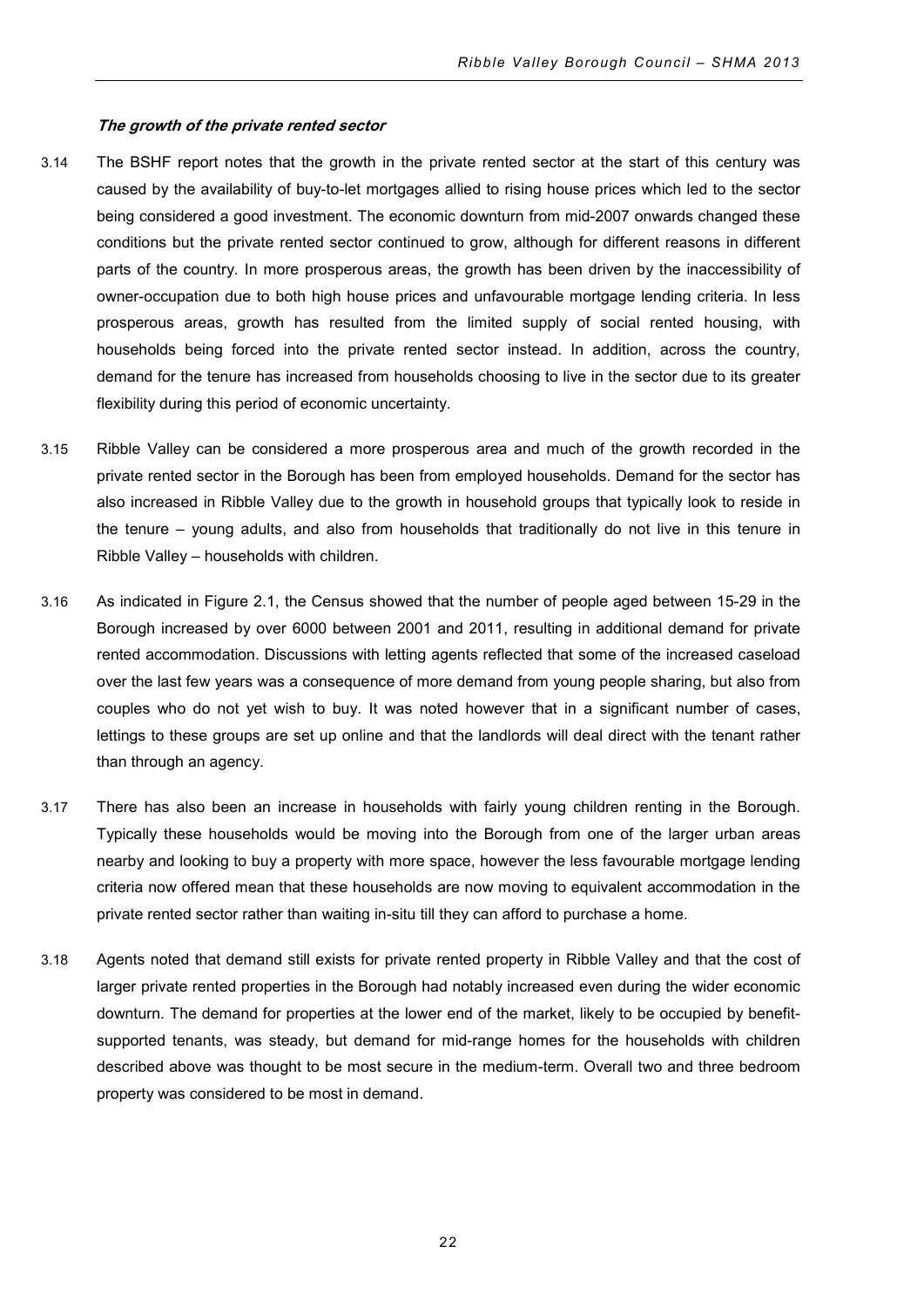3.19 Agents indicated that households with children usually use a different set of criteria when selecting a private rented home, considering the size of the outdoor space on the property as well as the space indoors. Accessibility of schools was also a significant determinant as to where households with children consider – resulting in rental markets operating very locally for this group. For other households looking to rent, the market area considered was wider, although many had clear ideas about which parts of the urban areas they would consider living in.

#### **The nature of the benefit-supported private rented sector**

- 3.20 The BSHF report, using figures from the Family Resources Survey, estimates that in 2009/10 around a quarter of private tenants were in receipt of Housing Benefit; although it is acknowledged that this is likely to be a slight underestimate as the Family Resources Survey under-reports the claiming of Housing Benefit. It is estimated from Department of Work & Pensions data that in Ribble Valley in 2013 around 20% of households in the private rented sector are benefit-supported, a lower figure than the national average. The BSHF report also notes that within the benefit-supported private rented sector:
	- There are fewer younger households than in the private rented sector as a whole, however the largest growth has been from the 16-24 year old age group.
	- There are more households with children than the private rented sector as a whole, and they constitute over half of all households in the sector – a figure that is continuing to grow. Single parent households are particularly likely to reside in this accommodation.
	- The majority of households are not in work (an average of 78% over the last decade), however over 90% of new Housing Benefit claimants in the last two years are in work.
	- Households are more likely to reside in their home for longer periods; 43% having lived in their home for three or more years, compared to 31% of all private tenants.
- 3.21 The agents operating in Ribble Valley commented that the unease over letting a house to a benefitsupported tenant that was prevalent a few years ago, had reduced although there were still a large number of landlords uninterested in the sector. It was also noted that some landlords have mortgages which specifically prohibit letting to LHA benefit-supported tenants.
- 3.22 The more cautious landlords required very good references before they would consider taking on benefit-supported tenants. Some landlords were also uncomfortable with the cashflow discrepancy in the sector, with Local Housing Allowance being paid four weekly, in arrears, whereas a normal tenancy is paid monthly, in advance.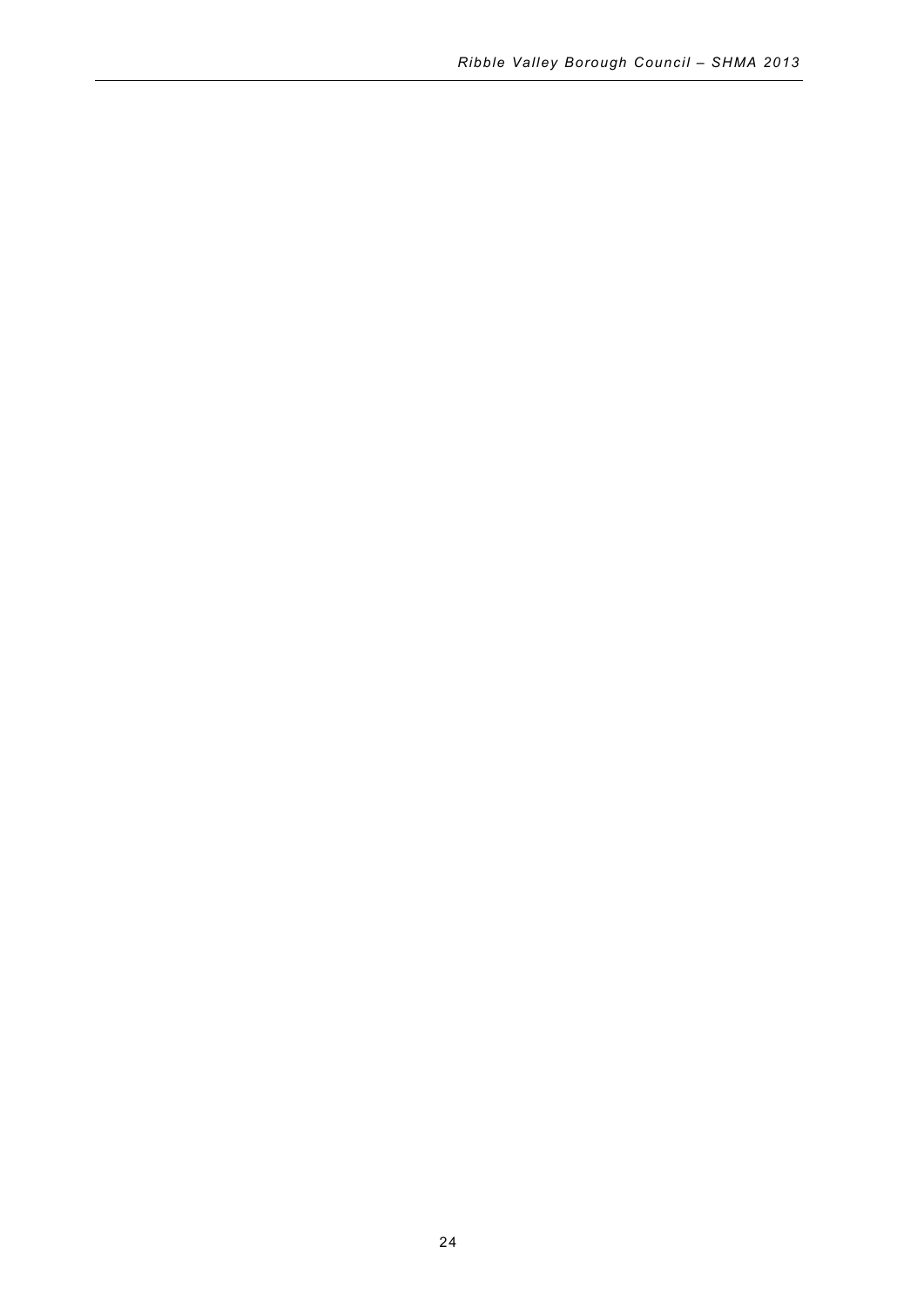## 4. The cost and affordability of housing

#### **Summary**

- i) According to data from the Land Registry, the mean house price in Ribble Valley in the third quarter of 2012 was £246,519, higher than the average for the North West region and England as a whole. Data shows that whilst prices have remained largely static since the economic downturn, the number of property sales has fallen dramatically.
- ii) The cost of housing by size was assessed for all tenures across the Borough. Entry-level prices in Ribble Valley range from £90,300 for a one bedroom home in the Clitheroe price market up to £304,000 for a four bedroom property in the Rural price market. Entry-level rents in Ribble Valley range from £400 per month for a one bedroom home up to £1,000 per month for a four bedroom property.
- iii) Housing market gaps analysis shows the nature of the housing ladder in a particular locality. An analysis of the gaps between each tenure shows that there is a large income gap between the social rented sector and market entry. This indicates that intermediate housing priced within this gap could potentially be useful for a number of households in Ribble Valley.
- iv) Flexible Tenancies are being introduced as a new tenure. They will allow Affordable Rent to be charged. Affordable Rent will be based on the open market value of each property. Within Ribble Valley, as bedroom size increases the range of Affordable Rents possible increases.
- v) Although affordability has theoretically improved since the start of the economic downturn, there remains a large proportion of households in Ribble Valley that are unable to afford to

#### **Introduction**

4.1 An effective SHMA is founded on a thorough understanding of local housing – what it costs and how this varies. This chapter describes the changes in the housing market that have been recorded in Ribble Valley, Norfolk and England since the previous SHMA. Subsequently it assesses the entry-level costs of housing in Ribble Valley. A comparison of the cost of different tenures will be used to identify the housing market gaps that exist.

k t d'an time de la time de time de la time de la time de la time de la time de la time de la time de la time<br>De la time

4.2 The Localism Bill has introduced Flexible Tenancies which permit Affordable Rent to be charged in the affordable sector. Affordable Rent is intended to help fill the gaps that exist in the current housing market. The most important issue for the Council to determine is the level at which Affordable Rent should be set. This chapter will therefore also consider the potential cost of Affordable Rent in Ribble Valley.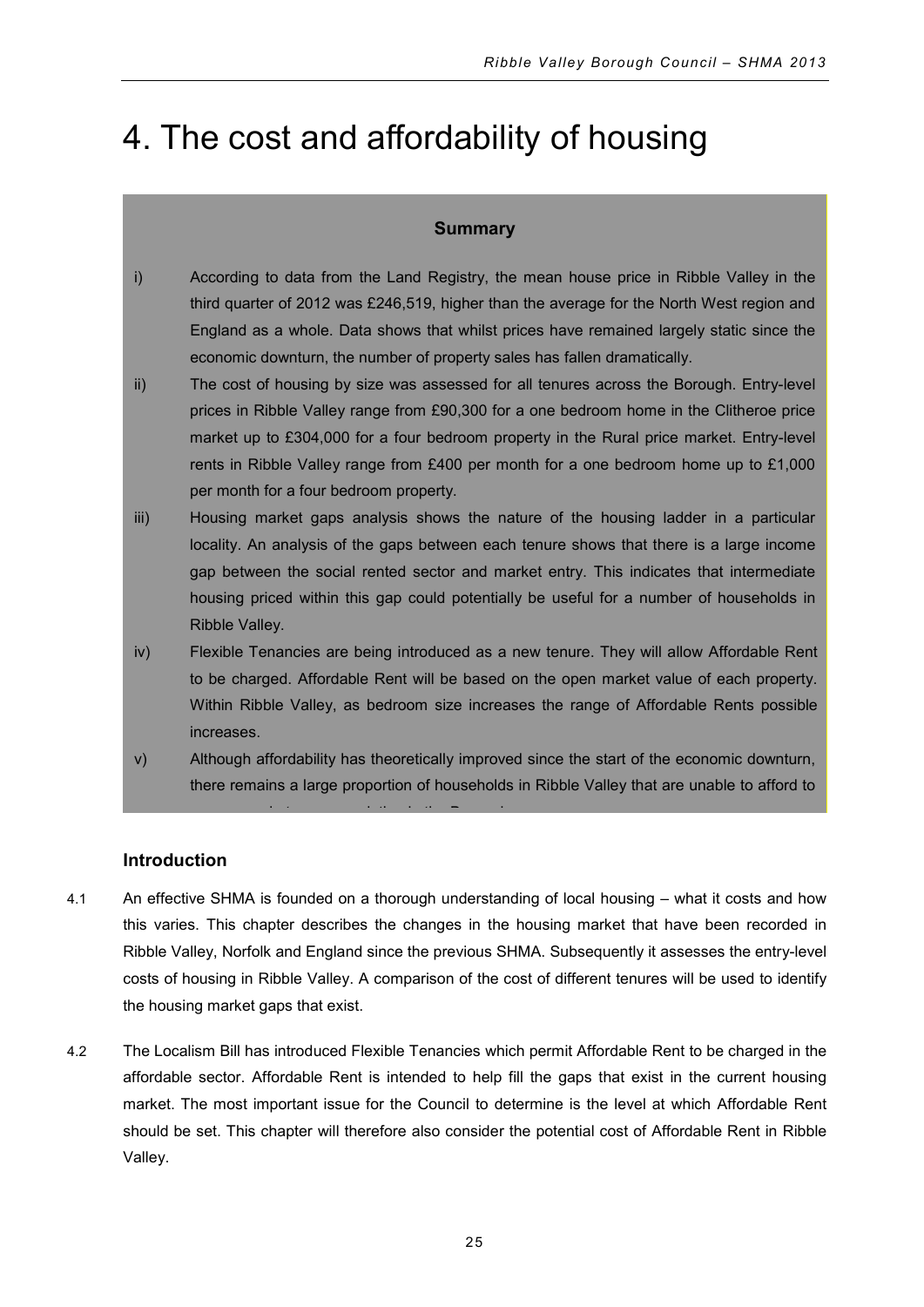#### **The situation in Ribble Valley**

- 4.3 The most recent house price data available at the time of the previous SHMA report was from 2007. The Land Registry has now published data for the third quarter of 2012. It is therefore possible to assess the changes recorded in Ribble Valley over this period, alongside national equivalents.
- 4.4 Table 4.1 shows the change in average prices between the third quarter of 2007 and the third quarter of 2012 for England, Lancashire and Ribble Valley. The Table shows that between 2007 and 2012 average prices have decreased at a faster rate in Ribble Valley than they have across the County, whilst nationally prices have increased by almost 10%. Overall properties in Ribble Valley are on average notably more expensive than those in Lancashire as a whole and also higher than the national average.

| Table 4.1 Change in average property prices |                                |                                |                                            |
|---------------------------------------------|--------------------------------|--------------------------------|--------------------------------------------|
| Area                                        | Average price<br>Jul- Sep 2007 | Average price<br>Jul- Sep 2012 | Percentage change<br>recorded<br>2007-2012 |
| <b>Ribble Valley</b>                        | £246.519                       | £226,021                       | $-8.3\%$                                   |
| Lancashire                                  | £157,763                       | £150,116                       | $-4.8%$                                    |
| England                                     | £232,345                       | £253,816                       | 9.2%                                       |

Source: Land Registry via CLG

4.5 Figure 4.1 shows price change by property price level since the third quarter of 2007. The Figure shows that prices at all levels follow the same pattern of seasonal peaks and troughs. Lower quartile prices have fallen by less than median prices over the last five years (9.3% compared to 15.0%).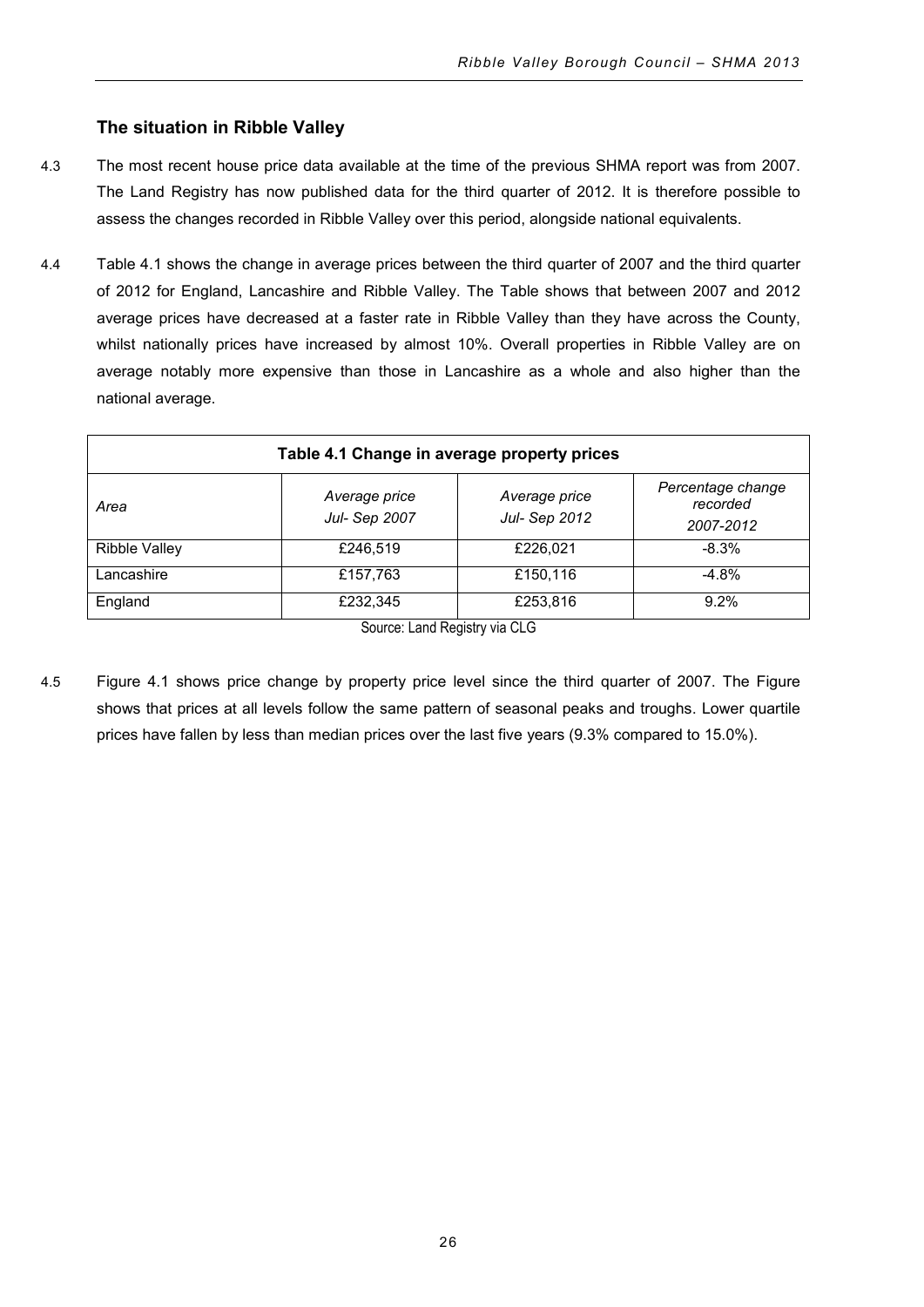

Source: Land Registry via CLG

4.6 Table 4.2 shows the change in the number of property sales between the third quarter of 2007 and the third quarter of 2012. The Table indicates that property sales have notably decreased since the high levels recorded at the time of the previous SHMA (pre the economic downturn). Ribble Valley records the level of sales decreasing by 44.5% during this period, whilst across the County the decrease was 60.6% and nationally sales levels fell by almost 50.6%.

| Table 4.2 Change in the number of property sales |                                  |                                  |                                            |
|--------------------------------------------------|----------------------------------|----------------------------------|--------------------------------------------|
| Area                                             | Number of sales<br>Jul- Sep 2007 | Number of sales<br>Jul- Sep 2012 | Percentage change<br>recorded<br>2007-2012 |
| <b>Ribble Valley</b>                             | 335                              | 186                              | $-44.5%$                                   |
| Lancashire                                       | 7.813                            | 3.076                            | $-60.6%$                                   |
| England                                          | 329,208                          | 162.688                          | $-50.6%$                                   |

Source: Land Registry via CLG

4.7 Figure 4.2 shows the indexed change in the number of property sales since the third quarter of 2007 for Ribble Valley, Lancashire and England. The Figure suggests that in Ribble Valley the pattern follows that recorded for Lancashire and England and, despite seasonal fluctuations, sales levels are much lower now than they were before the economic downturn.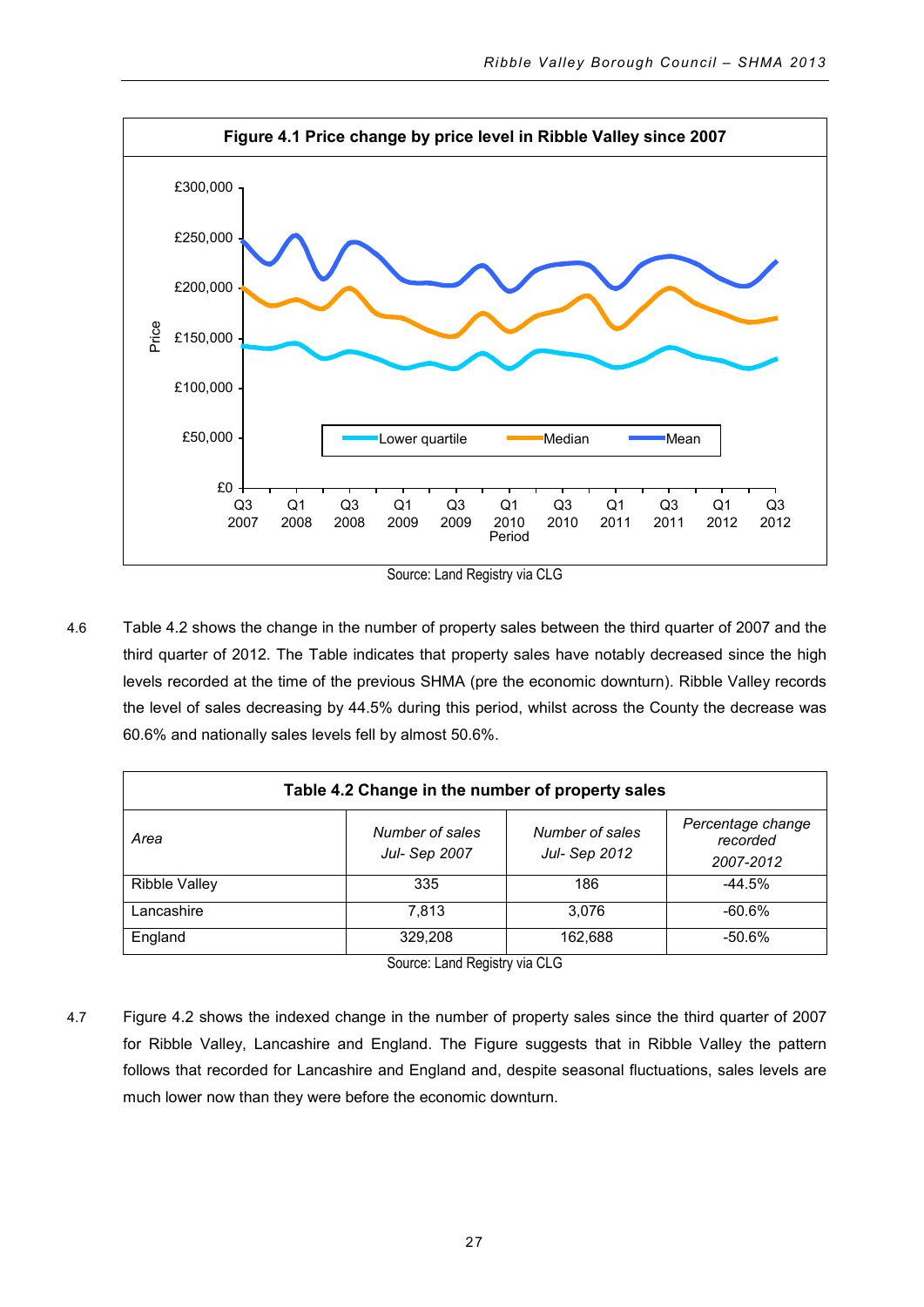

Source: Land Registry via CLG

4.8 It is useful to briefly review housing market activity over a longer period to consider the influences on property price changes. Figure 4.3 shows the variation in median prices and property sales levels since 2004. The data suggests that property prices remained relatively stable over the last eight years despite property sales declining dramatically for part of that period (Summer 2007 to Summer 2009).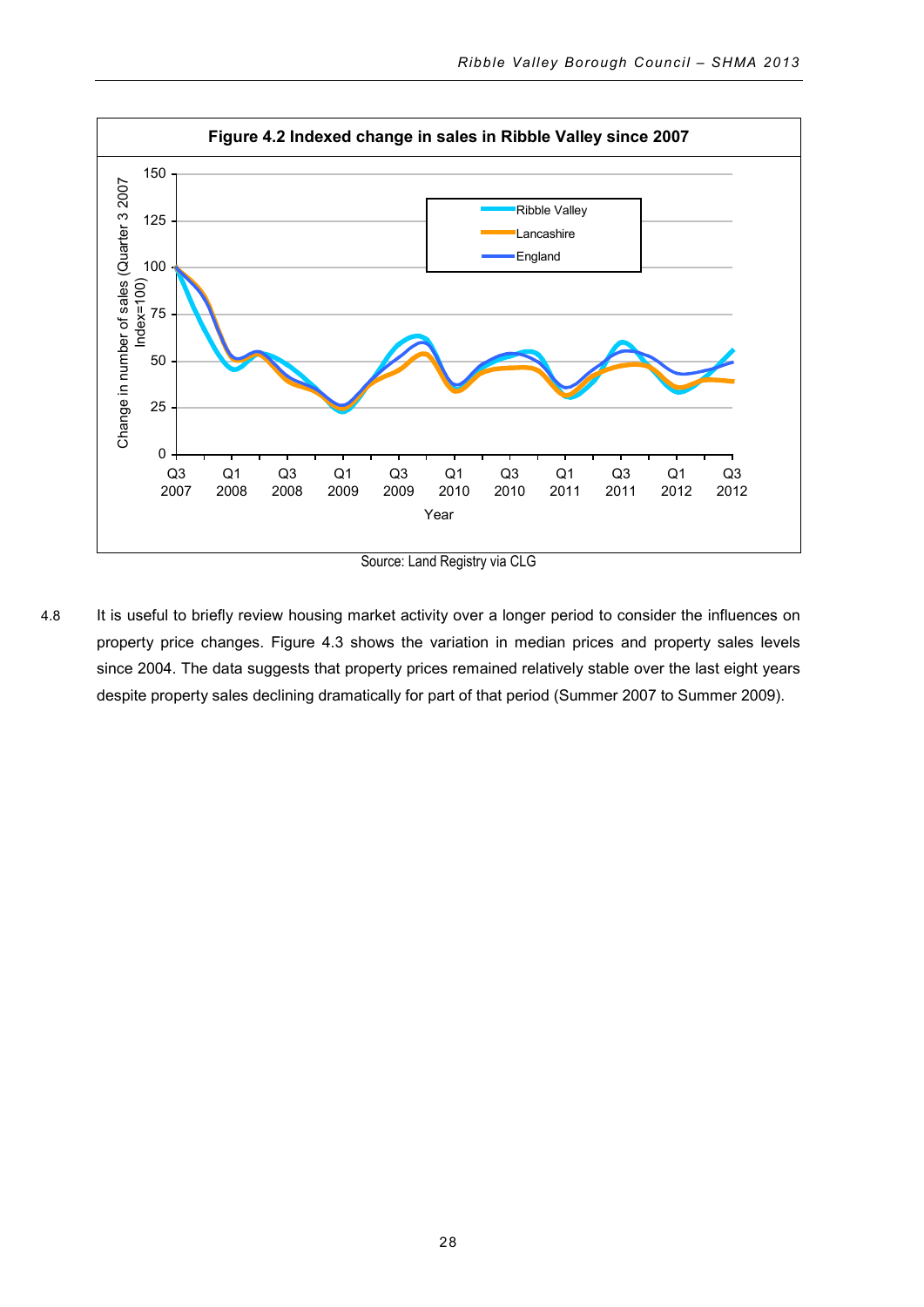

Source: Land Registry via CLG

#### **The cost of housing in Ribble Valley**

- 4.9 To fully understand the affordability of housing within an area, it is necessary to collect data on the cost of housing by number of bedrooms. This ensures that it is possible to assess the ability of households to afford market housing of the size required by that particular household. However, no secondary data contains this information. As part of this study we have therefore undertaken a price survey to assess the current cost of housing in the Borough. Variations in prices across the Borough were examined.
- 4.10 Figure 4.4 shows the variation in prices across the wards in the Borough. The Figure indicates that generally the difference in prices within the Borough is fairly small; with the majority of wards within 25% of the Borough-wide median. The Figure suggests that prices in the rural area are highest, and prices in the South West of the Borough the lowest.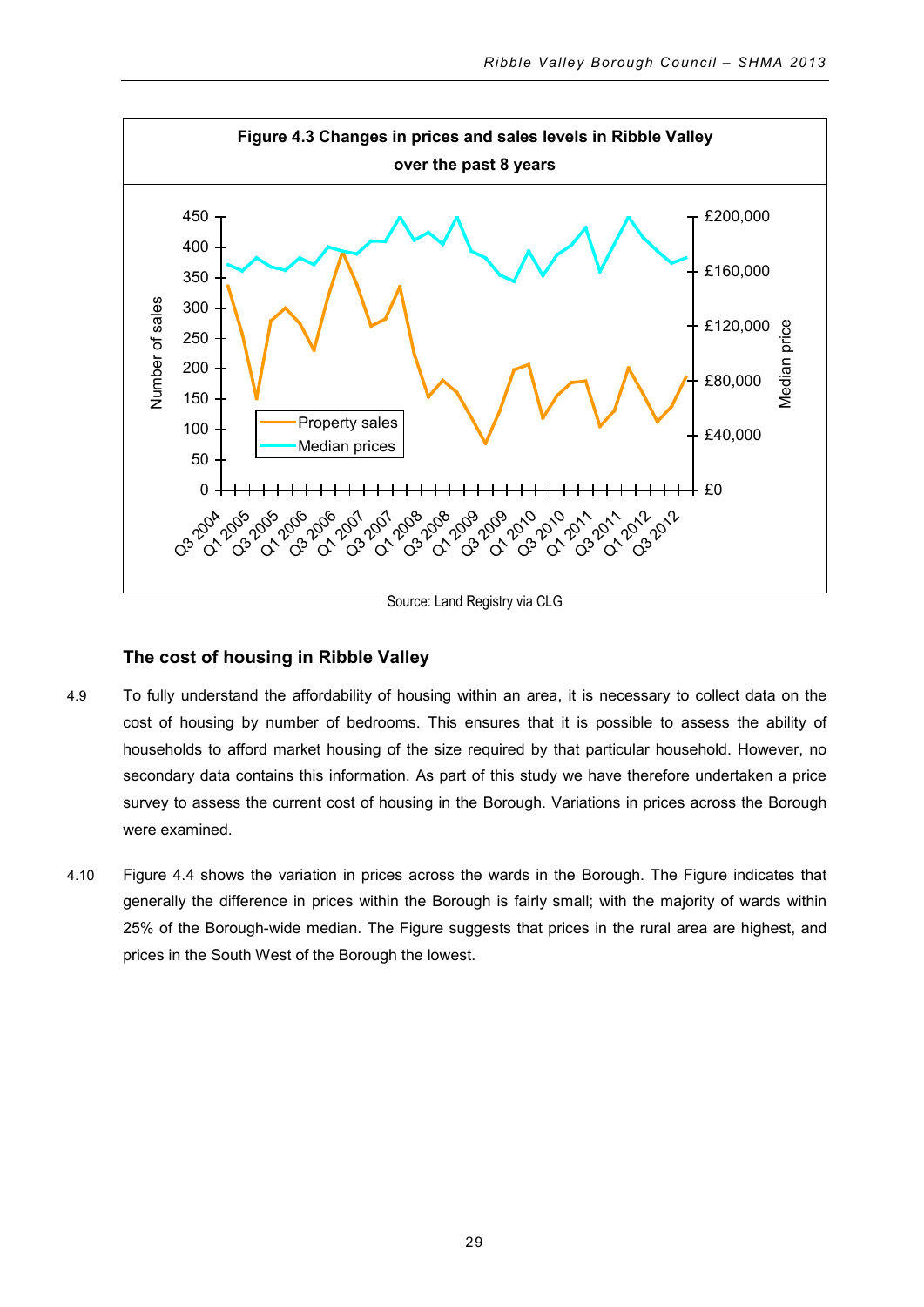

Source: Property Database Ltd, 2012

#### **Sub-markets**

- 4.11 Variations in prices and market rents have been assessed to identify how many separate price markets exist within Ribble Valley. The analysis of the housing market indicated that four price markets exist currently; Clitheroe, Longridge, Towns in the South, and the Rural area. These price markets are based on ward boundaries.
- 4.12 Median property prices by number of bedrooms were obtained in each of these four price markets via an online search of properties advertised for sale during March 2013. The results of this online price survey are presented in Figure 4.5. The prices recorded include a discount to reflect that the full asking price is not usually achieved (with sales values typically 3-5% lower as indicated by local estate agents). One bedroom properties for purchase were found to be in very short supply outside of the Clitheroe price market, therefore prices have not been presented for this dwelling size in the other price markets.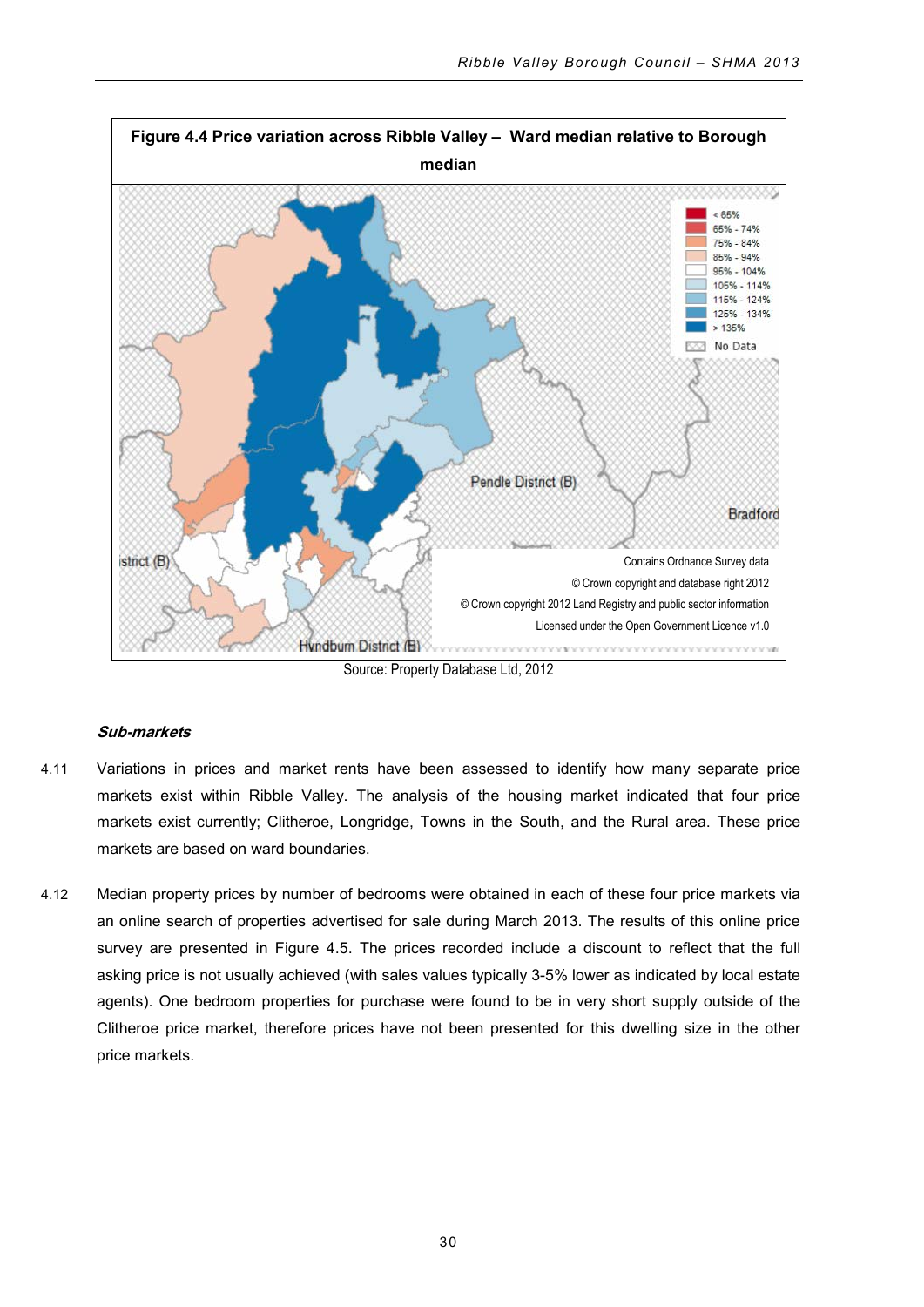4.13 The Figure shows that the price increase for each property size is quite consistent across all the market areas (a three bedroom home is about 45% more than a two bedroom home within the same market area and a four bedroom property is about 70% more than a three bedroom dwelling within the same market area). Overall prices are highest in the Rural price market and lowest in the Clitheroe price market.



Source: Online estate agents survey March 2013

- 4.14 The online survey also collected information at different points of the price distribution. Entry-level property prices for each price market area are presented in Figure 4.6 below. In accordance with the Practice Guidance entry-level prices are based on lower quartile prices.
- 4.15 The Figure indicates that entry-level prices in Ribble Valley Borough range from around £90,300 for a one bedroom home in the Clitheroe price market up to £304,000 for a four bedroom property in the Rural price market. In terms of market availability the analysis showed that three bedroom properties are most commonly available to purchase in all price markets. One bedroom properties for purchase were found to be in relatively short supply outside the Clitheroe price market, therefore two bedroom dwellings are considered to be the smallest property found to be widely available in the other price markets and form the market entry point for owner-occupation.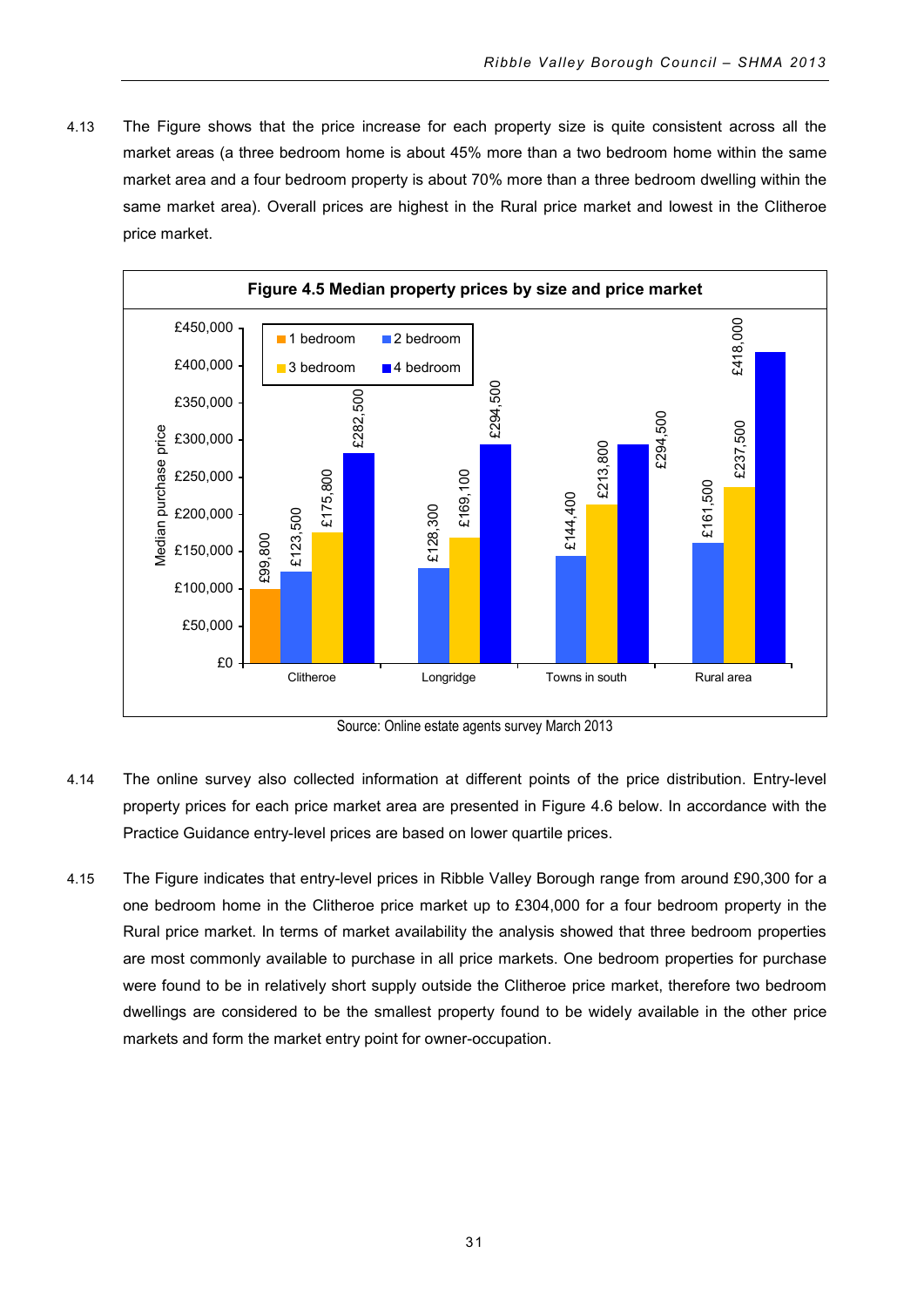

Source: Online estate agents survey March 2013

4.16 The analysis so far has considered price data by price market; however it is useful to also present this information for the Borough as a whole. Figure 4.7 therefore shows median and entry-level property prices by number of bedrooms across Ribble Valley. The Figure indicates that entry-level prices in Ribble Valley range from £95,000 for a one bedroom home up to £266,000 for a four bedroom property. Median prices are generally around 15-25% higher than entry-level prices.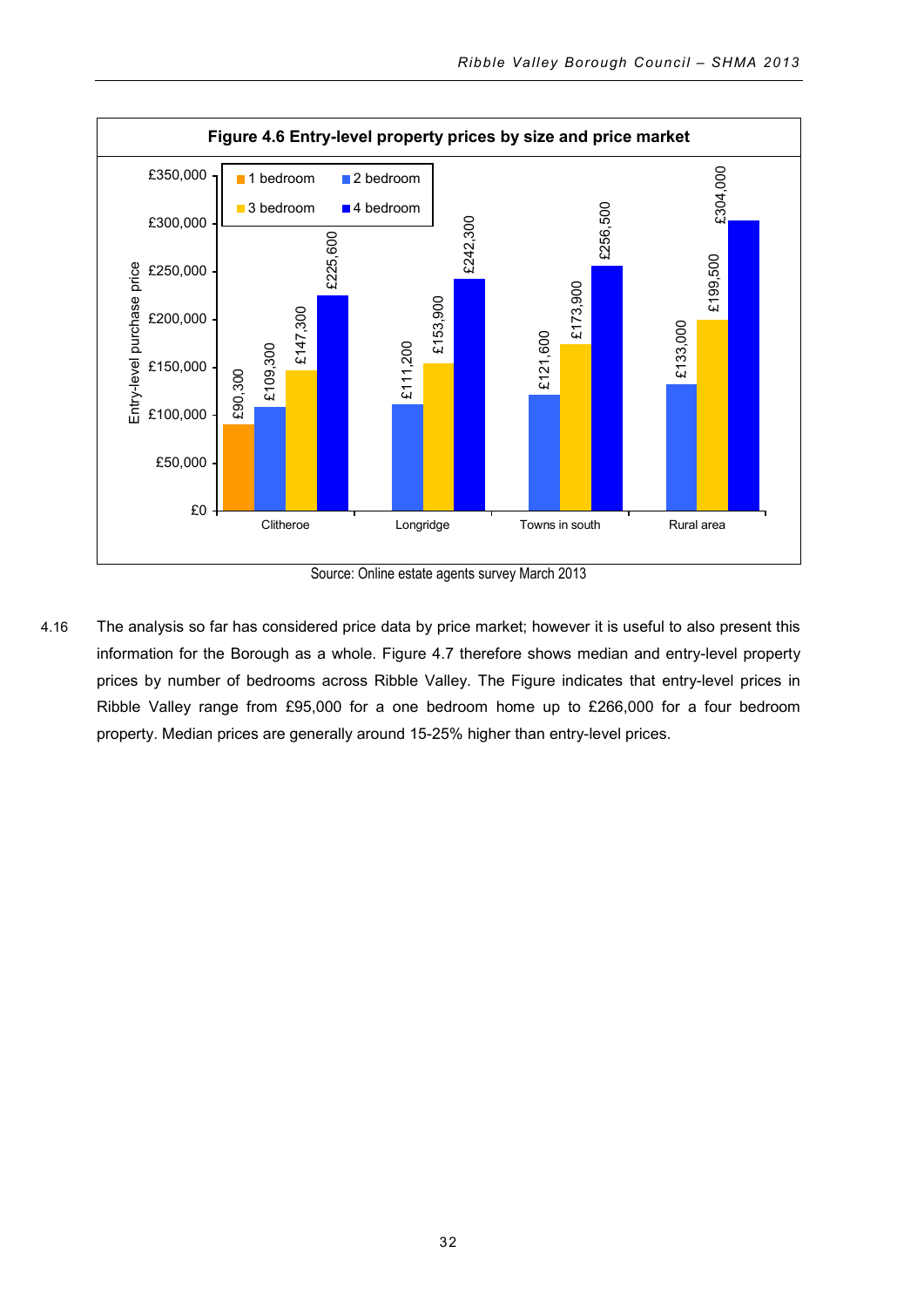

Source: Online estate agents survey March 2013

# **Entry-level rents**

- 4.17 The principle factor determining the rent of a unit is not its general location, we found that rents are driven largely by the condition and situation of the property. Whilst there was variation in the rents across the Borough, it was not as great as is recorded in property prices. In addition the number of homes available to rent was notably smaller than the number available for purchase. For these reasons a single private rented market across the Borough is most appropriate. The entry-level price for private rented accommodation by property size is presented in Figure 4.8. The Figure indicates that entry-level rents in Ribble Valley range from £400 per month for a one bedroom home up to £1,000 per month for a four bedroom property.
- 4.18 The Figure shows that as with owner-occupation, the smallest difference is between the cost of a one and two bedroom entry-level home. The difference between the cost of three and four bedroom accommodation is most marked in the private rented sector as was the case for property purchase. In addition, the profile of properties available is somewhat different to that for purchase with a greater proportion of two bedroom homes available to rent.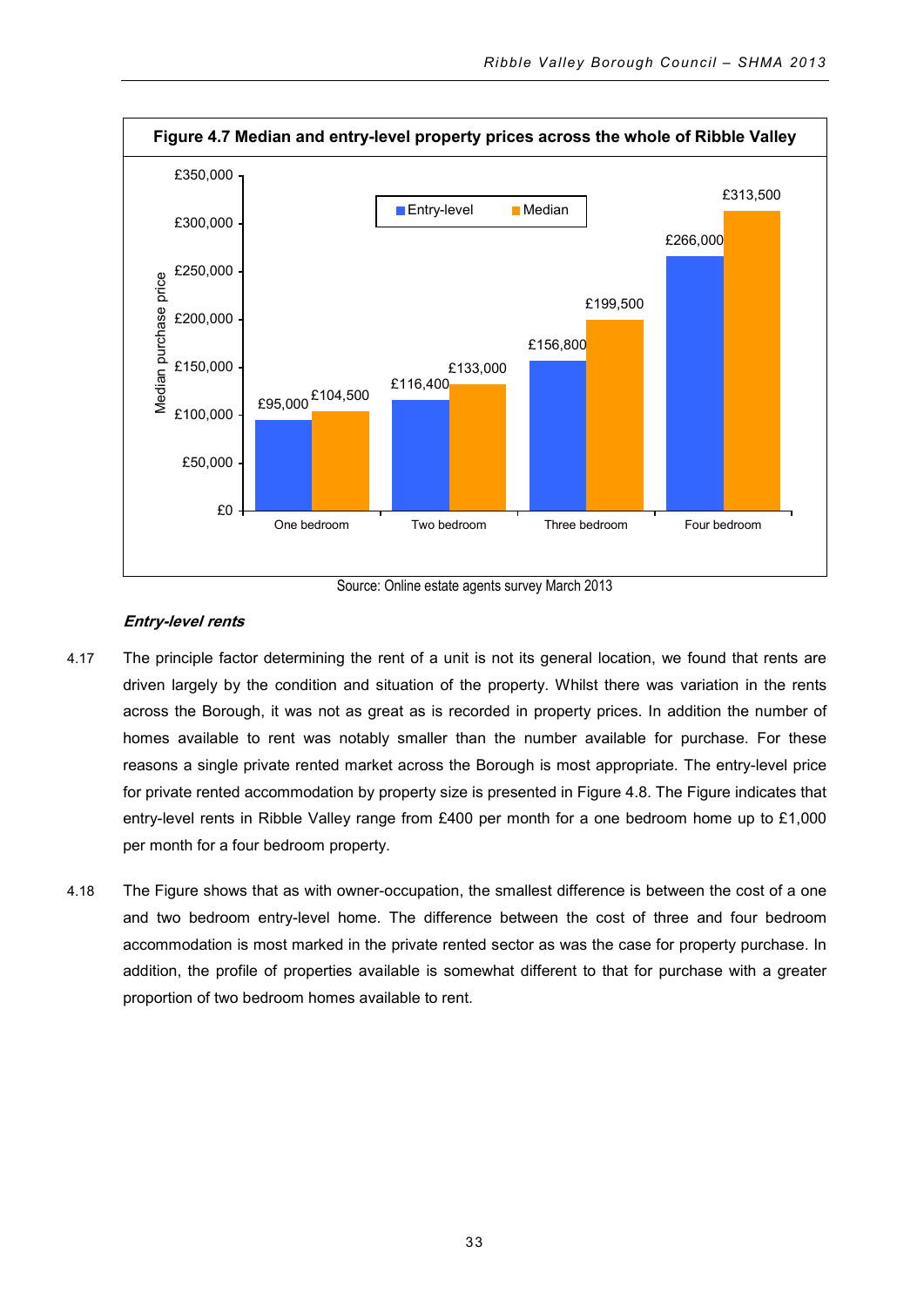

Source: Online letting agents survey March 2013

# **Social rents**

4.19 The cost of social rented accommodation by dwelling size in Ribble Valley can be obtained from the Homes & Communities Agency's Statistical Data Return dataset. Table 4.3 below illustrates the cost of social rented dwellings in Ribble Valley. As can be seen the costs are significantly below those for private rented housing, particularly for larger houses, indicating a significant potential gap between the social rented and market sectors.

| Table 4.3 Social rented costs in Ribble Valley |                  |  |
|------------------------------------------------|------------------|--|
| Bedrooms                                       | Rent (per month) |  |
| One bedroom                                    | £298             |  |
| Two bedrooms                                   | £346             |  |
| Three bedrooms                                 | £368             |  |
| Four bedrooms                                  | £396             |  |

Source: HCA's Statistical Data Return 2012

# **Analysis of housing market 'gaps'**

4.20 Housing market gaps analysis has been developed to allow easy comparison of the costs of different tenures. Figure 4.9 below shows the housing ladder that exists for different sizes of property in Ribble Valley. The housing ladder is illustrated by comparing the different types of housing in terms of the income required to afford them. To do this, we have divided the entry-level property price by 3.5 to get an income figure and multiplied the annual rent by four to produce a comparable figure. This latter step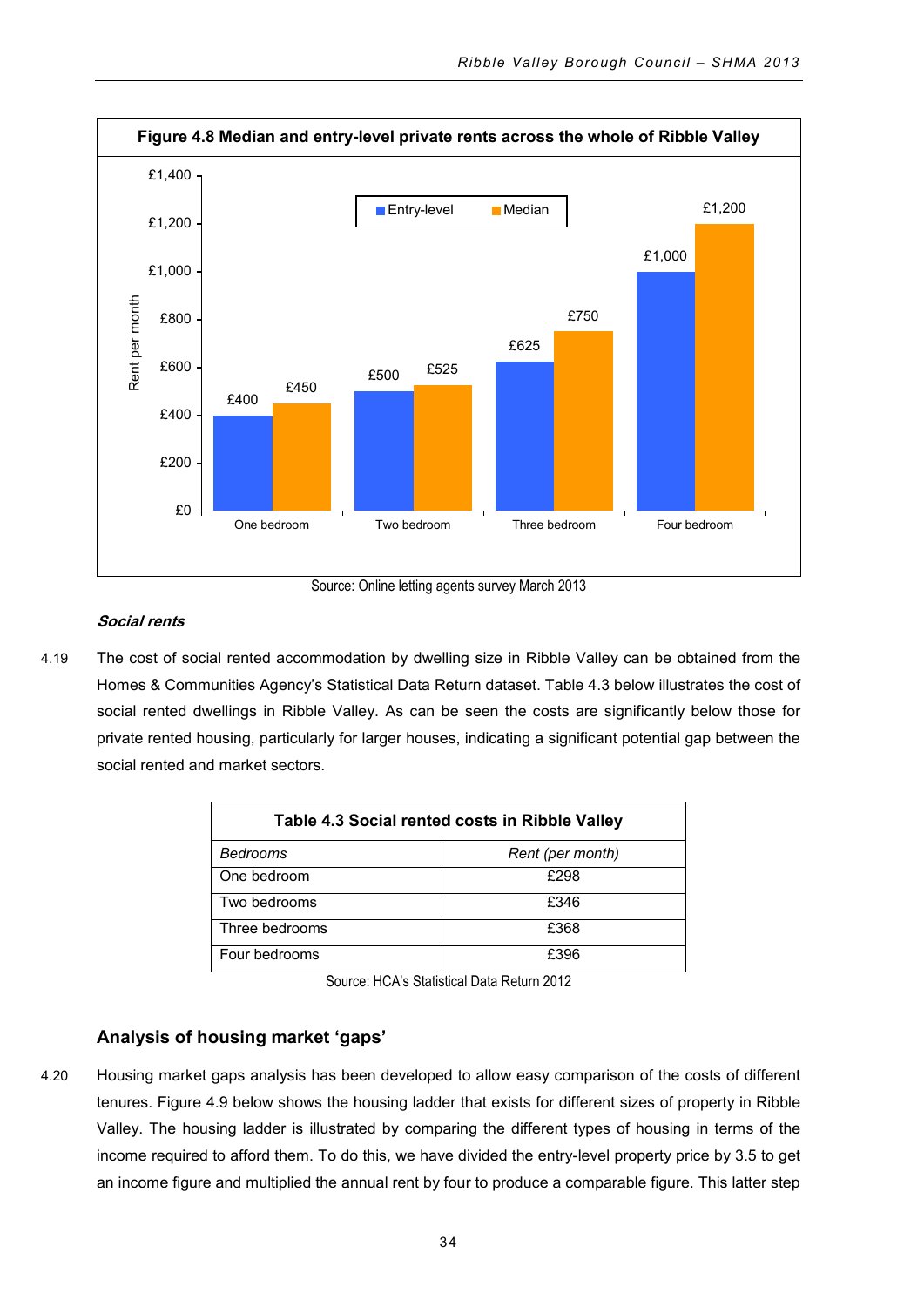was carried out for both social and market rents. This is in accordance with the affordability criteria set out in the Practice Guidance.

- 4.21 The Figure shows a comparison of the likely income requirements per household for different types of housing. Measurement of the size of the gaps between these 'rungs of the ladder' helps assess the feasibility of households moving between the tenures - the smaller the gaps, the easier it is for a household to ascend the ladder.
- 4.22 The Figure indicates that for one, two and three bedroom properties, the gap between social rent and market rent is larger than the gap between market rent and entry-level home ownership, with the reverse true for four bedroom homes. The gaps for four bedroom accommodation are particularly large; an additional £29,000 per year is required to access a four bedroom private rented home over the cost of a four bedroom social rented property, with a further £28,000 required to move to an owner-occupied home.



Source: Online survey of property prices March 2013; HCA's Statistical Data Return 2012

4.23 Table 4.4 shows the size of the gaps for each dwelling size in Ribble Valley. The Table indicates, for example, that one bedroom market entry rents are 34.1% higher (in terms of income required) than the cost of social rented accommodation. The very large gap recorded between social rents and market entry rents for all dwelling sizes indicates that intermediate housing could potentially be useful for a large number of households in Ribble Valley. The significant gap between market entry rents and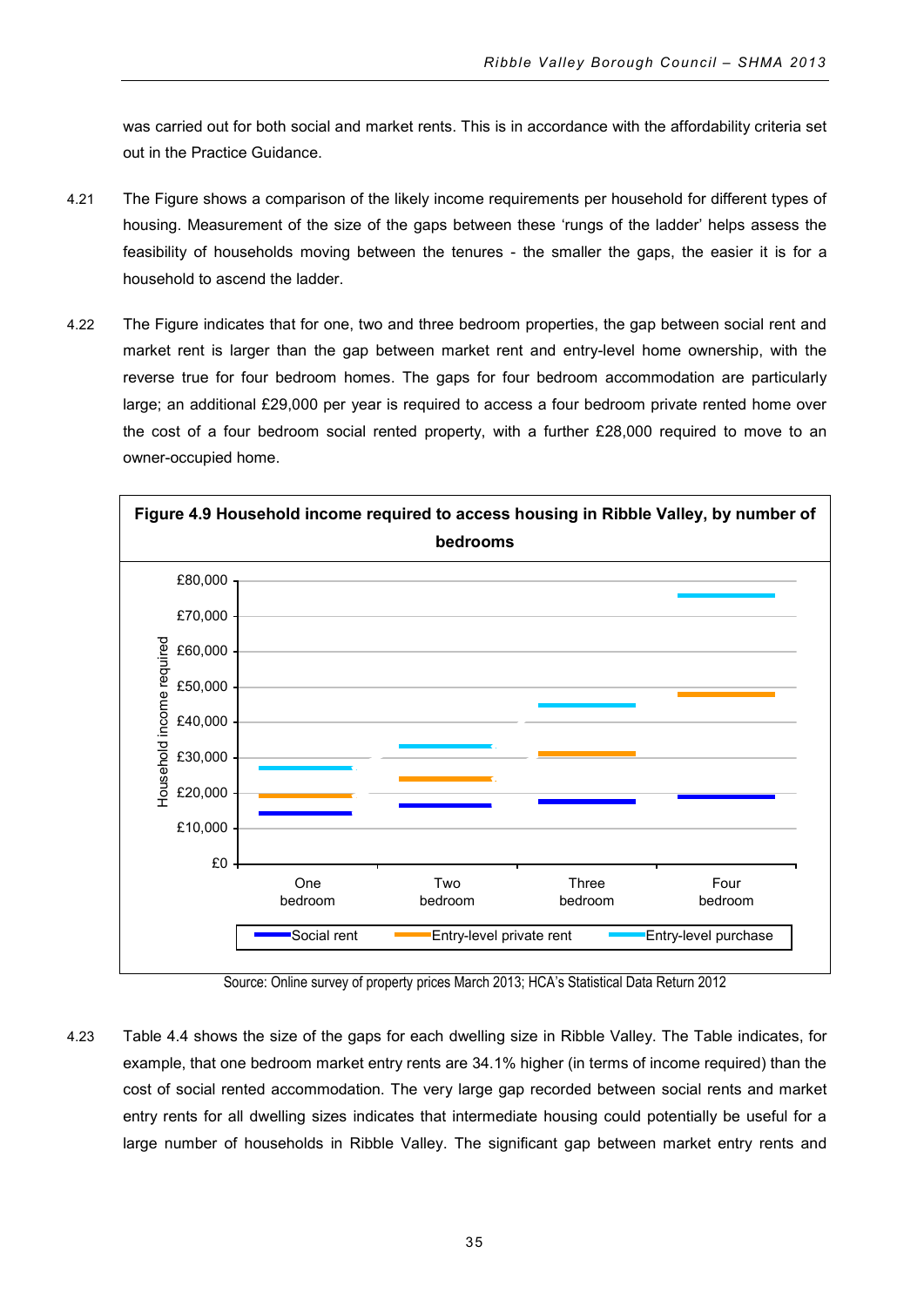market entry purchase indicates notable potential demand for part-ownership products for households in this gap.

| Table 4.4 Scale of key housing market gaps in Ribble Valley |                         |              |  |
|-------------------------------------------------------------|-------------------------|--------------|--|
| <b>Property size</b>                                        | Social rent/market rent | Rent/buy gap |  |
| One bedroom                                                 | 34.1%                   | 41.4%        |  |
| Two bedrooms                                                | 44.4%                   | 38.6%        |  |
| Three bedrooms                                              | 70.0%                   | 49.3%        |  |
| Four bedrooms                                               | 152.4%                  | 58.3%        |  |

Source: Ribble Valley Borough Strategic Housing Market Assessment, 2013

# **Affordable Rent**

4.24 Affordable Rents are being introduced to help fill the gaps that exist in the current housing market. Affordable Rent is a social tenure intended to house households on the Housing Register. Affordable Rents can be set at *up to 80%* of open market rents, implying there is a flexibility as to what they may cost. This section, therefore profiles in more detail the private rented sector, on which the tenure is based, and then considers the potential cost of Affordable Rent in Ribble Valley.

# **Understanding the private rented sector (PRS) in Ribble Valley**

4.25 The section considers the breadth of the private rented market for each property size in Ribble Valley. Table 4.5 shows the cost at the key points of the rental distribution. It can be seen from the figures in the Table that the price markets for each bedroom size are largely distinct as there is no overlap within the inter-quartile ranges of the adjacent property size. For all property sizes, the extremes of each market overlap somewhat with the next size of dwelling. For example, a household in a high quality two-bed dwelling could live in a median priced three-bed property at the same rent but they would have to accept a noticeable drop in quality.

| Table 4.5 Private sector rent level in Ribble Valley (cost per month) |         |         |           |          |
|-----------------------------------------------------------------------|---------|---------|-----------|----------|
| House size                                                            | One bed | Two bed | Three bed | Four bed |
| Minimum                                                               | £325    | £395    | £475      | £725     |
| Lower Quartile                                                        | £400    | £500    | £625      | £1,000   |
| Median                                                                | £450    | £525    | £750      | £1,200   |
| <b>Upper Quartile</b>                                                 | £475    | £600    | £875      | £1,350   |
| Maximum                                                               | £700    | £950    | £1.625    | £1.750   |
| Inter-quartile range                                                  | £75     | £100    | £250      | £350     |
| % difference between quartiles                                        | 18.8%   | 20.0%   | 40.0%     | 35.0%    |

Source: Online letting agents survey March 2013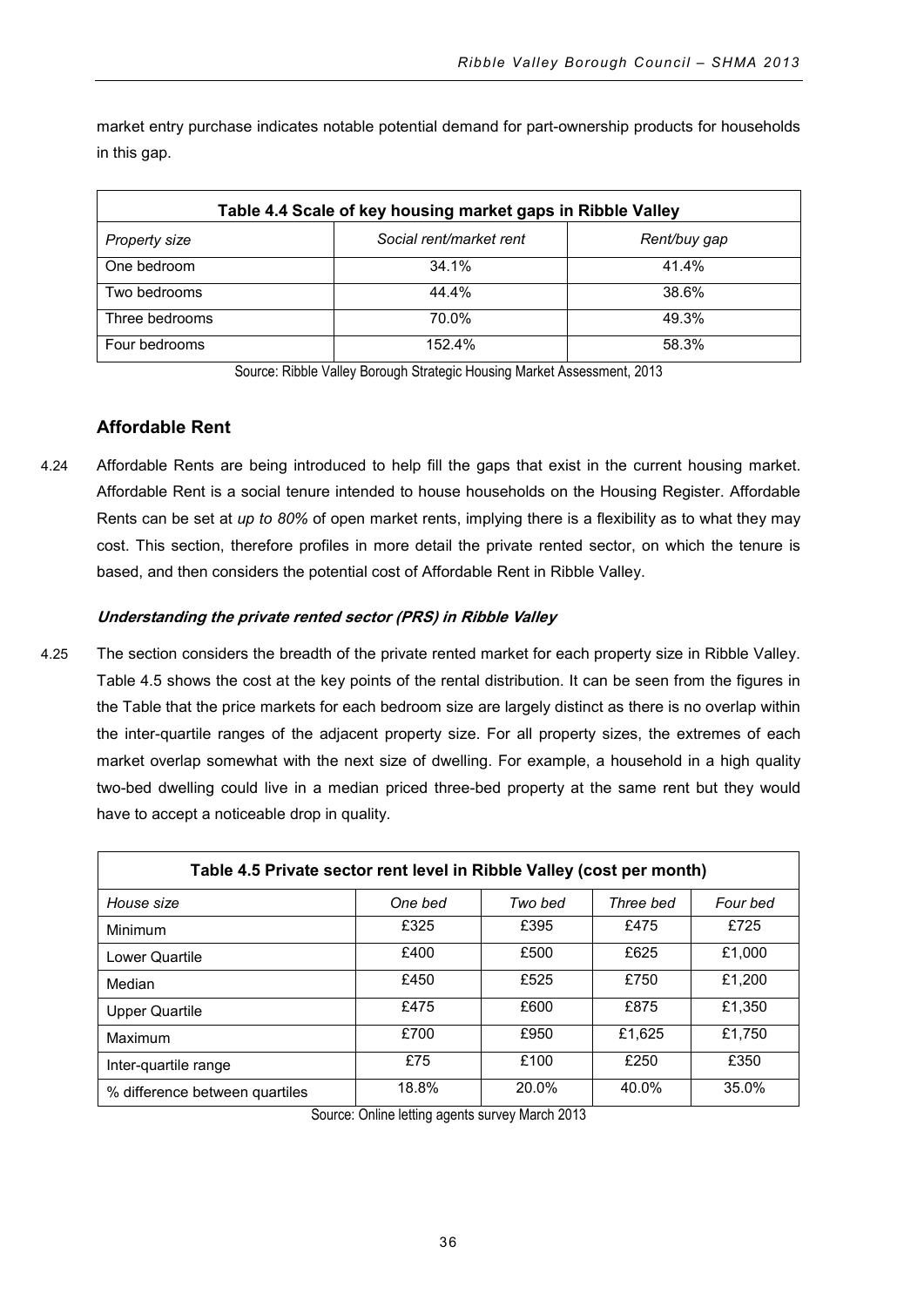#### **Affordable Rents compared with open market rents**

- 4.26 We have considered various forms of averaging to derive a median market rent, from which the Affordable Rent at 80% could be calculated. The most effective, we believe, is to take the median from the middle range of observed rents. Table 4.6 compares the observed ranges of rent in the PRS with the Affordable Rents based at 80% of these levels. Social rent and Local Housing Allowance (LHA) levels are also included. The tables show that social rent levels in Ribble Valley are consistently below the entire range of rates for Affordable Rent products and the gap between social rent and Affordable Rent increases with property size.
- 4.27 Ribble Valley is located in three Broad Rental Market Areas (BRMA); the Central Lancashire BRMA, the East Lancashire BRMA and the West Pennine BRMA. The LHA cap for all three applicable BRMAs, as set by the Valuation Office Agency is also included in the table. This is based on the  $30<sup>th</sup>$ percentile of open market rents. In most markets the LHA rates are above the median and often above the maximum Affordable Rent level. In the Central Lancashire BRMA the LHA cap is above the median Affordable Rent for one and two bedroom properties and above the lower quartile Affordable Rent for three bedroom homes, whilst the East Lancashire BRMA and the West Pennine BRMA LHA cap is only above the minimum Affordable Rent for one bedroom homes. A notable number of households accessing Affordable Rent in Ribble Valley will therefore be required to contribute to at least some of the cost themselves – it will not be covered entirely by LHA.
- 4.28 For four bedroom homes there is an overlap between the maximum Affordable Rent rate and the entry level private rent. If, in this instance, high end properties were made available as Affordable Rent products, they would offer the chance for households to move into a high quality property at below open-market rents; however, there would still be suitable cheaper properties available in the open market.
- 4.29 In terms of providing an Affordable Rent product that is above the social rent level but suitably below the entry-level market rent, the tables suggest that the most suitable properties to be made available for Affordable Rent would be ones equivalent to those in the 'lower-middle' section of the open market.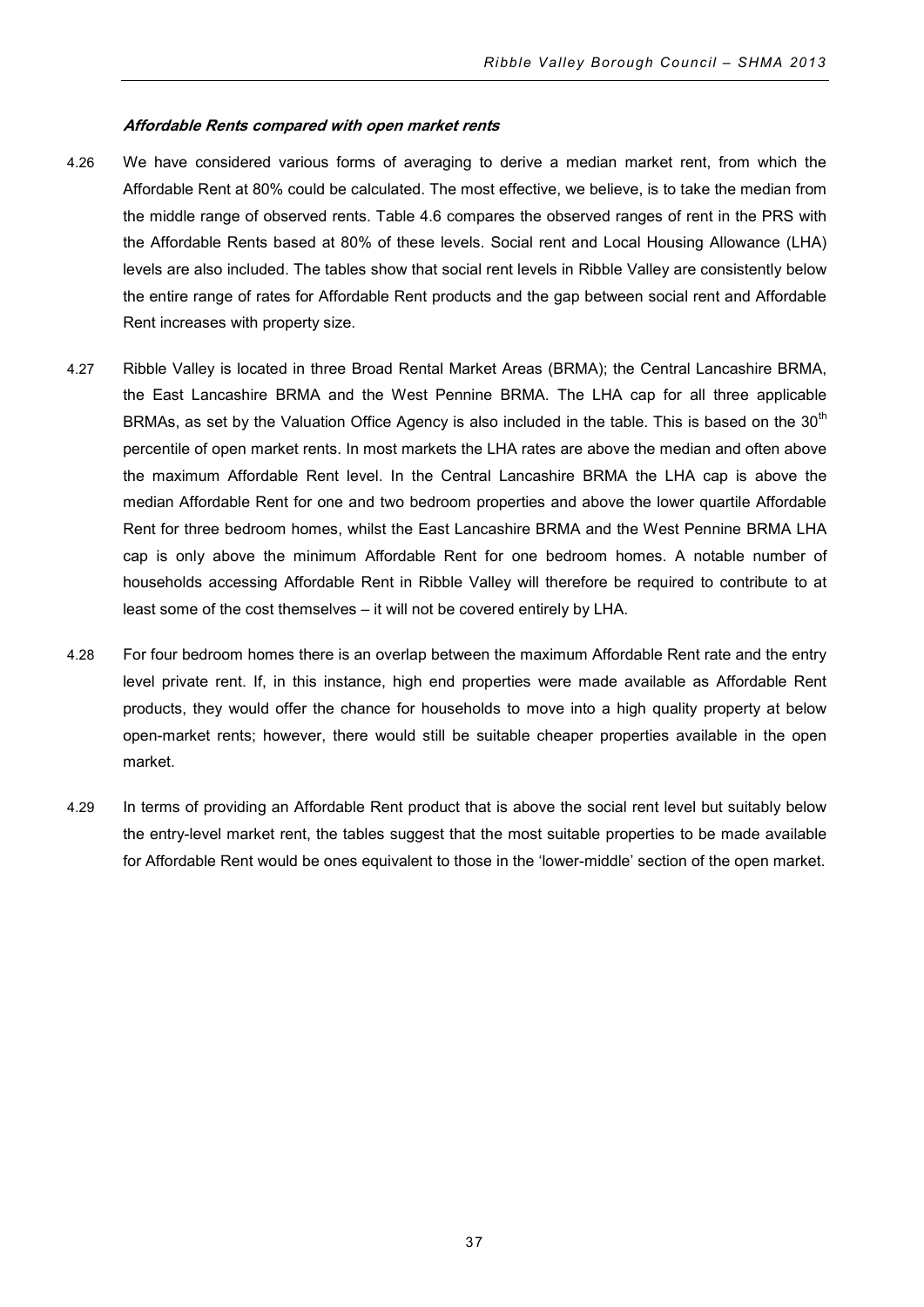| Table 4.6 Rent levels by tenure in Ribble Valley |                  |         |           |          |  |
|--------------------------------------------------|------------------|---------|-----------|----------|--|
|                                                  | (cost per month) |         |           |          |  |
| House size                                       | One bed          | Two bed | Three bed | Four bed |  |
| <b>PRS</b>                                       |                  |         |           |          |  |
| Lower Quartile                                   | £400             | £500    | £625      | £1,000   |  |
| Median                                           | £450             | £525    | £750      | £1,200   |  |
| <b>Upper Quartile</b>                            | £475             | £600    | £875      | £1,350   |  |
| <b>Affordable Rent</b>                           |                  |         |           |          |  |
| Minimum (80% of lower quartile)                  | £320             | £400    | £500      | £800     |  |
| Median (80% of median)                           | £360             | £420    | £600      | £960     |  |
| Maximum (80% of upper quartile)                  | £380             | £480    | £700      | £1,080   |  |
| <b>Social rent</b>                               |                  |         |           |          |  |
| Typical rent*                                    | £298             | £346    | £368      | £396     |  |
| LHA cap                                          |                  |         |           |          |  |
| Central Lancashire BRMA**                        | £375             | £480    | £550      | £695     |  |
| <b>Fast Lancashire BRMA**</b>                    | £335             | £390    | £450      | £600     |  |
| <b>West Pennine BRMA**</b>                       | £325             | £368    | £412      | £595     |  |

Source: Online letting agents survey March 2013, \*HCA's Statistical Data Return 2012, \*\* Valuation Office Agency March

2013

# **Affordable Rent levels**

- 4.30 Having established how Affordable Rent at 80% should be positioned in the market, it is important to consider the cost of other potential Affordable Rent options below the maximum of 80%. Alternative levels of Affordable Rent (70%, 65% and 60% of the median of the market) are also considered to understand how lowering rents impacts affordability. The costs of renting at these various levels are presented in Table 4.7.
- 4.31 As can be seen in Table 4.7, the 60% and 65% Affordable Rent rate is lower than the social rent level for one and two bedroom properties. As a result, when the affordability of different levels of Affordable Rent is tested in Chapter 5, we do not test this option. As the aim of Affordable Rent is to generate a greater income for registered providers (RPs) to supply more affordable developments, charging these levels would generate less income, therefore the RPs would be better off charging social rents.
- 4.32 A limited number of Affordable Rent units are currently available in Ribble Valley (25 as at April 2012 according to the HCA's Statistical Data Return). The Table also indicates the current Affordable Rent charged on these properties (including any service charge). The Table shows that the current Affordable Rent levels charged are below the cost of entry-level rent for all property sizes. The Affordable Rent currently charged for one bedroom homes is above the 80% Affordable Rent level calculated, for two bedroom homes it is between the 70% and 80% Affordable Rent levels calculated, whilst for three bedroom homes it is between the 60% and 65% Affordable Rent levels calculated.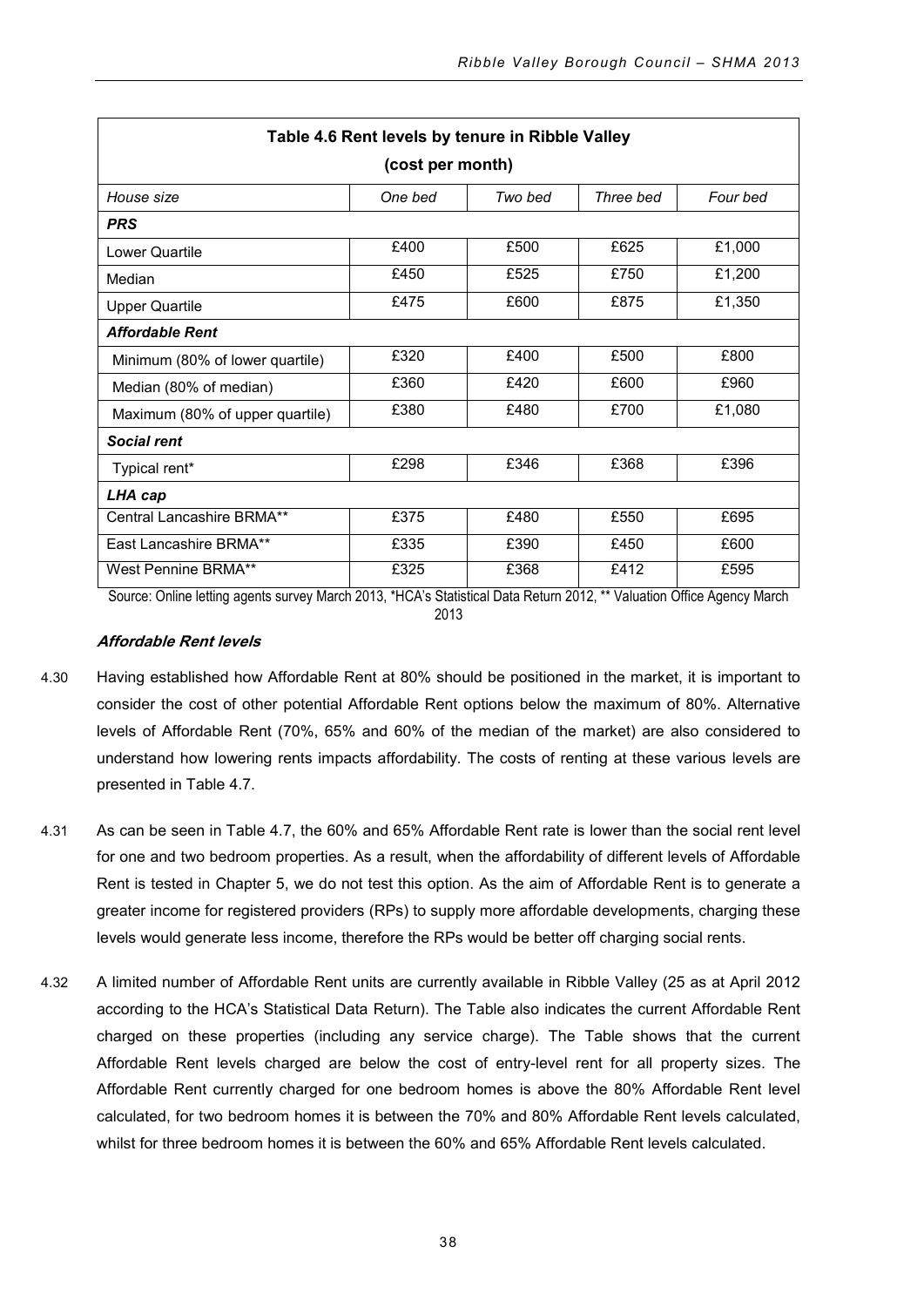| Table 4.7 Monthly rental figures of different Affordable Rent levels – by property size |      |      |       |        |
|-----------------------------------------------------------------------------------------|------|------|-------|--------|
| Bedrooms                                                                                | One  | Two  | Three | Four   |
| Lower Quartile Private Rents                                                            | £400 | £500 | £625  | £1.000 |
| Affordable Rent at 80%                                                                  | £360 | £420 | £600  | £960   |
| Affordable Rent at 70%                                                                  | £315 | £368 | £525  | £840   |
| Affordable Rent at 65%                                                                  | £293 | £341 | £488  | £780   |
| Affordable Rent at 60%                                                                  | £270 | £315 | £450  | £720   |
| Social rent*                                                                            | £298 | £346 | £368  | £396   |
| Current Affordable Rent charged*                                                        | £394 | £406 | £456  |        |

Italic figures are those below social rent.

Source: Online letting agents survey March 2013, \*HCA's Statistical Data Return 2012

#### **Shared ownership**

- 4.33 Whilst this section has profiled Affordable Rent in detail, it should be noted that shared ownership accommodation is an alternative affordable product aimed at the same group of households - those able to afford more than social rents but unable to afford market accommodation.
- 4.34 Table 4.8 presents the estimated costs of shared ownership housing in Ribble Valley. The prices presented in the Table were obtained from the online estate agent survey. It is important to note that there were few shared ownership properties available in Ribble Valley at the time of the estate agent survey, so the open market value for these properties may be subject to refinement. The monthly costs of the most commonly available equity shares offered are also shown. The monthly costs are based on an interest rate of 5.69% paid on the equity share owned and rent payable at 2.5% on the remaining equity. These costs have been produced just to allow a broad comparison with the Affordable Rent levels presented above. It is clear that there is a potential overlap between the two products, particularly between shared ownership with a 50% equity share and Affordable Rent at 70%. Shared ownership with a 75% share is more expensive than the Affordable Rent options, but is cheaper than entry-level prices. It is worth noting that the vast majority of shared ownership properties available in the area have a 50% equity share (with higher levels of equity only available rarely) and where households in Ribble Valley are tested as to their ability to afford shared ownership accommodation later in this report, the price is based on the 50% equity share level.

| Table 4.8 Estimated cost of shared ownership accommodation in Ribble Valley                 |         |          |          |          |  |
|---------------------------------------------------------------------------------------------|---------|----------|----------|----------|--|
| One<br>Two<br>Three<br>Four                                                                 |         |          |          |          |  |
| Open market value                                                                           | £97,500 | £125,000 | £160,000 | £235,000 |  |
| Monthly cost of shared ownership<br>with a 50% equity share                                 | £333    | £427     | £546     | £802     |  |
| Monthly cost of shared ownership<br>£398<br>£510<br>£652<br>£958<br>with a 75% equity share |         |          |          |          |  |

Source: Online letting agents survey March 2013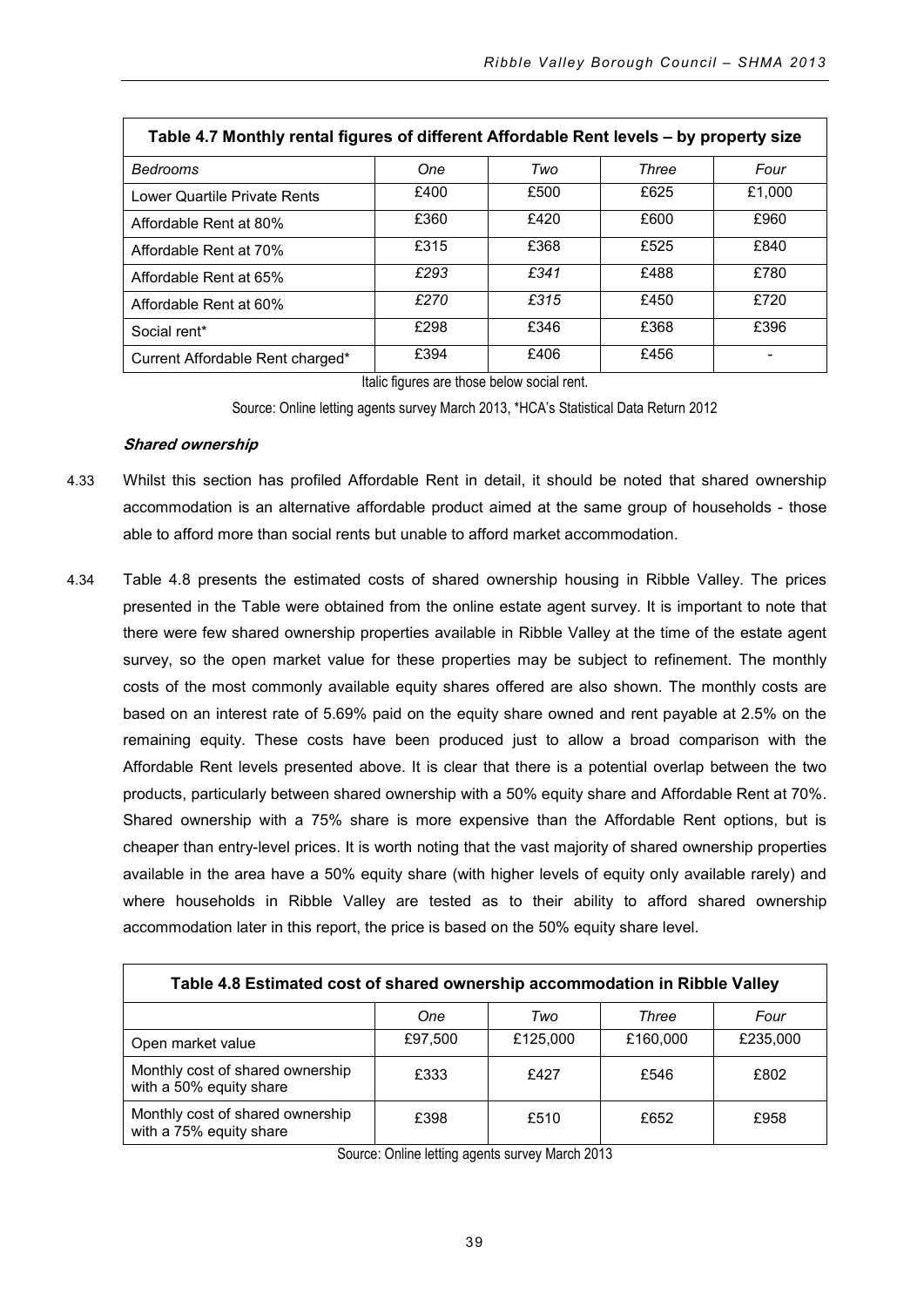# **Affordability of housing**

- 4.35 Assessing the affordability of market housing in an area is crucial to understanding the sustainability of the housing market. Poor affordability can result in the loss of employees from an area, an increase in poverty, a high number of households requiring assistance with their housing (either via a social rented property or through a benefit-supported private rented accommodation) and a loss of mix and balance in the population within the area.
- 4.36 The affordability of housing in an area is measured by the ratio of market housing costs to income in that area. Initially the general Borough-wide entry-level cost of market housing will be compared to different points on the earnings distribution of residents in Ribble Valley to consider affordability in historical terms. This will be followed by an analysis that assesses the ability of households in Ribble Valley to afford market accommodation of the size they require using data on the household income distribution and the household composition in the Borough.

#### **General affordability**

4.37 Figure 4.10 shows the lower quartile, median and upper quartile income of full-time workers (as set out in Chapter 2) multiplied by 3.5 (the income multiple set out in the Practice Guidance) compared to Borough-wide lower quartile prices (set out in Figure 4.7). The figure shows that full-time workers with earnings at the upper-quartile level in Ribble Valley would be able to purchase an entry-level property in the Borough. This would not however be possible for full-time workers with earnings at the lower quartile or median level, without additional income or a capital sum to deduct from the purchase price. It is clear that affordability theoretically improved immediately after the economic downturn (discounting the greater difficulty of acquiring a mortgage) and the affordability gap has reduced slightly since. Whilst in 2007 lower quartile prices were almost seven and a half times higher than lower quartile full-time incomes, in 2012 they were around six and a half times higher.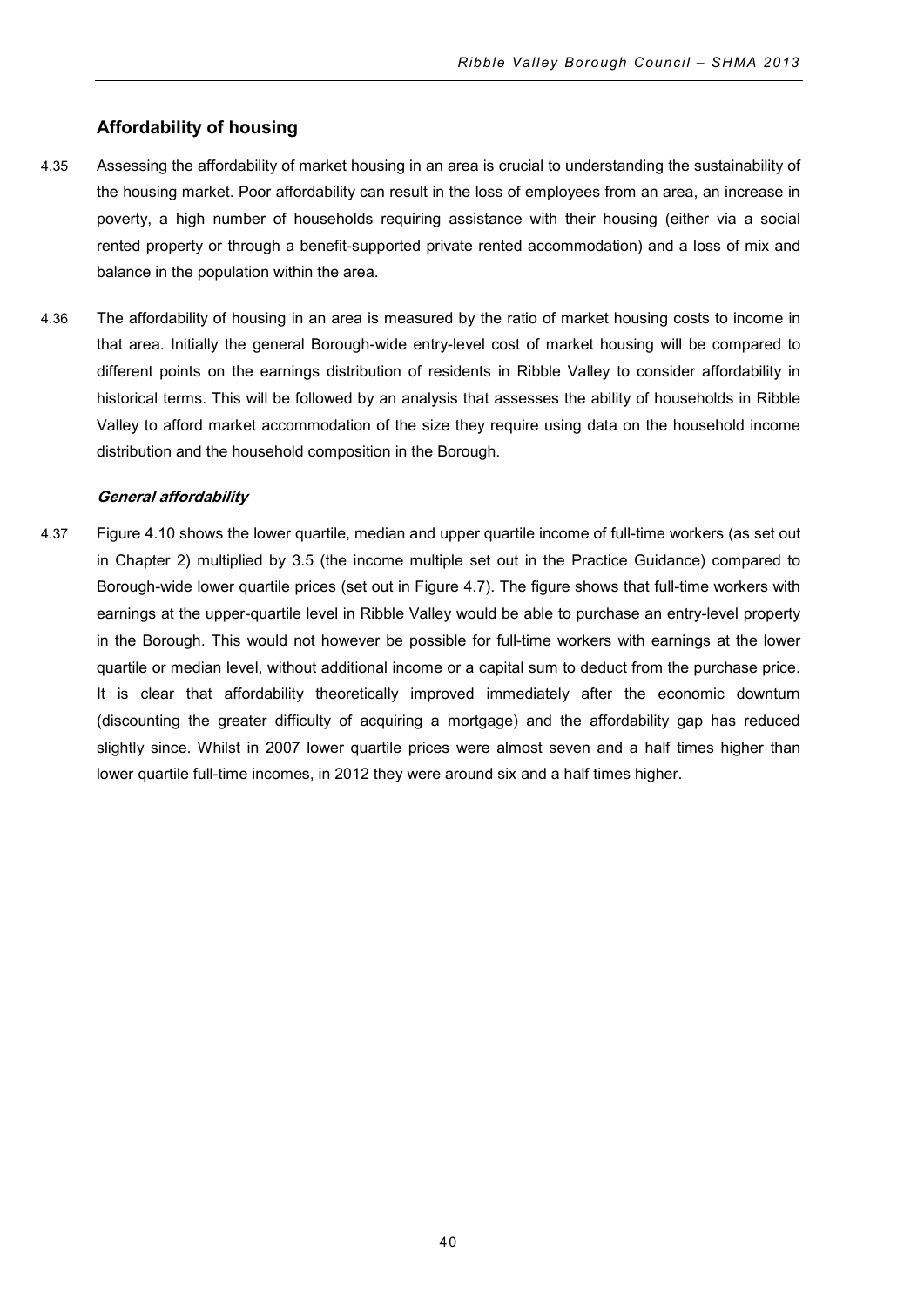

Source: Land Registry via CLG; Annual Survey of Hours and Earnings

4.38 Although no time-series data is available on market rents in Ribble Valley, the current Borough-wide entry-level rent for a two bedroom home (£500 per month or £6,000 per year) can be compared to different points on the income distribution of full-time workers in the Borough. This is presented in Table 4.9. The Practice Guidance indicates that within the private rented sector no more than a quarter of gross income should be spent on the rent for the rent to be affordable. The Table indicates that whilst full-time workers with earnings at the median and upper quartile level would be able to afford entry-level market rents in the Borough, full-time workers with earnings at the lower quartile level would not.

| Table 4.9 Ratio of entry-level private rents to earnings in Ribble Valley |               |                    |  |
|---------------------------------------------------------------------------|---------------|--------------------|--|
| Income level                                                              | Earned income | Price/income ratio |  |
| Lower quartile                                                            | £19,053       | 0.31               |  |
| Median                                                                    | £26,411       | 0.23               |  |
| Upper quartile                                                            | £38,574       | 0.16               |  |

Source: Online letting agents survey March 2013; Annual Survey of Hours and Earnings, 2012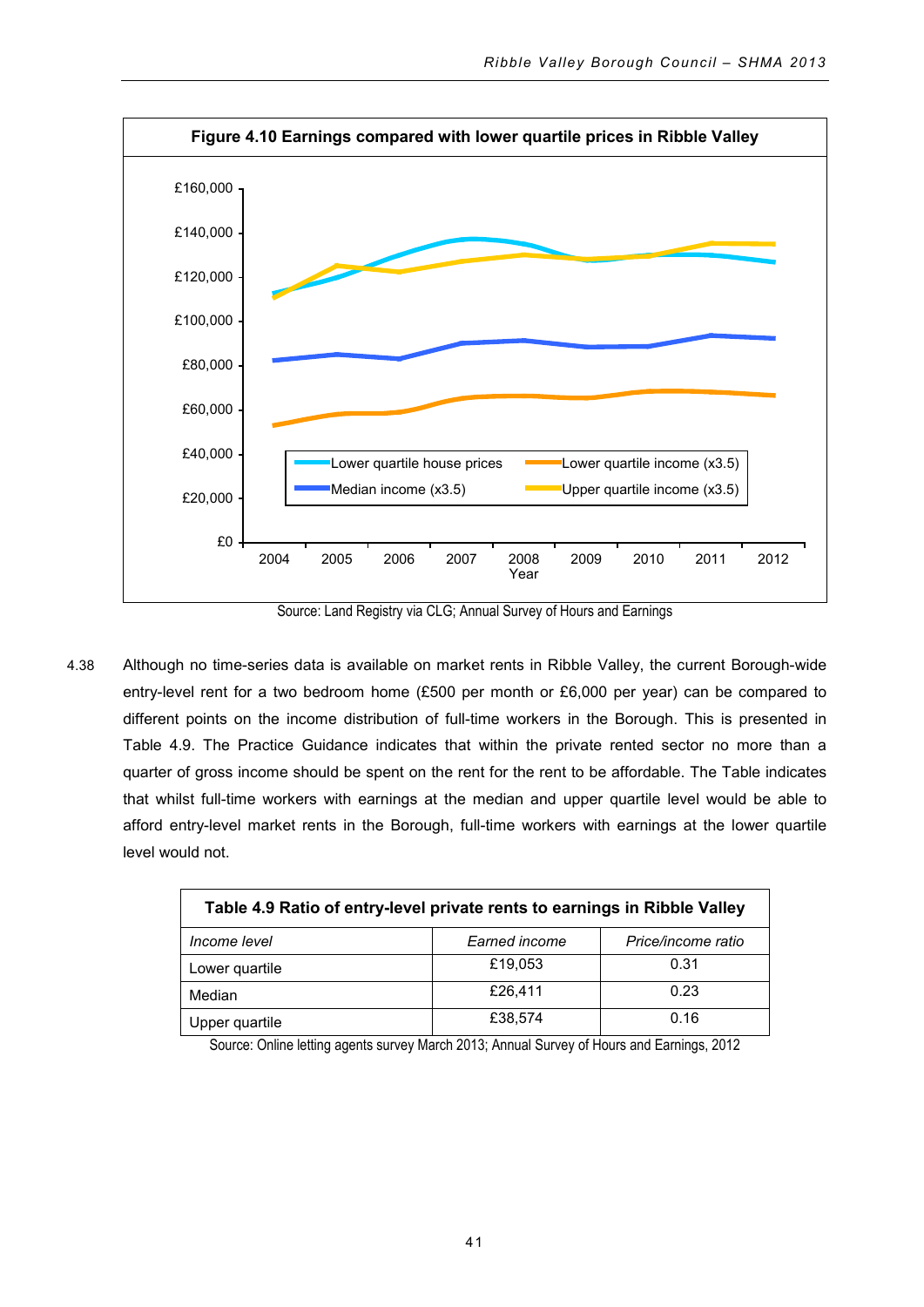#### **Specific theoretical affordability**

- 4.39 The household income distribution shown in Figure 2.10 differentiated by household type can be use to asses the ability of households in Ribble Valley to afford the size home that they require (according to the bedroom standard). The cost of housing by bedroom size in the Borough is presented in Figures 4.7 and 4.8 and the test is based on the affordability criteria set out in the Practice Guidance (and presented in the Glossary).
- 4.40 Figure 4.11 shows the current affordability of households in Ribble Valley by household type, number of bedrooms required and price market. This is the theoretical affordability of households, as the analysis considers all households in the Borough regardless of whether the household intends to move.
- 4.41 The data indicates that 58.5% of lone parent households in the Borough would be unable to afford market housing (if they were to move home now). Single person households are also relatively unlikely to be able to afford, as are households with two adults and one child. Multi-adult households with two or more children are most likely to be able to afford market housing in Ribble Valley. Some 43.4% of households requiring a four bedroom home would be unable to afford market housing in the Borough (if they were to move now), compared to 14.6% of households requiring a one bedroom property. Finally households in the Clitheroe price market are least likely to be able to afford market housing, with those in the *'towns in south'* price market most likely.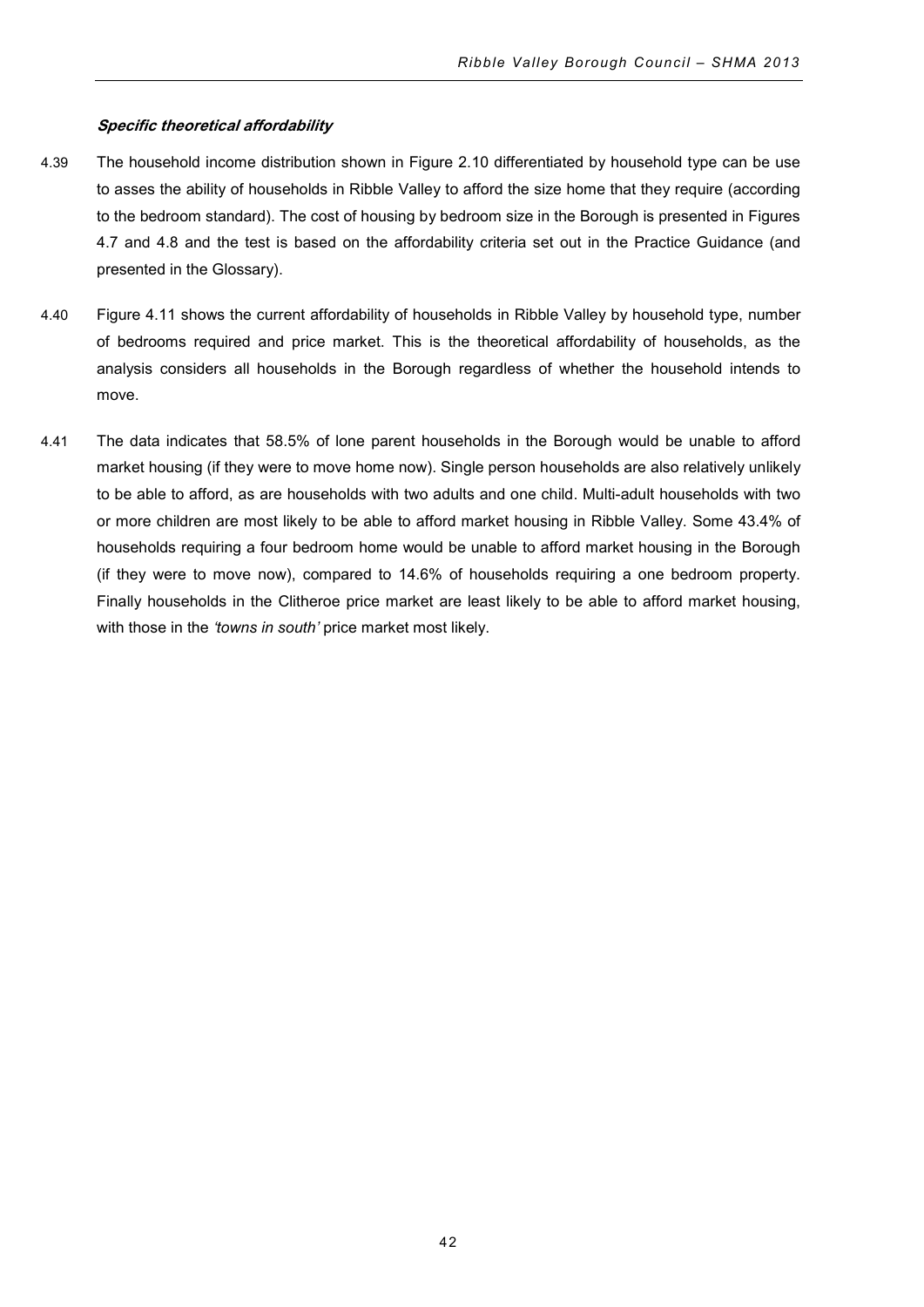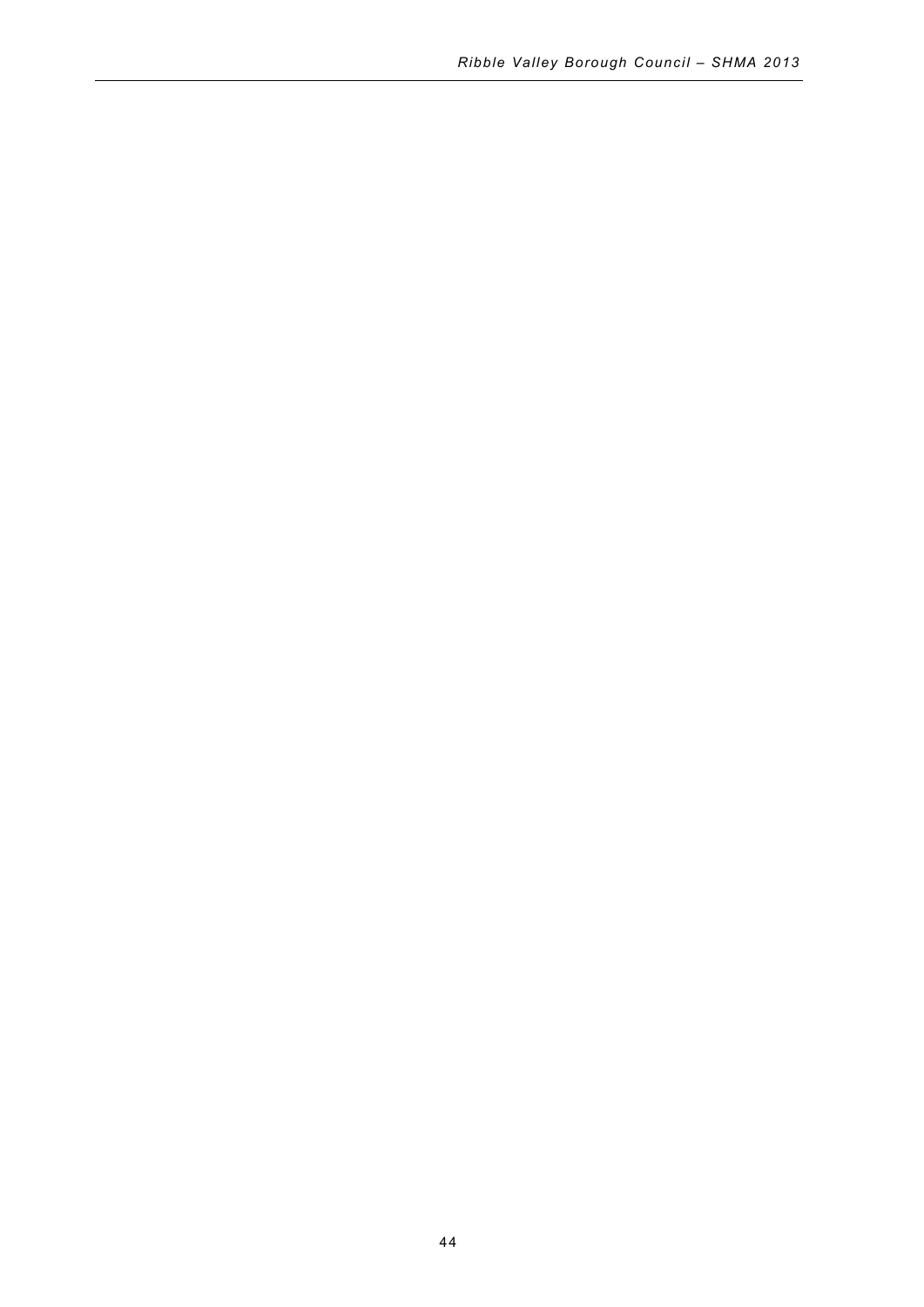# 5. Housing need

# **Summary**

- i) Following the steps of the needs assessment model specified by the Practice Guidance results in a net need estimate of 404 affordable dwellings per year in Ribble Valley, however this figure does not equal the number of new affordable units to be built. The need will be met through a wide range of sources – but particularly by making better use of vacant stock, by making better use of the existing stock and through the private rented sector.
- ii) One bedroom and four bedroom affordable homes are particularly required.
- iii) Relatively few households in housing need could afford Affordable Rent at 80% of the median market rent. The most practical level to set Affordable Rent to meet substantial need is at 70%.
- iv) Factoring higher affordability thresholds households in the private rented sector pay in current market conditions and the supply of private rented accommodation (via LHA) to house those requiring affordable housing, the need for new affordable units reduces notably – however changes to the administration of LHA mean that it is unlikely to continue

# **Introduction**

- 5.1 Housing need is a term first used in the mid-1990s to help provide a means-tested estimate of the requirement for affordable housing in an area. The Strategic Housing Market Assessment Practice Guidance (August 2007) defines housing need as *'the quantity of housing required for households who are unable to access suitable housing without financial assistance.'*
- 5.2 This chapter presents the results of the three broad stages of the needs assessment model. Within each of the three stages there are a number of detailed calculations (16 in total) many of which themselves have a number of components. This chapter presents details of how each of these 16 detailed steps is calculated using locally available data for Ribble Valley. An annual estimate of housing need is calculated from these 16 steps and the tenure and size of accommodation most appropriate to meet this need is discussed.

# **Stage 1: Current need (Steps 1.1-1.4)**

5.3 The first stage of the model assesses current need. This begins with an assessment of housing suitability, before the affordability test is applied to determine the number of these households that require affordable housing, and are therefore in current need .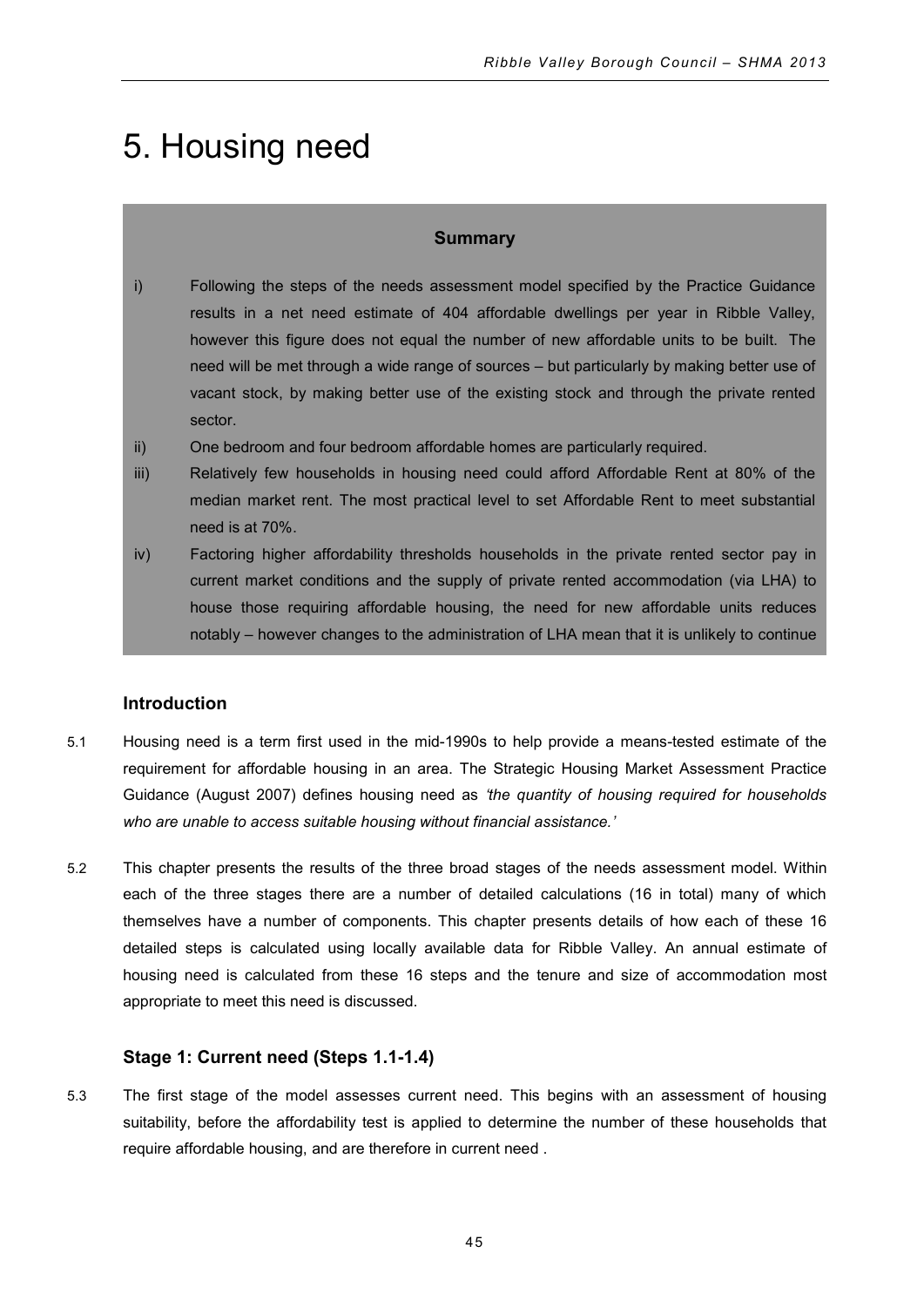# **Unsuitable housing**

- 5.4 The Practice Guidance sets out a series of nine criteria for unsuitable housing:
	- Homeless households
	- Households with tenure under notice, real threat of notice or lease coming to an end; housing that is too expensive for households in receipt of housing benefit or in arrears due to expense
	- Households overcrowded according to the 'bedroom standard'
	- Dwelling too difficult to maintain (eg too large) even with equity release
	- Couples, people with children and single adults over 25 sharing a kitchen, bathroom or WC with another household
	- Households containing people with mobility impairment or other specific needs living in unsuitable dwelling (eg accessed via steps), which cannot be made suitable in-situ
	- Dwelling lacks a bathroom, kitchen or inside WC and household does not have the resources to make fit (eg through equity release or grants)
	- Dwelling subject to major disrepair or unfitness and household does not have the resources to make fit (eg through equity release or grants)
	- Household suffers harassment from others living in the vicinity which cannot be resolved except through a move.
- 5.5 The Practice Guidance indicates that there are three particular categories of unsuitable housing that should be specifically identified. These are presented in Table 5.1 below, which also indicates the number of households in each category in Ribble Valley and the source of the data. The final column represents the revised total for each of these categories once any double-counting between them has been taken into account. Households can be unsuitably housed for more than one reason so it is important that they are only counted once.
- 5.6 The table shows that there are 918 households in unsuitable housing in Ribble Valley and the most common single reason for unsuitability is overcrowding. This figure of 918 represents 3.7% of all households in Ribble Valley.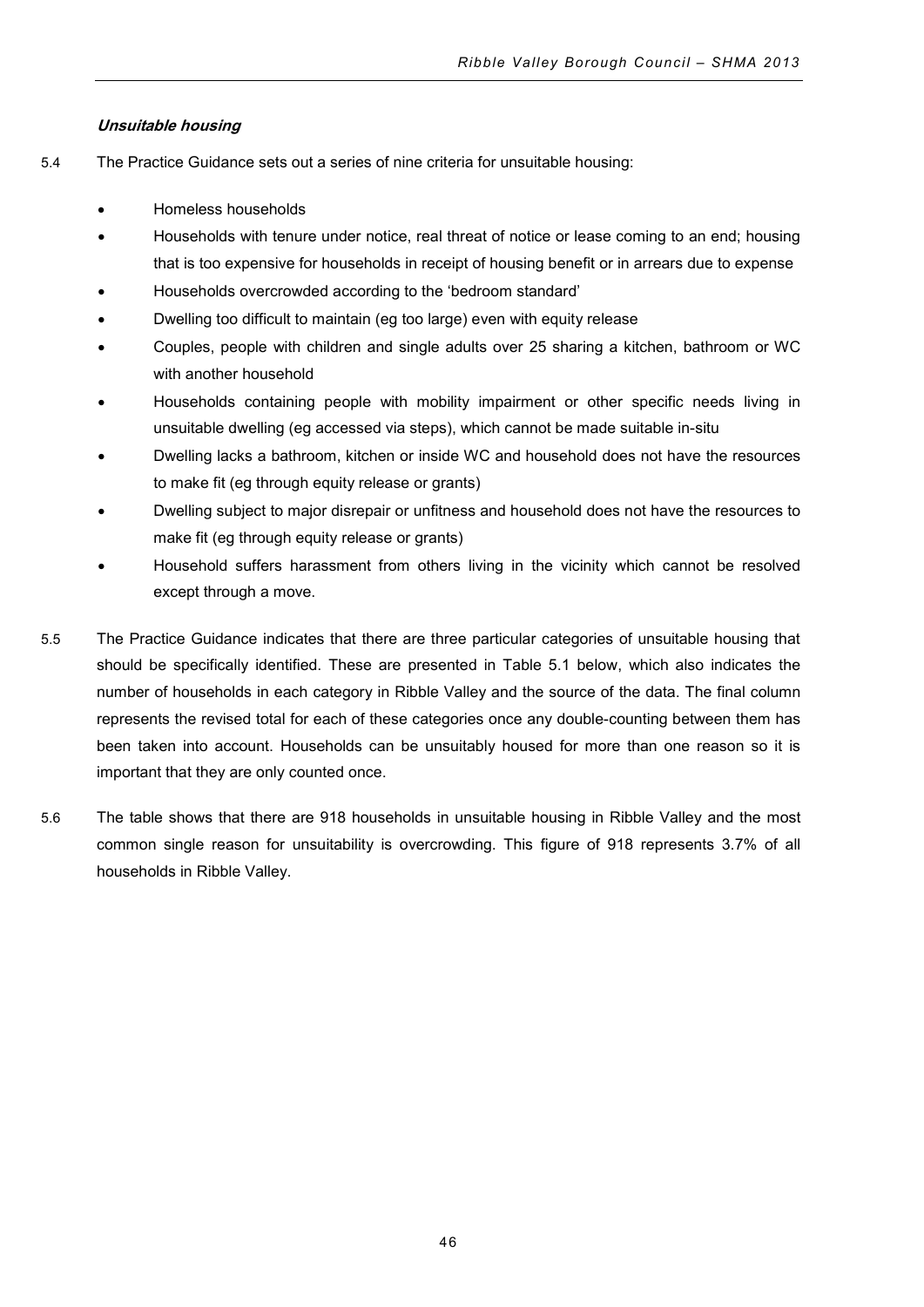| Table 5.1 Unsuitably household households in Ribble Valley         |                                                                                                                                                                                      |                         |                                    |
|--------------------------------------------------------------------|--------------------------------------------------------------------------------------------------------------------------------------------------------------------------------------|-------------------------|------------------------------------|
| Step                                                               | Source                                                                                                                                                                               | Number of<br>households | Revised<br>number of<br>households |
| 1.1 Homeless households<br>and those in temporary<br>accommodation | Section E6 of the Council's P1(E) return for 4 <sup>th</sup> quarter of<br>2012 showing the number of homeless households<br>accommodated by the authority at the end of the quarter | 5                       | $0^3$                              |
| 1.2 Overcrowded households                                         | 2011 Census                                                                                                                                                                          | 398                     | 326 <sup>4</sup>                   |
| 1.2 Concealed households*                                          | 2011 Census                                                                                                                                                                          | 4                       | 0 <sup>5</sup>                     |
| 1.3 Other groups                                                   | Data from Council's 2012 ELASH return from April, 2012.                                                                                                                              | 592                     | 592                                |
| 1.4 Total                                                          |                                                                                                                                                                                      | 999                     | 918                                |

\*According to the Practice Guidance, concealed households include couples, people with young children and single adults

over 25 sharing a kitchen, bathroom or WC with another household.

Source: Ribble Valley Borough Strategic Housing Market Assessment, 2013

#### **Affordability**

j

- 5.7 Some of these households in unsuitable housing are likely to be able to afford alternative accommodation in the market sector without requiring subsidy. The ability of these households to afford the cost of entry-level market housing of the appropriate size (set out in Figure 4.7 and 4.8) is therefore tested. The waiting list details the size of accommodation required by households unsuitably households for other reasons in Ribble Valley. For the other groups, the household composition recorded for these households in Ribble Valley is used to determine the size requirement profile. To test overcrowded households the income distribution for each dwelling size requirement, identified using the CACI income profile for the Borough, is adjusted to reflect that nationally the income of overcrowded households is 70.3% of the figure for all households (according to the English Housing Survey). Similarly for 'other' unsuitably households the income distribution is adjusted to reflect that nationally the income of social rented households is 46.9% of the figure for all households (according to the English Housing Survey).
- 5.8 These 918 households in unsuitable housing are therefore tested for their ability to afford market housing in Ribble Valley using the criteria set out in the Practice Guidance (and set out in the glossary). Table 5.2 shows the number of unsuitably housed households requiring different dwelling sizes and the proportion of these households able to afford the market-entry point. The number of households that are therefore in current need is shown in the final column.

<span id="page-50-0"></span> $3$  The 2012 ELASH return allows councils to indicate the number of households on the waiting list and in a reasonable preference category (a proxy for in unsuitable housing) that are also homeless. The data from the Ribble Valley 2012 ELASH indicates that 0.8% of households on the waiting list and in a reasonable preference category are also homeless .

<span id="page-50-1"></span><sup>&</sup>lt;sup>4</sup> The 2011-12 CORE LA Area Lettings Report for Ribble Valley indicates the proportion of social rented lettings that were to previously overcrowded households. This provides an indication on the level of overlap between all households in unsuitable housing and overcrowded households. The proportion recorded in the CORE report is 12.2%)

<span id="page-50-2"></span><sup>&</sup>lt;sup>5</sup> The 2001 Census indicated that 100.0% of concealed households were also overcrowded in Ribble Valley. In the absence of equivalent data from the 2011 Census it is presumed that this proportion is accurate of the situation currently.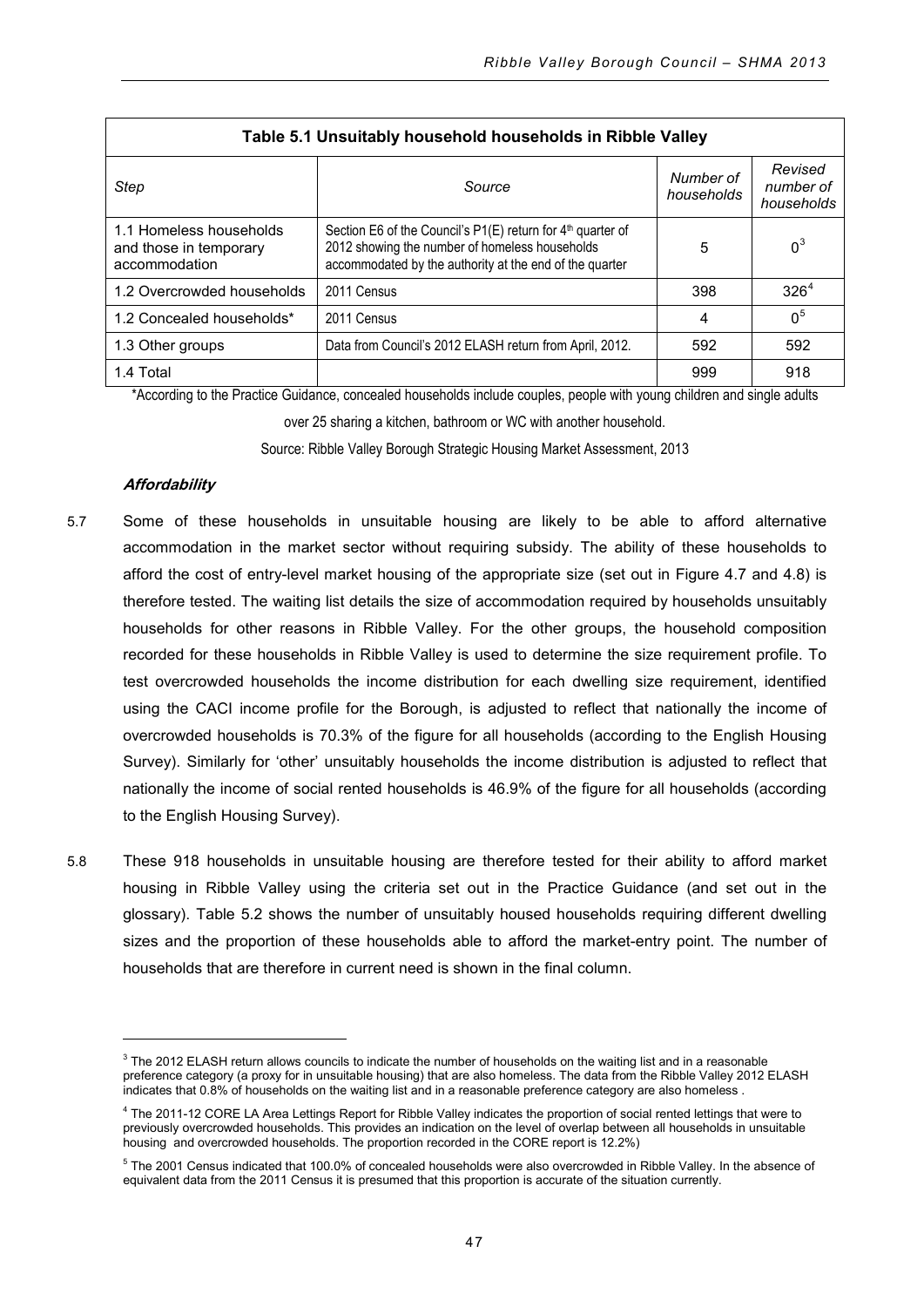| Table 5.2 Affordability of households in unsuitable housing |                                 |                                                           |                            |  |
|-------------------------------------------------------------|---------------------------------|-----------------------------------------------------------|----------------------------|--|
| Number of bedrooms required                                 | Unsuitable housed<br>households | Percentage unable to afford<br>entry-level market housing | Households in current need |  |
| One bedroom                                                 | 299                             | 73.1%                                                     | 218                        |  |
| Two bedroom                                                 | 450                             | 60.9%                                                     | 274                        |  |
| Three bedroom                                               | 148                             | 58.3%                                                     | 86                         |  |
| Four or more bedrooms                                       | 21                              | 73.8%                                                     | 16                         |  |
| Total                                                       | 918                             | 64.7%                                                     | 594                        |  |

Source: Ribble Valley Borough Strategic Housing Market Assessment, 2013

5.9 Overall 64.7% (594 households) of unsuitably housed households are unable to afford market housing and are in current need. For the purposes of the housing needs assessment, households considered to be in housing need have been split into two categories: current occupiers of affordable housing in need (this includes occupiers of social rented and shared ownership accommodation), and households from other tenures in need. It is estimated that some 167 households in need currently live in affordable housing.

# **Total current need**

5.10 Table 5.3 summarises the first stage of the overall assessment of housing need as set out by the Practice Guidance. The data shows that there are an estimated 594 households in current need in Ribble Valley.

| Table 5.3 Stage 1: Current housing need (gross)              |                   |        |  |
|--------------------------------------------------------------|-------------------|--------|--|
| Step                                                         | <b>Notes</b>      | Output |  |
| 1.1 Homeless households and those in temporary accommodation |                   | $0^*$  |  |
| 1.2 Overcrowding and concealed households                    |                   | 165    |  |
| 1.3 Other groups                                             |                   | 429    |  |
| 1.4 equals Total current housing need (gross)                | $1.1 + 1.2 + 1.3$ | 594    |  |

\*Included within the other groups total

Source: Ribble Valley Borough Strategic Housing Market Assessment, 2013

# **Stage 2: Future need (Steps 2.1-2.4)**

- 5.11 In addition to Current Need, there will also be Future Need. This forms the second stage of the housing needs assessment model. This is split, as per the Practice Guidance, into two main categories. These are as follows:
	- $\circ$  new household formation ( $\times$  proportion unable to buy or rent in market)
	- o existing households falling into need.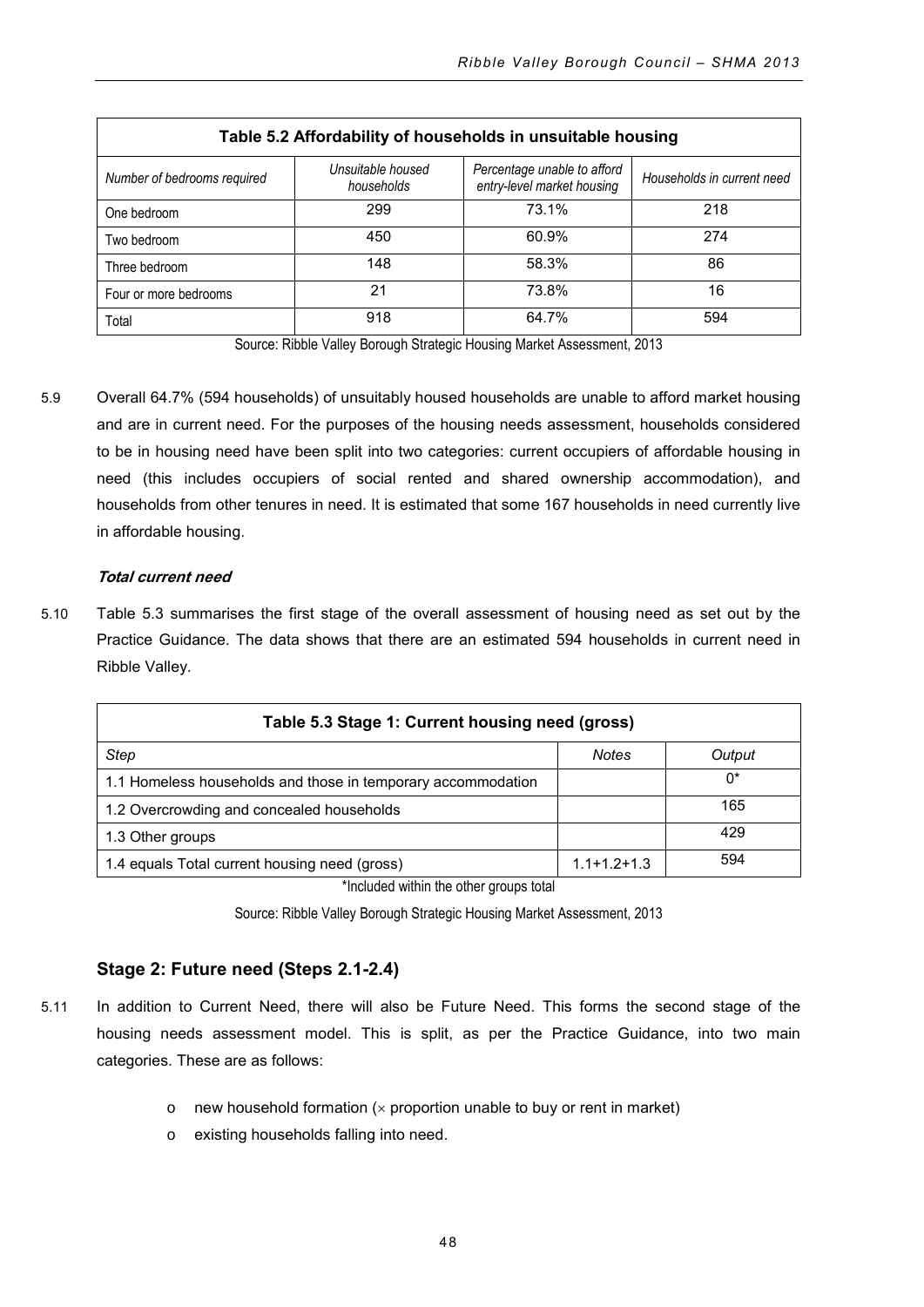# **Need from newly forming households**

- 5.12 The headship rate for each 5 year age cohort between the ages 15 and 44 was calculated using information in the Census on the number of people and number of household heads within each age cohort in Ribble Valley. This headship rate was then applied to the 2011-based mid-term population projections. This identified the projected number of households likely to form in the Borough between 2013 and 2018. This figure is then averaged to provide an annual estimate for the number of newly forming households. This approach is compliant with the procedure described in the annex to the Practice Guidance on suitable methodologies for deriving estimates of future household formation.
- 5.13 Using this methodology it is estimated that 2,076 new households will form in Ribble Valley over the next five years. This is annualised to 415 new households per year. This represents a household formation rate of 1.7%, slightly below the level recorded nationally by the English Housing Survey  $(1.8\%)$ ).
- 5.14 To assess the ability of these households to afford the cost of entry-level market housing of the appropriate size, it is presumed that these new households will have the same composition as the profile for new households recorded in the English Housing Survey, from which the appropriate size requirement profile can be determined. To test newly forming households ability to afford market housing the income distribution for each dwelling size requirement, identified using the CACI income profile for the Borough, is adjusted to reflect that nationally the income of newly forming households is 70.1% of the figure for all households (according to the English Housing Survey).
- 5.15 Table 5.4 shows details of the derivation of future need from newly forming households. The table shows that 56.6% of newly forming households will be unable to afford market housing. This means that there will be an annual affordable housing requirement from 235 newly forming households.

| Table 5.4 Newly arising need from new household formation             |        |  |
|-----------------------------------------------------------------------|--------|--|
| Component                                                             | Output |  |
| Number of newly forming households                                    | 415    |  |
| Proportion unable to afford entry-level market housing                | 56.6%  |  |
| Number of newly forming households requiring affordable accommodation | 235    |  |

Source: Ribble Valley Borough Strategic Housing Market Assessment, 2013

# **Existing households falling into need**

5.16 The Practice Guidance recommends that this figure is derived by looking at recent trends in households applying for affordable housing. Analysis of the approaches for affordable accommodation made to the Council over the last two years (April 2011 to March 2013) indicates that of the 501 approaches, 278 were from households in housing need.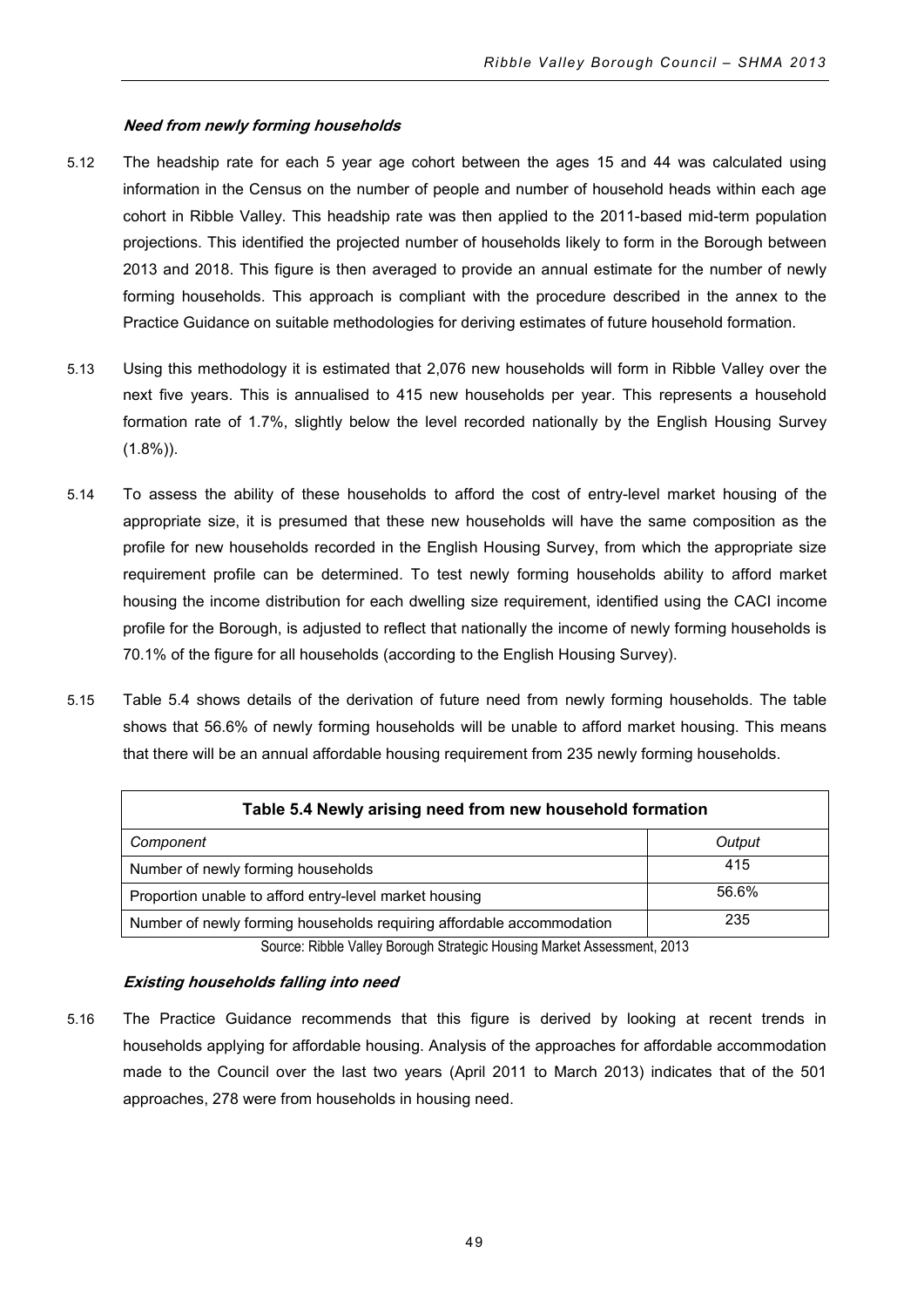5.17 This figure will include newly forming households, which have featured in the previous step. The CORE LA Area Lettings Report provides an estimate of the proportion of social rented lets each year taken by newly forming households in each authority. It shows that for the year 2011-12, 19.5% of lettings in Ribble Valley were to newly forming households. It is assumed therefore that 54 (19.5% of 298) of the households that approach the Council and are in need are newly forming households. The resultant number of existing households falling into need is 224 households per annum.

# **Total future need**

5.18 The data from the two steps described above can now be put into the needs assessment model as illustrated in Table 5.5. It indicates that future need will arise from a total of 459 households per annum.

| Table 5.5 Future need (per annum)                                           |                        |        |
|-----------------------------------------------------------------------------|------------------------|--------|
| Step                                                                        | <b>Notes</b>           | Number |
| 2.1 New household formation (gross per year)                                |                        | 415    |
| 2.2 Proportion of new households unable to buy or rent in the market        | leaves 235             | 56.6%  |
| 2.3 Existing households falling into need                                   |                        | 224    |
| 2.4 Total newly arising housing need (gross per year)                       | $2.1 \times 2.2 + 2.3$ | 459    |
| Course: Dikkle Valley Descurit Christiania Hermina Market Accessories 19049 |                        |        |

Source: Ribble Valley Borough Strategic Housing Market Assessment, 2013

# **Stage 3: Available stock to offset need (Steps 3.1-3.8)**

5.19 The supply of affordable housing to meet housing need comprises the third stage of the housing needs assessment model. The affordable housing supply stage is split between existing stock that is available to offset the current need and the likely future level of supply.

# **Available stock to offset current need**

5.20 The stock available to offset the current need includes stock from current occupiers of affordable housing in need, surplus stock from vacant properties and committed supply of new affordable units. Units to be taken out of management are removed from the calculation.

# **Current occupiers of affordable housing in need**

5.21 It is important when considering net need levels to discount households already living in affordable housing. This is because the movement of such households within affordable housing will have an overall nil effect in terms of housing need. As established when calculating current need (paragraph 5.9), there are 167 households currently in need already living in affordable housing.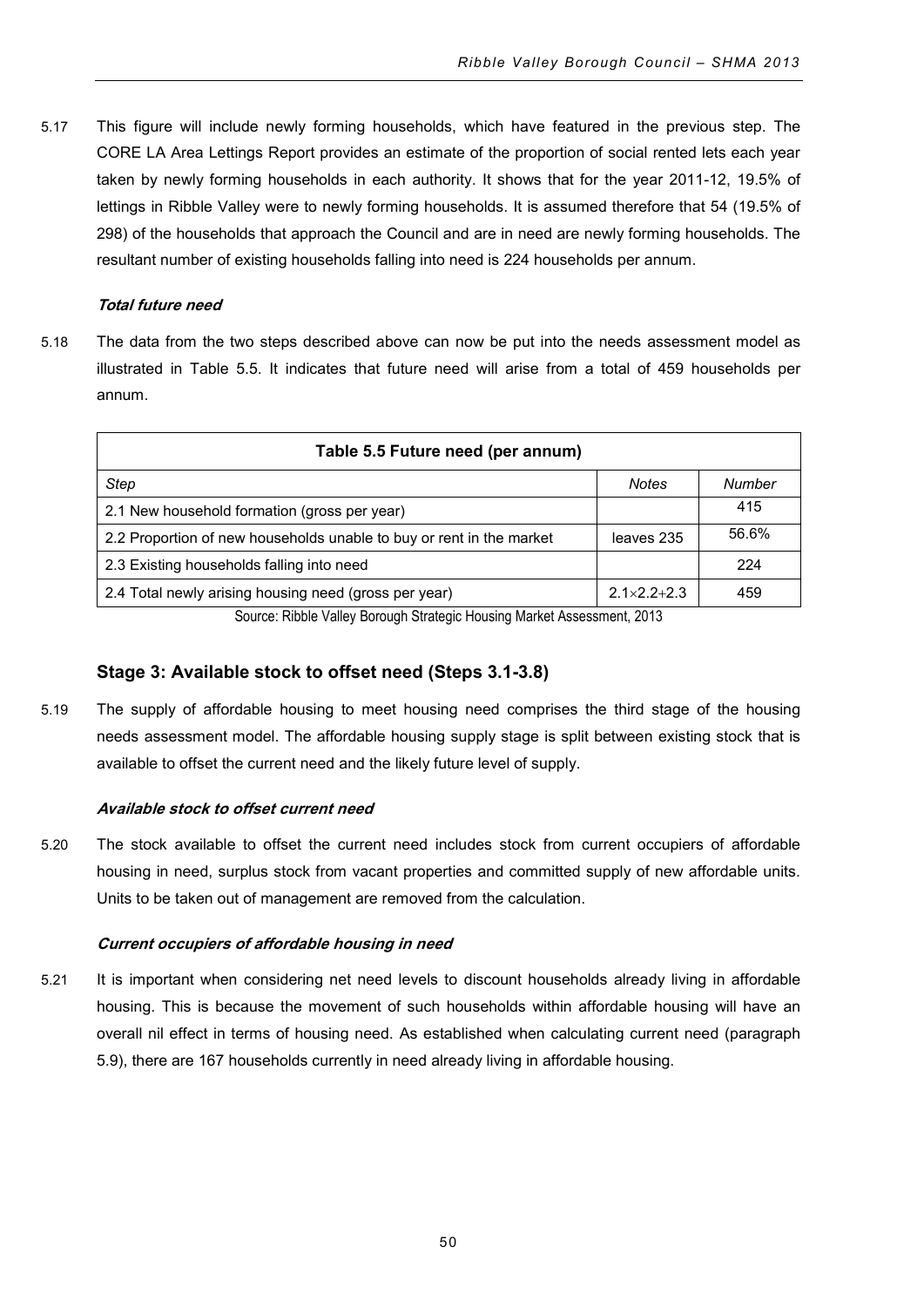# **Surplus stock**

5.22 A certain level of vacant dwellings is normal as this allows for transfers and for work on properties to be carried out. The Strategic Housing Market Assessment Practice Guidance suggests that if the vacancy rate in the affordable stock is in excess of 3%, some of the vacant units should be considered as surplus stock which can be included within the supply to offset housing need. Ribble Valley records a vacancy rate in the affordable sector of 0.6%. As the vacancy rate in Ribble Valley is lower than the 3% benchmark, no vacant dwellings are considered available to be brought back into use to increase the supply of affordable housing.

# **Committed supply of new affordable units**

5.23 The Strategic Housing Market Assessment Practice Guidance recommends that this part of the assessment includes *'new social rented and intermediate housing which are committed to be built over the period of the assessment'*. For the purposes of analysis we have taken Council information on planned affordable housing provision between 2012 and 2014. This indicates that there are, currently, 211 affordable dwellings planned in Ribble Valley.

# **Planned units to be taken out of management**

5.24 The Strategic Housing Market Assessment Practice Guidance states that this step *'involves estimating the numbers of social rented or intermediate units that will be taken out of management'*. The main component of this step will be properties which are expected to be demolished (or replacement schemes that lead to net losses of stock). At the time of reporting, the proposed number of affordable dwellings expected to be 'taken out of management' in the future was unknown and hence a figure of zero has been used in this step of the model.

# **Total available stock to meet current need**

5.25 Having been through a number of detailed stages in order to assess the total available stock to offset current need in Ribble Valley, we shall now bring together all pieces of data to complete this part of the needs assessment model. This is presented in the Table 5.6. The data shows that there are an estimated 378 properties available to offset the current need in Ribble Valley.

| Table 5.6 Current supply of affordable housing          |                         |        |  |  |
|---------------------------------------------------------|-------------------------|--------|--|--|
| Step                                                    | <b>Notes</b>            | Output |  |  |
| 3.1 Affordable dwellings occupied by households in need |                         | 167    |  |  |
| 3.2 Surplus stock                                       |                         |        |  |  |
| 3.3 Committed supply of affordable housing              |                         | 211    |  |  |
| 3.4 Units to be taken out of management                 |                         |        |  |  |
| 3.5 Total affordable housing stock available            | $3.1 + 3.2 + 3.3 - 3.4$ | 378    |  |  |

Source: Ribble Valley Borough Strategic Housing Market Assessment, 2013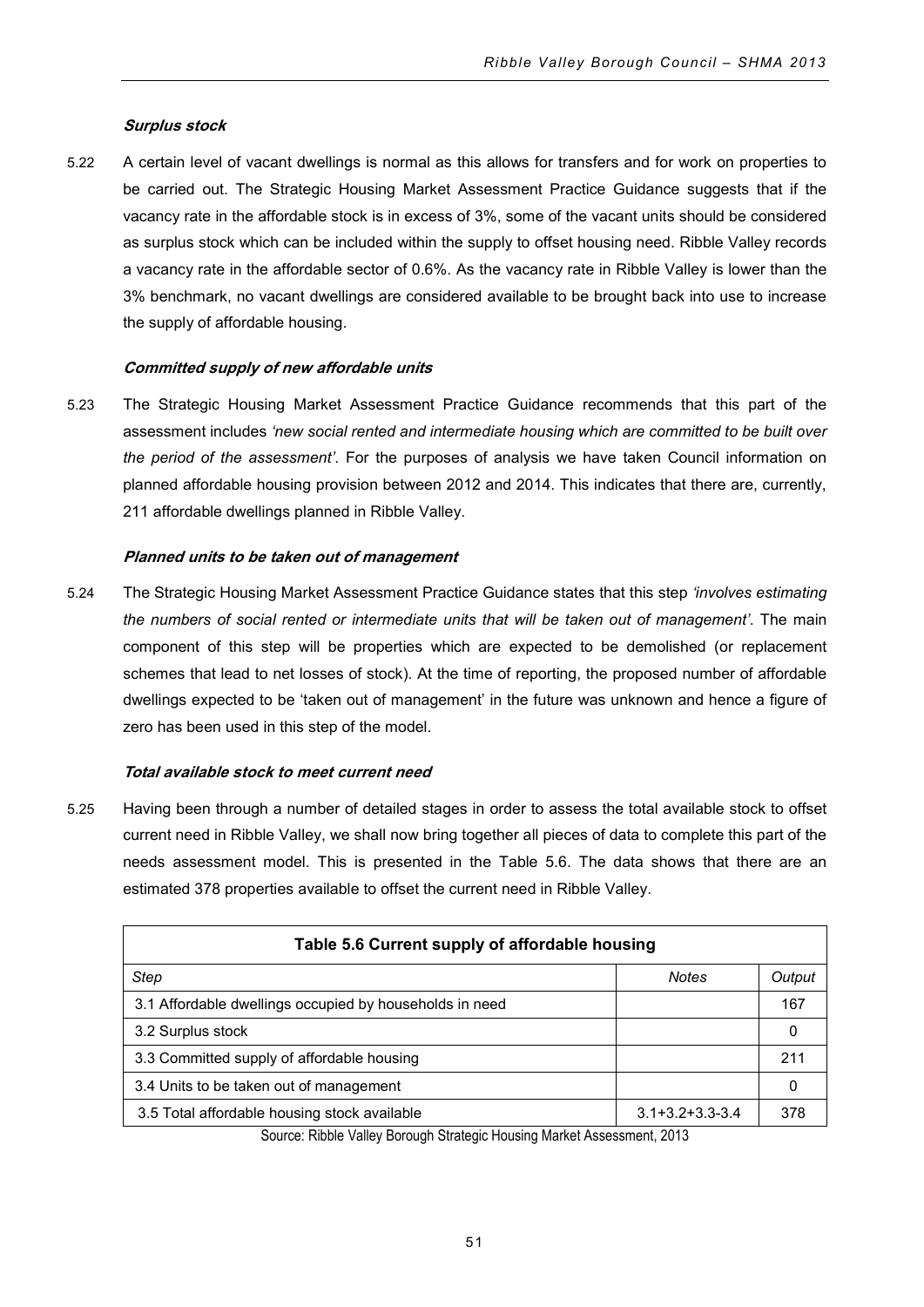# **Future supply of affordable housing**

5.26 The future supply of affordable housing is the flow of affordable housing arising from the existing stock that is available to meet future need. It is split between the annual supply of social re-lets and the annual supply of re-lets within the intermediate sector.

# **The future supply of social rented housing**

- 5.27 This is an estimate of likely future re-lets from the social rented stock. The Strategic Housing Market Assessment Practice Guidance suggests that the estimate should be based on past trend data which can be taken as a prediction for the future. To enable consistency with the future need section (Stage 2), we have looked at trend data for the past two years.
- 5.28 CORE LA Area Lettings Reports provide an indication of the number of lettings in the social rented sector in Ribble Valley. The average number of lettings across the social rented sector over the twoyear period from April 2010 to March 2012 was 94 per annum.

# **Supply of intermediate housing**

- 5.29 In most local authorities the amount of intermediate housing (mostly shared ownership) available in the stock is fairly limited (as is the case in Ribble Valley). However, it is still important to consider to what extent the current supply may be able to help those in need of affordable housing.
- 5.30 Therefore we include an estimate of the number of intermediate units that become available each year. Based on applying the estimated re-let rate for the social rented sector (4.0%) to the estimated intermediate stock in Ribble Valley (111 units), it is estimated that around 4 units of intermediate housing will become available to meet housing needs from the existing stock of such housing.

# **Annual future supply of affordable housing**

5.31 This step is the sum of the previous two. The total future supply is estimated to be 98, comprised of 84 units of social re-lets and 4 units of intermediate housing. This is shown in Table 5.7.

| Table 5.7 Future supply of affordable housing (per annum)                                         |              |        |  |  |  |
|---------------------------------------------------------------------------------------------------|--------------|--------|--|--|--|
| Step                                                                                              | <b>Notes</b> | Output |  |  |  |
| 3.6. Annual supply of social re-lets (net)                                                        |              | 94     |  |  |  |
| 3.7. Annual supply of intermediate housing available for re-let or<br>resale at sub-market levels |              | 4      |  |  |  |
| 3.8. Annual supply of affordable housing<br>$3.6 + 3.7$<br>98                                     |              |        |  |  |  |

Source: Ribble Valley Borough Strategic Housing Market Assessment, 2013

# **Estimate of net annual housing need**

5.32 The 16 steps detailed above (set across the three broad stages) are brought together in the housing needs assessment model as set out in Table 5.8.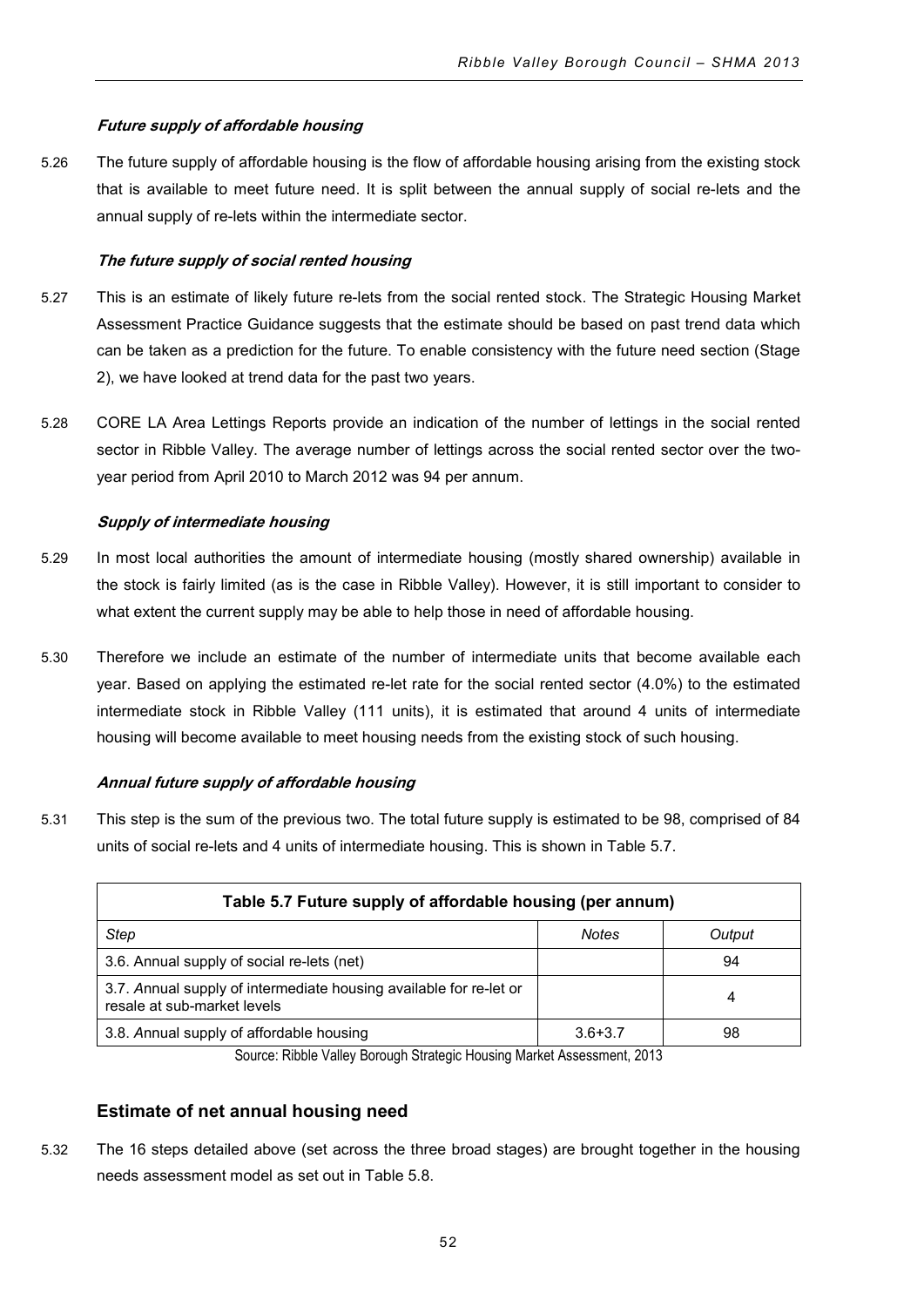| Table 5.8 Housing needs assessment model for Ribble Valley                                      |                         |              |  |  |
|-------------------------------------------------------------------------------------------------|-------------------------|--------------|--|--|
| Stage and step in calculation                                                                   | <b>Notes</b>            | Number       |  |  |
| STAGE 1: CURRENT NEED (Gross)                                                                   |                         |              |  |  |
| 1.1 Homeless households and those in temporary accommodation                                    |                         | $0^*$        |  |  |
| 1.2 Overcrowding and concealed households                                                       |                         | 165          |  |  |
| 1.3 Other groups                                                                                |                         | 429          |  |  |
| 1.4 Total current housing need (gross)                                                          | $1.1 + 1.2 + 1.3$       | 594          |  |  |
| <b>STAGE 2: FUTURE NEED</b>                                                                     |                         |              |  |  |
| 2.1 New household formation (gross per year)                                                    |                         | 415          |  |  |
| 2.2 Proportion of new households unable to buy or rent in the market                            | leaves 235              | 56.6%        |  |  |
| 2.3 Existing households falling into need                                                       |                         | 224          |  |  |
| 2.4 Total newly arising housing need (gross per year)                                           | $2.1 \times 2.2 + 2.3$  | 459          |  |  |
| STAGE 3: AFFORDABLE HOUSING SUPPLY                                                              |                         |              |  |  |
| <b>Current supply</b>                                                                           |                         |              |  |  |
| 3.1 Affordable dwellings occupied by households in need                                         |                         | 167          |  |  |
| 3.2 Surplus stock                                                                               |                         | $\mathbf{0}$ |  |  |
| 3.3 Committed supply of affordable housing                                                      |                         | 211          |  |  |
| 3.4 Units to be taken out of management                                                         |                         | $\mathbf{0}$ |  |  |
| 3.5 Total affordable housing stock available                                                    | $3.1 + 3.2 + 3.3 - 3.4$ | 378          |  |  |
| Future supply                                                                                   |                         | 94           |  |  |
| 3.6 Annual supply of social relets (net)                                                        |                         |              |  |  |
| 3.7 Annual supply of intermediate housing available for relet or resale<br>at sub-market levels |                         | 4            |  |  |
| 3.8 Annual supply of affordable housing<br>ALCOHOL: A CONTRACTOR<br>$1 - 1 - 1$                 | $3.6 + 3.7$             | 98           |  |  |

\*Included within the other groups total

Source: Ribble Valley Strategic Housing Market Assessment; various secondary sources

- 5.33 The Practice Guidance states that these figures need to be annualised to establish an overall estimate of net housing need. The first step in this process is to calculate the net current need. This is derived by subtracting the estimated total stock of affordable housing available (step 3.5) from the gross current need (step 1.4). This produces a net current need figure of 216 (594-378).
- 5.34 The second step is to convert this net current need figure into an annual flow. The Strategic Housing Market Assessment Practice Guidance acknowledges that this current need can be addressed over any length of time although a period of less than five years should be avoided. For the purposes of this study the quota of five years proposed in the Practice Guidance will be used. Therefore to annualise the net current need figure, it will be divided by five. This calculation results in a net annual quota of 43 (216/5) households who should have their needs addressed.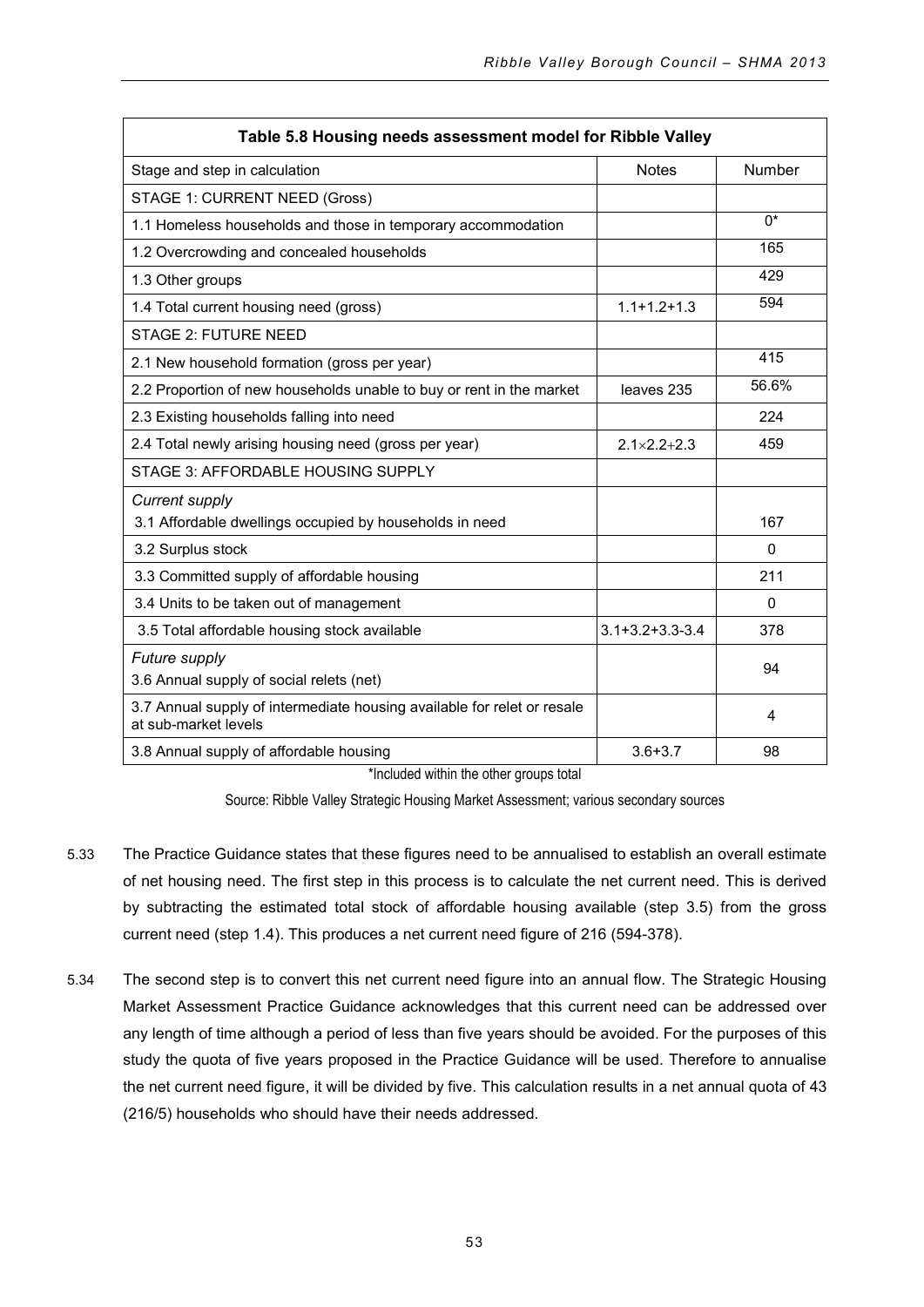5.35 The final step is to sum the net annual quota of households who should have their needs addressed with the total newly arising housing need (step 2.4) and subtract the future annual supply of affordable housing (step 3.8). This leads to an annual need estimate of 404 (43+459-98). These figures are summarised in Table 5.9 below. It is important to note that the result does not mean that 404 new affordable units are required each year. The need will be met through a wide range of sources – but particularly through making better use of vacant stock, making better use of the existing stock and through the private rented sector, as discussed in more detail later in the chapter.

| Table 5.9 Summary of needs assessment model |              |        |  |  |
|---------------------------------------------|--------------|--------|--|--|
| Element                                     |              | Number |  |  |
| Current need                                | (Step 1.4)/5 | 119    |  |  |
| Current supply                              | (Step 3.5)/5 | 76     |  |  |
| Net current need                            |              | 43     |  |  |
| Future need                                 | (Step 2.4)   | 459    |  |  |
| Future supply                               | (Step 3.8)   | 98     |  |  |
| Net future need                             |              | 361    |  |  |
| Total net annual need                       |              | 404    |  |  |
| Total gross annual need                     |              | 578    |  |  |
| Total gross annual supply                   |              | 174    |  |  |
| 404<br>Total net annual need                |              |        |  |  |

Source: Ribble Valley Strategic Housing Market Assessment; various secondary sources

# **Types of households in need**

- 5.36 Table 5.10 gives a breakdown of gross annual households in need, by household type. The table shows that some 9.3% of 'other' households are in housing need compared to 1.2% of couple households with children. Overall, single person households comprise 28.3% of all households in need and couples with no children a further 23.9% of households in housing need.
- 5.37 It should be noted that 55 single person households are aged 35 and under. These individuals are deemed suitable to form part of a shared household should affordable accommodation not be available for them as a single household. If it is not possible to allocate them an affordable property, they would be offered Local Housing Allowance (discussed further in paragraph 5.54) to assist with their rent in the private rented sector, but only at the shared room rate, rather than the rate for a one bedroom property. These households are therefore not required to share, but are likely to have to.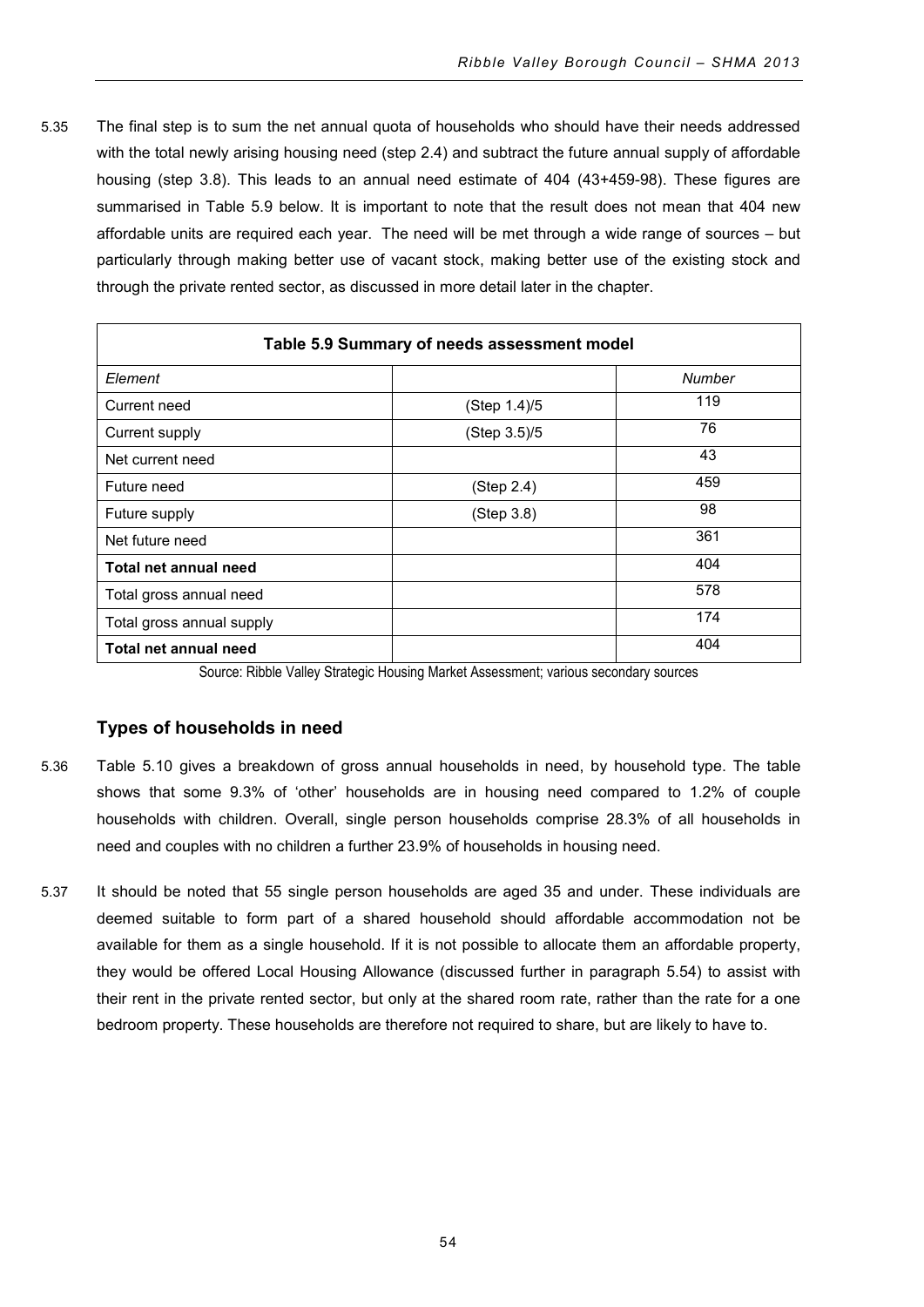| Table 5.10 Annual need requirement by household type |                                         |                  |                               |                                |                               |  |
|------------------------------------------------------|-----------------------------------------|------------------|-------------------------------|--------------------------------|-------------------------------|--|
|                                                      |                                         | Need requirement |                               |                                |                               |  |
| Household type                                       | No. of<br>h'holds in<br>need<br>(gross) | Not in need      | Total<br>Number of<br>h'holds | % of h'hold<br>type in<br>need | As a % of<br>those in<br>need |  |
| One person                                           | 163                                     | 6,963            | 7.127                         | 2.3%                           | 28.3%                         |  |
| Couple with no children                              | 138                                     | 7,414            | 7,552                         | 1.8%                           | 23.9%                         |  |
| Couple with child/children                           | 85                                      | 6,799            | 6,885                         | 1.2%                           | 14.8%                         |  |
| Lone parent                                          | 108                                     | 1,960            | 2,068                         | 5.2%                           | 18.7%                         |  |
| Other                                                | 83                                      | 806              | 889                           | 9.3%                           | 14.3%                         |  |
| Total                                                | 578                                     | 23,942           | 24,520*                       | 2.4%                           | 100.0%                        |  |

\*The total household figure and household composition recorded for Ribble Valley in the Census has been updated to

provide a profile in March 2013

Source: Ribble Valley Borough Strategic Housing Market Assessment, 2013

# **Size of accommodation required**

5.38 Table 5.11 shows the size of accommodation required by households in housing need in Ribble Valley. The supply distribution is derived from the 2010-11 and 2011-12 CORE LA Area Lettings Reports for Ribble Valley. The last column presents the supply as a percentage of need. This is calculated by dividing the estimated supply of the property size by the derived need for that dwelling size. The lower the figure produced, the more acute the need for affordable accommodation in the area, as the current supply is unlikely to meet the identified need.

| Table 5.11 Size of additional units required to meet housing need |                      |                           |                    |                                       |                                   |
|-------------------------------------------------------------------|----------------------|---------------------------|--------------------|---------------------------------------|-----------------------------------|
|                                                                   | Need requirement     |                           |                    |                                       |                                   |
| Size of home                                                      | Gross<br>annual need | Gross<br>annual<br>supply | Net annual<br>need | As a % of<br>total net<br>annual need | Supply as a<br>% of gross<br>need |
| One bedroom                                                       | 301                  | 62                        | 239                | 59.2%                                 | 20.6%                             |
| Two bedrooms                                                      | 180                  | 79                        | 101                | 24.9%                                 | 43.9%                             |
| Three bedrooms                                                    | 50                   | 32                        | 18                 | 4.5%                                  | 63.2%                             |
| Four or more bedrooms                                             | 47                   |                           | 46                 | 11.4%                                 | 2.0%                              |
| Total                                                             | 578                  | 174                       | 404                | 100.0%                                | 30.0%                             |

Source: Ribble Valley Borough Strategic Housing Market Assessment, 2013

5.39 The table suggests that there is a net need for all sizes of affordable housing. The largest net need is for one bedroom accommodation, followed by two and four bedroom homes. The final column shows that the need relative to supply is the greatest for four bedroom homes, followed by one bedroom accommodation. Households in need requiring three bedroom accommodation are most likely to have their need met from the current supply.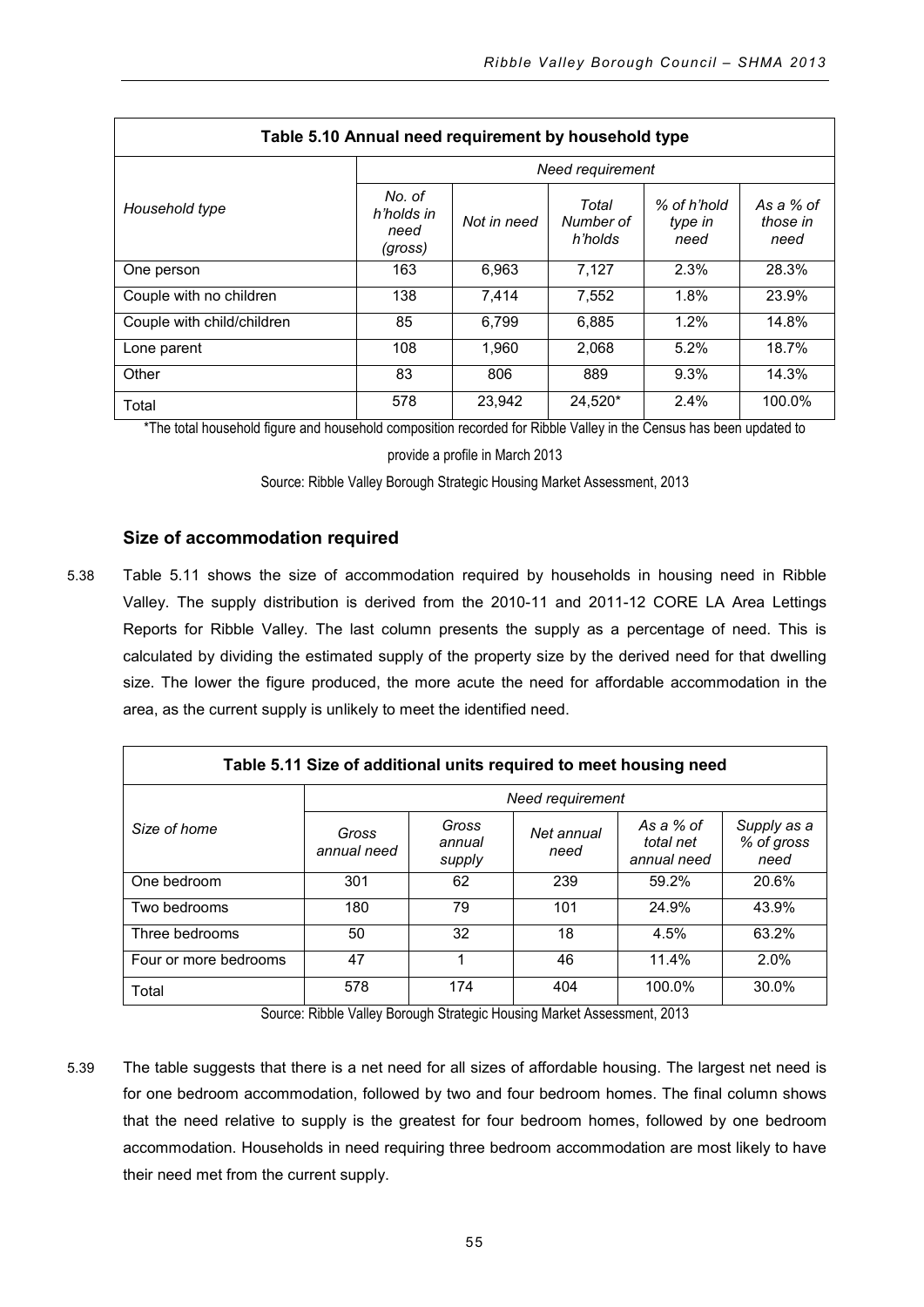5.40 Part of the requirement for one bedroom homes comes from single person households (couples living on their own are also suitable occupants of this size home). As described in paragraph 5.37 above, 55 of the single person households in housing need each year are deemed suitable for shared housing. Given the extreme pressure for affordable housing in Ribble Valley, it is very likely that these households will be required to move into shared accommodation. It is useful therefore to profile the size of affordable accommodation required, excluding these households. This is presented in Table 5.12. The table suggests that the largest net need is still for one bedroom homes, although their relative importance has reduced slightly.

| Table 5.12 Size of additional units required to meet housing need<br>- excluding households suitable for shared housing |                      |                           |                    |                                       |                                   |
|-------------------------------------------------------------------------------------------------------------------------|----------------------|---------------------------|--------------------|---------------------------------------|-----------------------------------|
|                                                                                                                         | Need requirement     |                           |                    |                                       |                                   |
| Size of home                                                                                                            | Gross<br>annual need | Gross<br>annual<br>supply | Net annual<br>need | As a % of<br>total net<br>annual need | Supply as a<br>% of gross<br>need |
| One bedroom                                                                                                             | 247                  | 62                        | 184                | 52.8%                                 | 25.2%                             |
| Two bedrooms                                                                                                            | 180                  | 79                        | 101                | 28.8%                                 | 43.9%                             |
| Three bedrooms                                                                                                          | 50                   | 32                        | 18                 | 5.2%                                  | 63.2%                             |
| Four or more bedrooms                                                                                                   | 47                   | 1                         | 46                 | 13.2%                                 | 2.0%                              |
| Total                                                                                                                   | 523                  | 174                       | 349                | 100.0%                                | 33.2%                             |

Source: Ribble Valley Borough Strategic Housing Market Assessment, 2013

# **Type of affordable home required**

- 5.41 As discussed in Chapter 4, Affordable Rent is being introduced to provide a further option within the intermediate sector and to help fill the gaps that currently exist in the housing market. The target residents for this product are households in housing need. As also discussed in Chapter 4, the level at which Affordable Rent is set, is to be determined by the Council. This section will therefore consider the suitability of different Affordable Rent levels for meeting housing need.
- 5.42 In carrying out the affordability assessment we have used the standard '25% of gross income on housing' test, rather than a higher one. This is because, for households on low incomes, as those in housing need mainly are, anything much higher than 25% of income on housing leaves very little to live upon.

# **Affordability of Affordable Rent for households in housing need**

5.43 Table 5.13 illustrates how many households in defined housing need are able to afford different levels of Affordable Rent. The figures are presented cumulatively, so that any household that can afford a more expensive version of Affordable Rent are included within the figures for the cheaper versions. For example households able to afford Affordable Rent at 80% are included within the number of households able to afford Affordable Rent at 70%.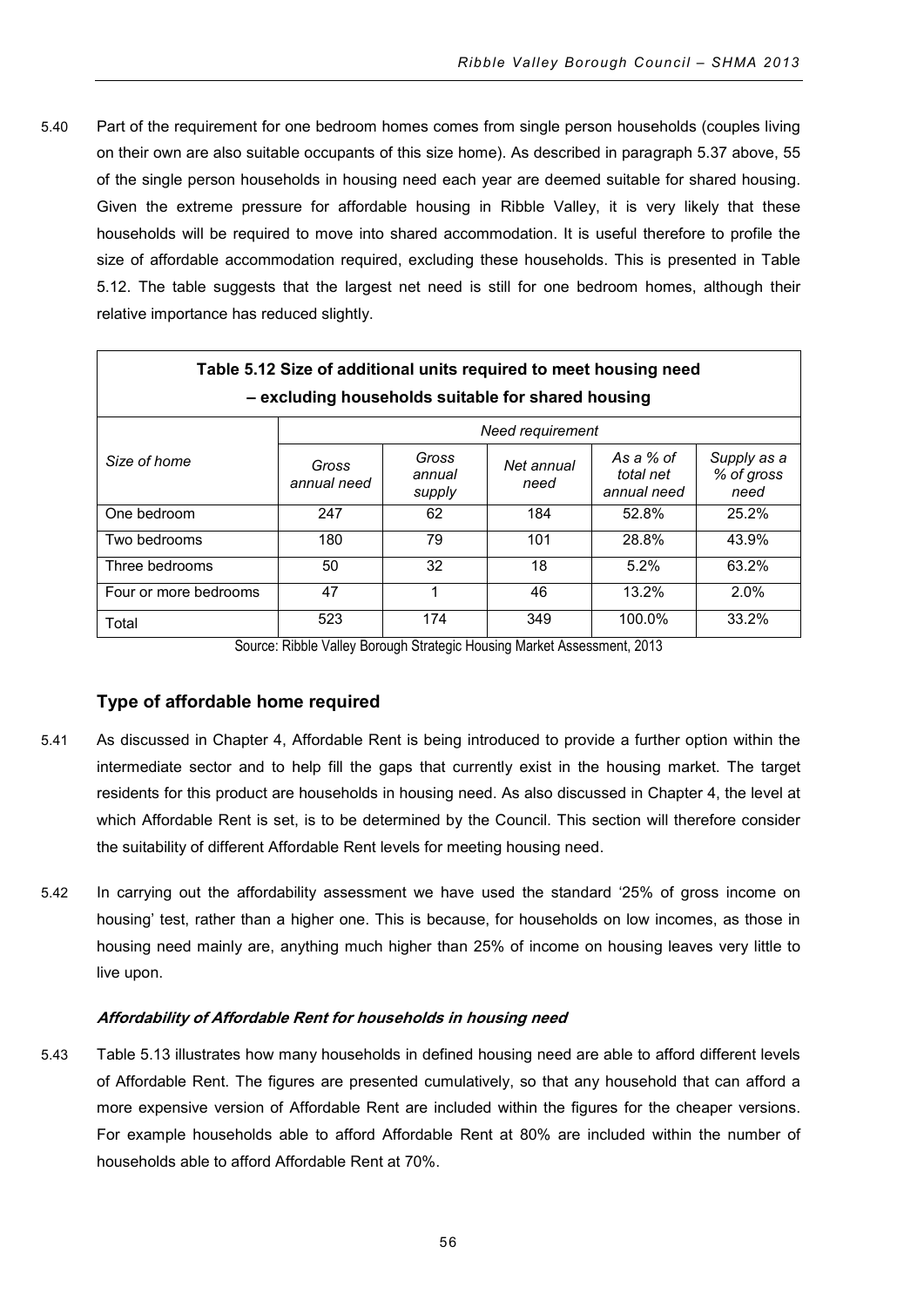5.44 The Table shows that of the 578 households in gross need each year, 9.6%, some 55 households, could afford Affordable Rent at 80%. Some 111 households in need could be housed in Affordable Rented accommodation were the level lowered to 70% of private rent values and 121 households would be suitable for Affordable Rent set at 60%. The largest group of households in need are those unable to afford any accommodation without support from LHA.

| Table 5.13 Affordability of households in need (annual) (figures presented cumulatively) |                    |                         |  |  |
|------------------------------------------------------------------------------------------|--------------------|-------------------------|--|--|
|                                                                                          | Households in need | % of households in need |  |  |
| Affordable Rent at 80%                                                                   | 55                 | $9.6\%$                 |  |  |
| Affordable Rent at 70%                                                                   | 111                | 19.3%                   |  |  |
| Affordable Rent at 65%                                                                   | 116                | 20.1%                   |  |  |
| Affordable Rent at 60%                                                                   | 121                | 21.0%                   |  |  |
| Social rent                                                                              | 161                | 27.8%                   |  |  |
| Need LHA                                                                                 | 417                | 72.2%                   |  |  |
| Total number of households                                                               | 578                | 100.0%                  |  |  |

Source: Ribble Valley Borough Strategic Housing Market Assessment, 2013

5.45 Table 5.14 splits the figures shown in the table above by bedroom size, again the figures are shown cumulatively. It shows that Affordable Rent at 80% will be most suitable for households in need of two bedroom accommodation. Some 22.7% of households in need requiring a two bedroom home could afford Affordable Rent at 70%, as could 20.6% of those requiring four bedroom accommodation and 17.8% of households needing a one bedroom home.

| Table 5.14 Size and type of Affordable Rent home required by those in need (figures |                  |                  |                 |                 |  |
|-------------------------------------------------------------------------------------|------------------|------------------|-----------------|-----------------|--|
| presented cumulatively)                                                             |                  |                  |                 |                 |  |
|                                                                                     | One bed          | Two bed          | Three bed       | Four bed        |  |
| Affordable Rent at 80%                                                              | 7.9%             | 13.1%            | 3.2%            | 12.1%           |  |
| Affordable Rent at 70%                                                              | 17.8%            | 22.7%            | 13.3%           | 20.6%           |  |
| Affordable Rent at 65%                                                              | 17.8%            | 22.7%            | 18.7%           | 24.9%           |  |
| Affordable Rent at 60%                                                              | 17.8%            | 22.7%            | 24.6%           | 30.0%           |  |
| Social rent                                                                         | 21.6%            | 26.9%            | 38.0%           | 60.6%           |  |
| Need LHA                                                                            | 78.4%            | 73.1%            | 62.0%           | 39.4%           |  |
| Total number of households<br>(per annum)                                           | 301<br>$(100\%)$ | 180<br>$(100\%)$ | 50<br>$(100\%)$ | 47<br>$(100\%)$ |  |

Source: Ribble Valley Borough Strategic Housing Market Assessment, 2013

# **What is the need for Affordable Rent?**

5.46 Table 5.15 summarises the data in Table 5.14 to show the total number of households that could afford Affordable Rent at different levels. This allows us to consider how suitable different levels of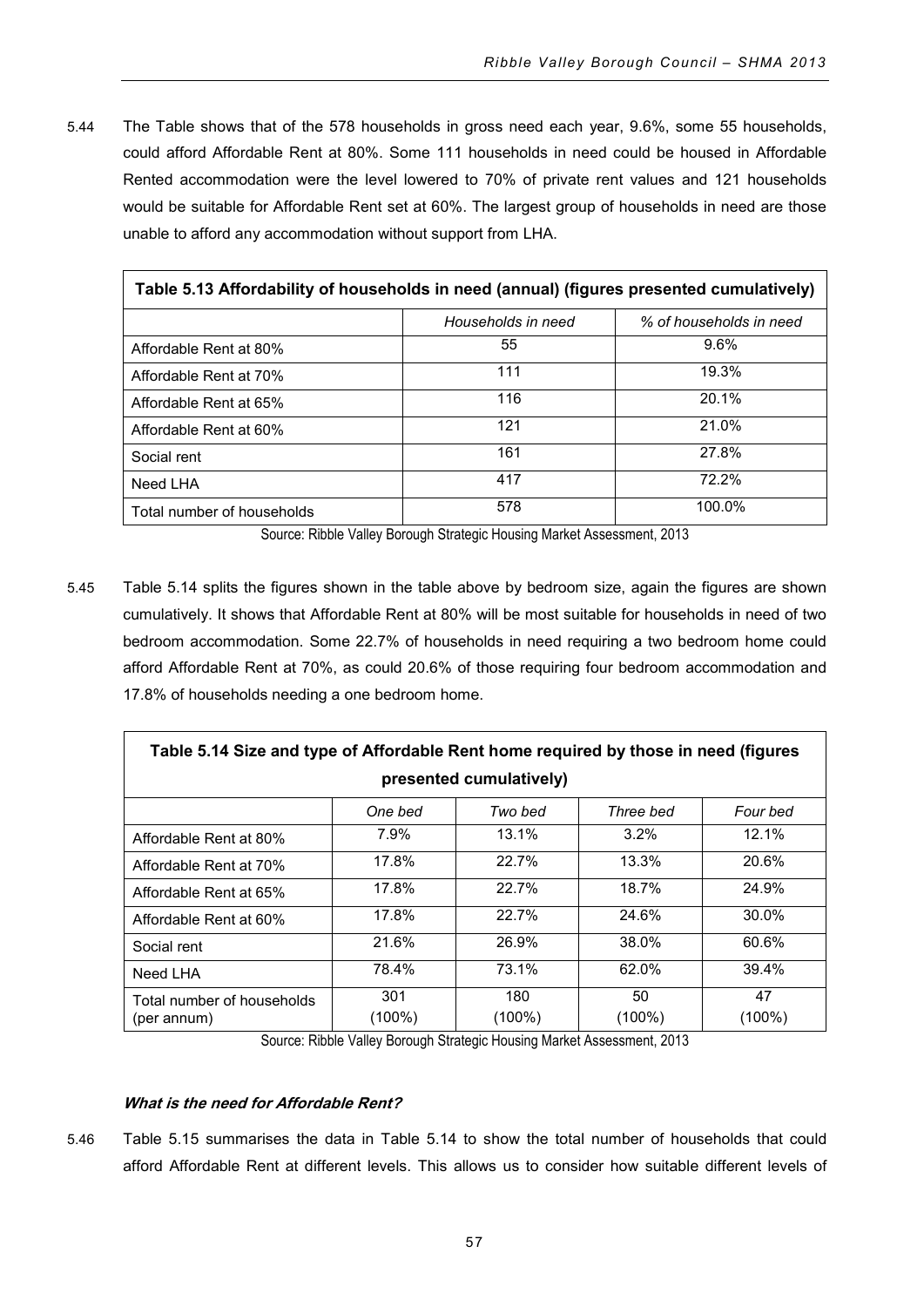Affordable Rent would be in Ribble Valley. Affordable Rent at 80% can be afforded by almost half of households in need suitable for an intermediate product. Affordable Rent at 70% would be suitable for 91.8% of all households in need able to pay more than social rent. Using these figures, the most appropriate level at which to set Affordable Rent would be 70%.

| Table 5.15 Total number of households in need able to afford different affordable<br>products (figures presented cumulatively) |     |                             |  |  |
|--------------------------------------------------------------------------------------------------------------------------------|-----|-----------------------------|--|--|
| <b>Product type</b>                                                                                                            |     | Households in need (annual) |  |  |
| Affordable Rent (80%)                                                                                                          | 55  | 45.7%                       |  |  |
| Affordable Rent (70%)                                                                                                          | 111 | 91.8%                       |  |  |
| Affordable Rent (65%)                                                                                                          | 116 | 95.6%                       |  |  |
| Affordable Rent (60%)                                                                                                          | 121 | 100.0%                      |  |  |
| Total                                                                                                                          | 121 | 100.0%                      |  |  |

Source: Ribble Valley Borough Strategic Housing Market Assessment, 2013

5.47 If the Affordable Rent level were set at 70%, it would generate a potential demand from 111 households in housing need (each year). This is in excess of the figure for the average annual number of relets of social rented housing in Ribble Valley in the past two years (94 as discussed in paragraph 5.28).

# **Sensitivity analysis**

5.48 The housing needs assessment model requirement of 404 affordable homes per year does not equate logically with the planned additional 200 new homes per year in the Borough between 2013 and 2028 as set out in the Core Strategy. This is because the CLG needs assessment model is a technical exercise that presents an assessment of the requirement for affordable housing, however it does not account for the functioning of the local housing market currently. This brief section considers the impact of changing two of the assumptions used in the model that do not reflect how the market operates.

# **Affordability threshold**

5.49 The housing needs assessment model assesses the number of households in need based on the affordability assumptions required by the Practice Guidance. It is possible, however, to examine how the model would be affected if the affordability assumptions were altered. Table 5.16 presents the model results where households were considered able to afford market rented housing in cases where the rent payable would constitute no more than 30%, 35% and 40% of gross household income, rather than 25% used in the standard model.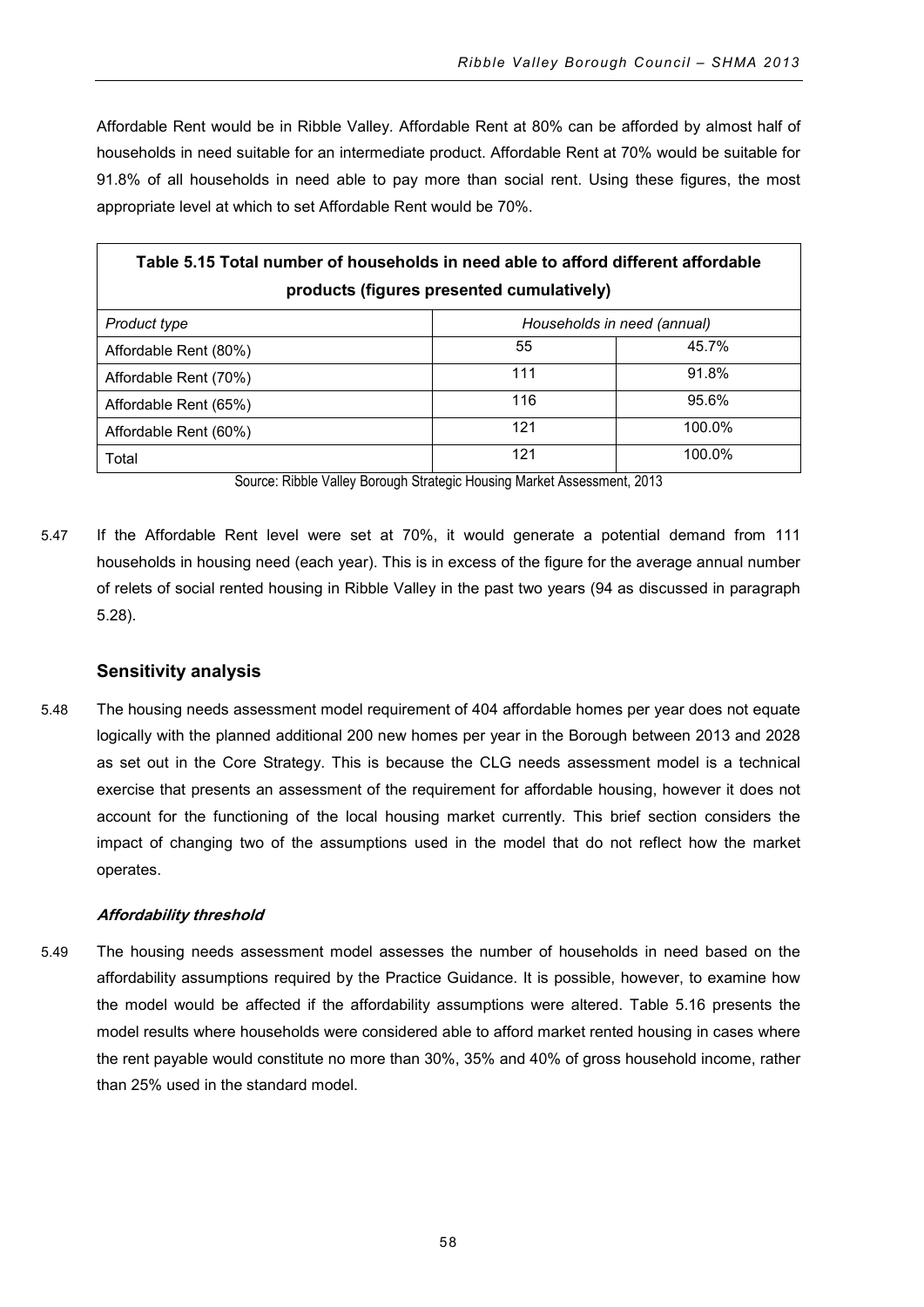| Table 5.16 Impact of different affordability assumptions on affordable housing |                                  |                                        |                                  |  |  |  |
|--------------------------------------------------------------------------------|----------------------------------|----------------------------------------|----------------------------------|--|--|--|
| requirement in Ribble Valley                                                   |                                  |                                        |                                  |  |  |  |
|                                                                                |                                  | Rent payable constitutes no more than: |                                  |  |  |  |
|                                                                                | 30% of gross<br>household income | 35% of gross<br>household income       | 40% of gross<br>household income |  |  |  |
| Backlog need (annual)                                                          | 103                              | 90                                     | 79                               |  |  |  |
| Backlog supply (annual)                                                        | 71                               | 67                                     | 64                               |  |  |  |
| Net backlog need (annual)                                                      | 32                               | 23                                     | 15                               |  |  |  |
| Future need (annual)                                                           | 418                              | 344                                    | 312                              |  |  |  |
| Future supply (annual)                                                         | 98                               | 98                                     | 98                               |  |  |  |
| Net future need (annual)                                                       | 320                              | 246                                    | 214                              |  |  |  |
| Total net annual need                                                          | 352                              | 268                                    | 229                              |  |  |  |
| Total gross annual need                                                        | 521                              | 434                                    | 391                              |  |  |  |
| Total gross annual supply                                                      | 169                              | 165                                    | 162                              |  |  |  |
| Total net annual need                                                          | 352                              | 268                                    | 229                              |  |  |  |

Source: Ribble Valley Strategic Housing Market Assessment, 2013

5.50 The table indicates that the number of households in need would decrease from 404 to 352 if 30% of gross household income could be spent on rent. This would decrease further to 268 if 35% of income could be spent on rent and to 229 if the affordability assumption was changed to 40%.

# **Local Housing Allowance**

5.51 Local Housing Allowance (LHA) is the replacement for the former Housing Benefit in the private rented sector. It is designed to make up the shortfall in people's ability to pay for the housing they need. LHA may represent 100% or some lower percentage of the overall rent paid. Whilst LHA-supported tenancies in the private rented sector are not considered a formal supply step within the housing needs assessment model. However it is of interest to note that applying the implied annual re-let rate to the benefit-supported private rented sector indicated in the British and Social Housing Foundation's report *Who Lives in the Private Rented Sector* (of 19%) to the total stock of these dwellings (810) then this would suggest 154 of these homes become available for letting each year. It is therefore clear that the benefit-supported private rented sector will continue to be used as a supply solution to the need for affordable housing in Ribble Valley.

# **Adjusted model outputs**

5.52 Table 5.17 examines the combined effect of changing the affordability assumptions used and including the supply of private rented accommodation via LHA, on the net annual requirement for affordable housing. If the affordability threshold used was adjusted to 35% of gross income on rent, which better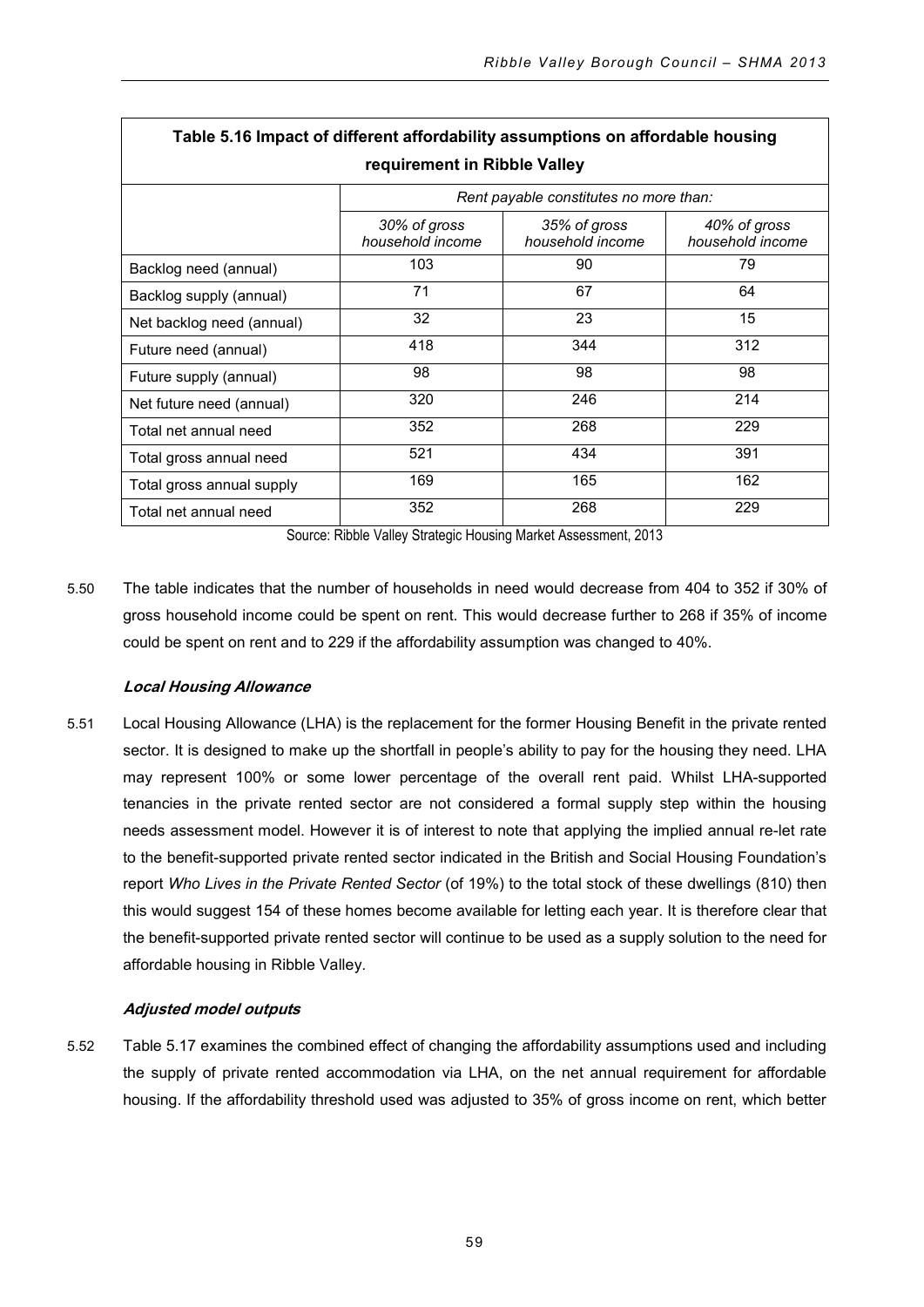reflects the prevailing market conditions in Ribble Valley<sup>[6](#page-63-0)</sup>, then there would be 136 fewer households in gross need each year. If the private rented sector via LHA is considered to represent a supply to meet the housing need then the gross annual supply increases by 154 dwellings. The impact of changing both of these assumptions is that the need for new affordable units reduces to 114 per year.

| Table 5.17 Adjusted housing need assessment in Ribble Valley |                   |                     |                    |  |  |
|--------------------------------------------------------------|-------------------|---------------------|--------------------|--|--|
|                                                              | Need according to | Change due to       | Resultant adjusted |  |  |
| Element                                                      | the model         | altered assumptions | figures            |  |  |
| Total gross annual need                                      | 578               | -136                | 442                |  |  |
| Total gross annual supply                                    | 174               | $+154$              | 327                |  |  |
| Total net annual need                                        | 404               |                     | 114                |  |  |

Source: Ribble Valley Borough Strategic Housing Market Assessment, 2013

5.53 The figure of 404 remains the overall need figure, because it is calculated in accordance with the approach set out in the Practice Guidance and is therefore comparable with historical estimates and figures derived elsewhere. However this figure does not equal the number of new affordable units to be built. The need will be met through a wide range of sources – but particularly by making better use of vacant stock, by making better use of the existing stock, and through the private rented sector as illustrated above.

# **Local Housing Allowance – <sup>a</sup> caveat**

-

- 5.54 Recent changes to the administration of LHA by the Coalition Government will impact on the capacity of the private rented sector via LHA to continue to meet housing need in Ribble Valley. Although notionally set at the 30th percentile of properties available on the market, a comparison of the LHA cap with private rented sector rents presented in Table 4.6 suggests that it is lower than this level and closer to the  $10^{th}$ -20<sup>th</sup> percentile of properties.
- 5.55 What this means is that many households in the private rented sector via LHA will not get the same level of financial support towards their rent as they had previously (when the cap was not set at 30% and the benefit could cover up to the whole rent). The potential consequences are that LHA landlords will be forced to reduce their rent levels notably, households in the sector will have to increase their income to make up for the reduced LHA received, or households will be forced to look for new accommodation elsewhere. If the last of these three options happens, many households affected are likely to present themselves to the Council due to becoming homeless. These households will therefore join the backlog of housing need.

<span id="page-63-0"></span> $6$  It is recognised that RSLs use 40% of income on rent to assess affordability, but 35% appears to be most common in the private rented sector in Ribble Valley.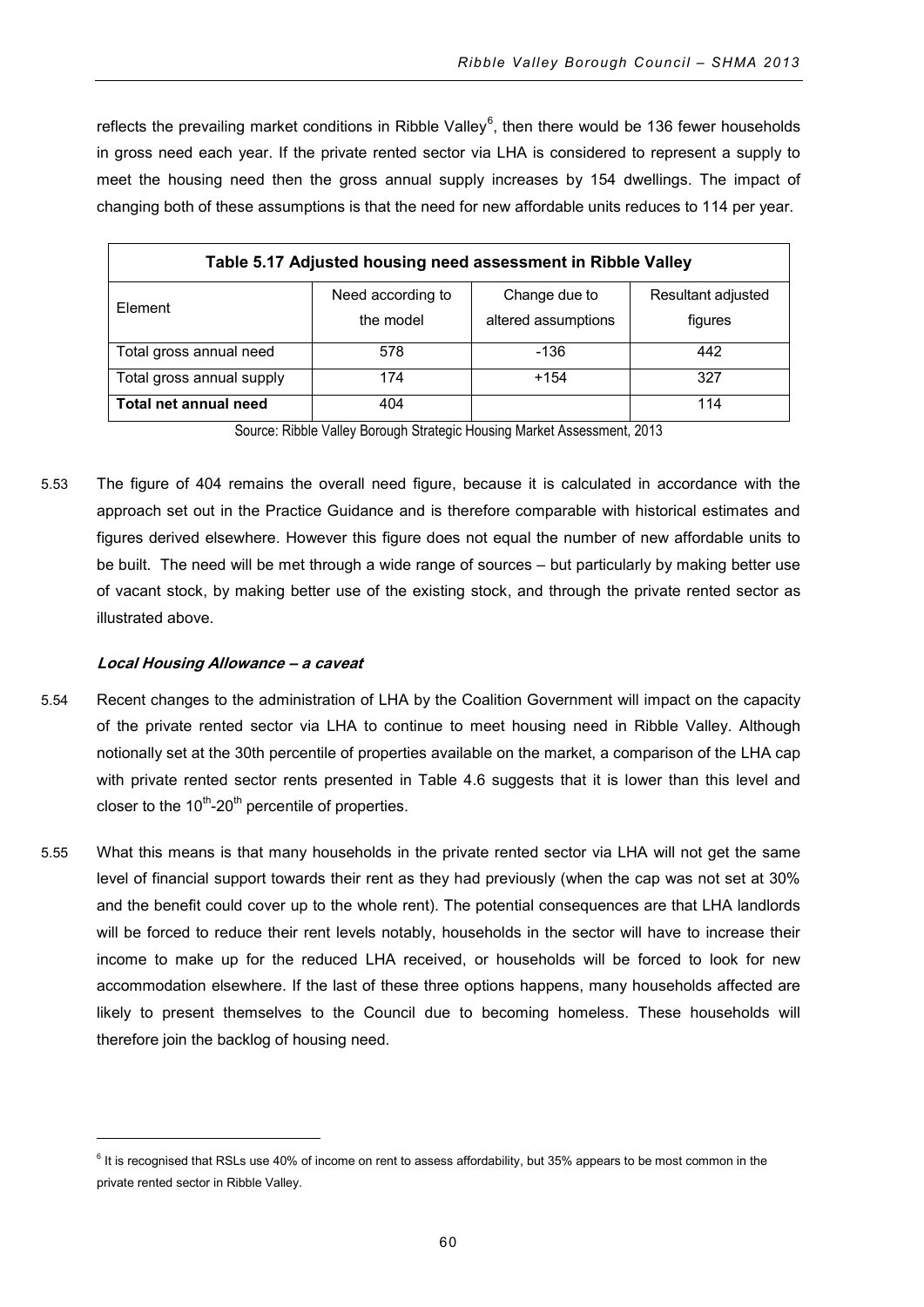5.56 It is worth noting that from April 2013 the payment of Housing Benefit<sup>[7](#page-64-0)</sup> (HB) in the social rented sector will be on the number of bedrooms required rather than the number of bedrooms occupied. Households in the social rented sector receiving HB that are under-occupying their home will have a reduction in the level of HB received. This may force more households out of their current home.

-

<span id="page-64-0"></span> $7$  Housing Benefit has only been changed to Local Housing Allowance within the private rented sector.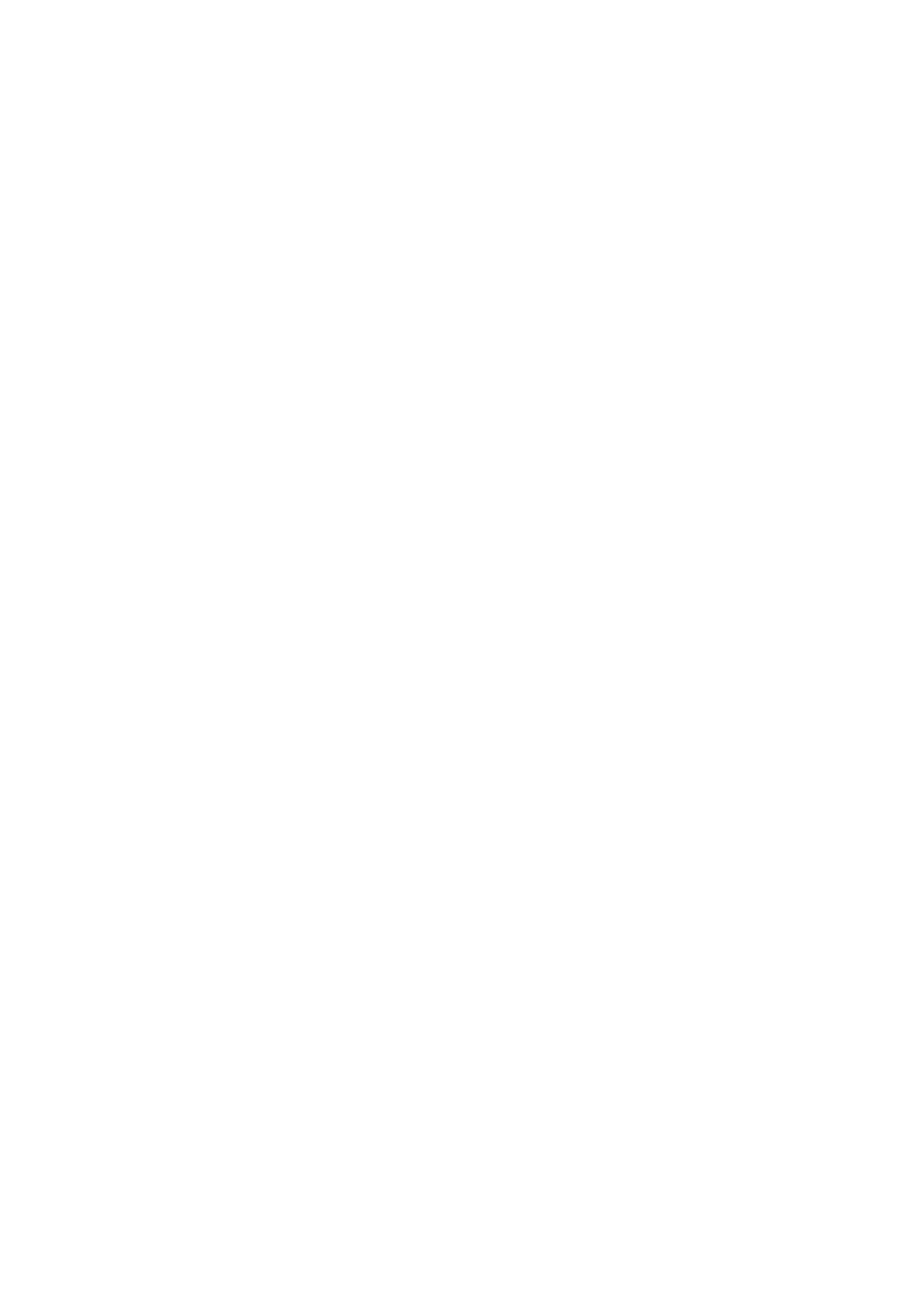# 6. Improving market balance over the longer term

# **Summary**

- i) Work done by Nathanial Lichfield & Partners identifies an Objectively Assessed Need for between 220 and 250 additional homes per year in Ribble Valley from 2008 to 2028.
- ii) In terms of the accommodation required to provide housing market balance over the longterm, the model which is based on secondary data, suggests that of the new housing required up to 2028 (3,750 dwellings in total), 70% should be market dwellings, 6% shared ownership, 19% Affordable Rent and 5% new social rented dwellings.

# **Introduction**

- 6.1 The previous chapters in this report have focused on current market pressures, this chapter considers what accommodation is required to provide housing market balance over the long-term. This is an important exercise because there is a lag in the planning system, which means that it is not possible to respond immediately to imbalances between the nature of accommodation required and the stock currently available. It is therefore appropriate to consider the intervention required to the housing stock over the long-term to enable future action to be planned effectively.
- 6.2 Although there is not a housing market model in the Practice Guidance, there is comment on the importance of studying mix and balance in National Planning Policy. The following extract from paragraph 50 of the National Planning Policy Framework indicates the importance of a housing market model with this purpose:

*'To deliver a wide choice of high quality homes, widen opportunities for home ownership and create sustainable, inclusive and mixed communities, local planning authorities should:*

● plan for a mix of housing based on current and future demographic trends, market *trends and the needs of different groups in the community..;*

*●identify the size, type, tenure and range of housing that is required in particular locations, reflecting local demand'*

6.3 This chapter describes a model (the LTBHM) that uses secondary data to compare the current housing stock against the stock of housing required in the future. The purpose of this model is to identify the new accommodation required to adequately house the future population in the Borough and ensure that the housing market is balanced.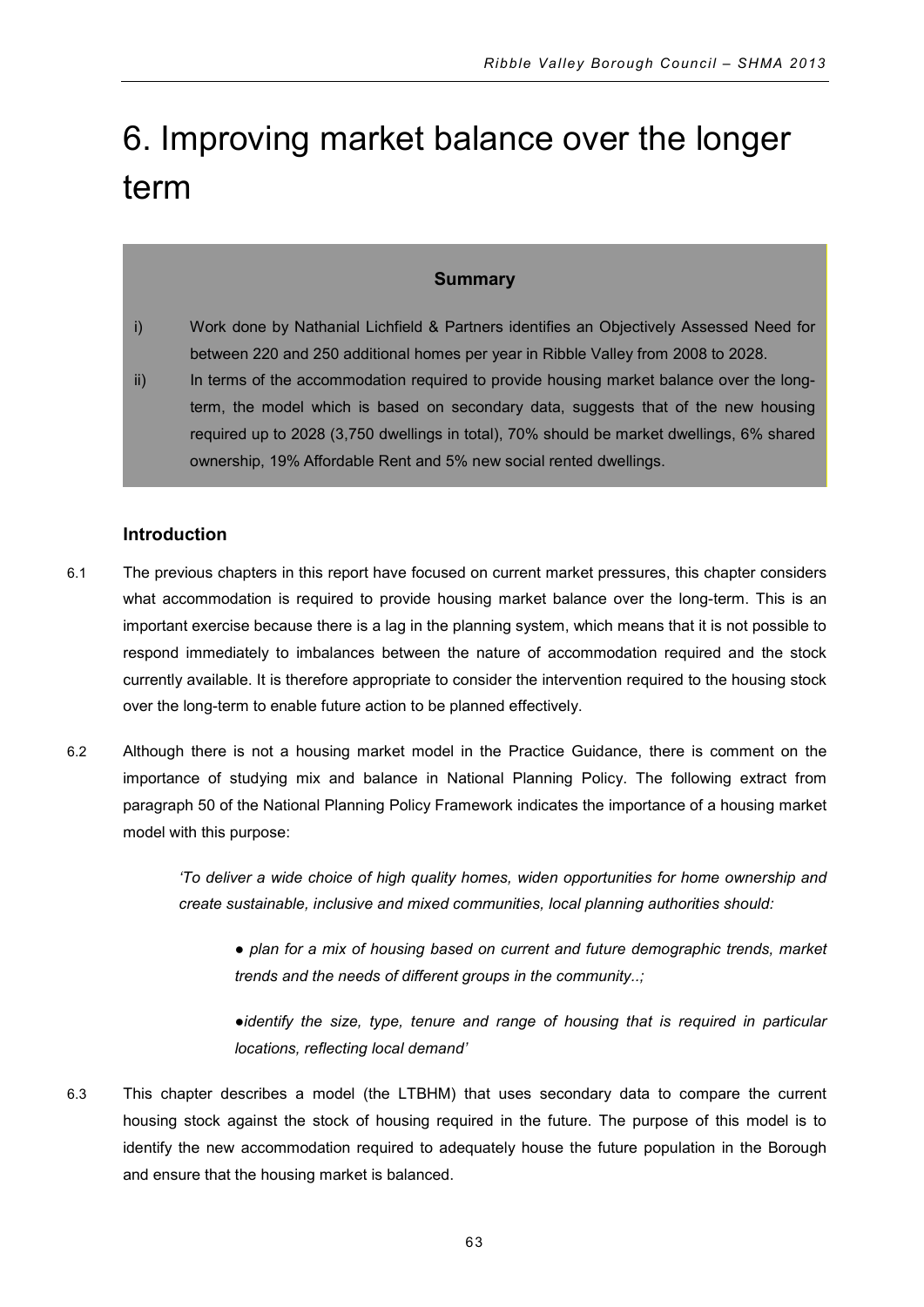6.4 Ribble Valley Council has separately commissioned Nathanial Lichfield & Partners (NLP) to determine the Objectively Assessed Need in the Borough. NLP have recently revised their findings in light of the 2011-based CLG household projections which were published in April, 2013. The report<sup>[8](#page-67-0)</sup> calculates the Objectively Assessed Need using the latest projections and extending them to best reflect the future situation in the Borough. The result is an Objectively Assessed Need for between 220 and 250 additional homes per year in Ribble Valley. This chapter briefly discusses the demographic changes projected in the Borough, which inform the NLP calculation of Objectively Assessed Need. These projections are then used within the model to identify the range of accommodation to adequately house the profile of future households within the Objectively Assessed housing growth and therefore balance the housing stock. The accommodation requirements are compared to the current stock resulting in suggested profiles for new housing in terms of tenure and dwelling size to address the required adjustment. These outputs are produced for a range of growth scenarios set out in the NLP report in addition to the Objectively Assessed Need.

# **Demographic projections**

j

6.5 The most recently published long-term population projections available at a local level are the 2010 based ones from the Office of National Statistics. These projections demonstrate the projected change to the age profile of the population in Ribble Valley. Figure 6.1 shows the projected change within each age cohort between 2013 and 2028. The population projection data indicates that there will be reductions in certain age groups (0-4 year olds, 45-54 years olds and 20-29 year olds) but the majority of cohorts are predicted to grow, albeit moderately. The exception is the number of older people, which is projected to grow quite notably; with the number of people aged 90 or over expected to almost double by 2028.

<span id="page-67-0"></span><sup>&</sup>lt;sup>8</sup> Nathanial; Lichfield & Partners Implications of the 2011-based CLG Household Projections. Ribble Valley Housing Requirement Update (May, 2013)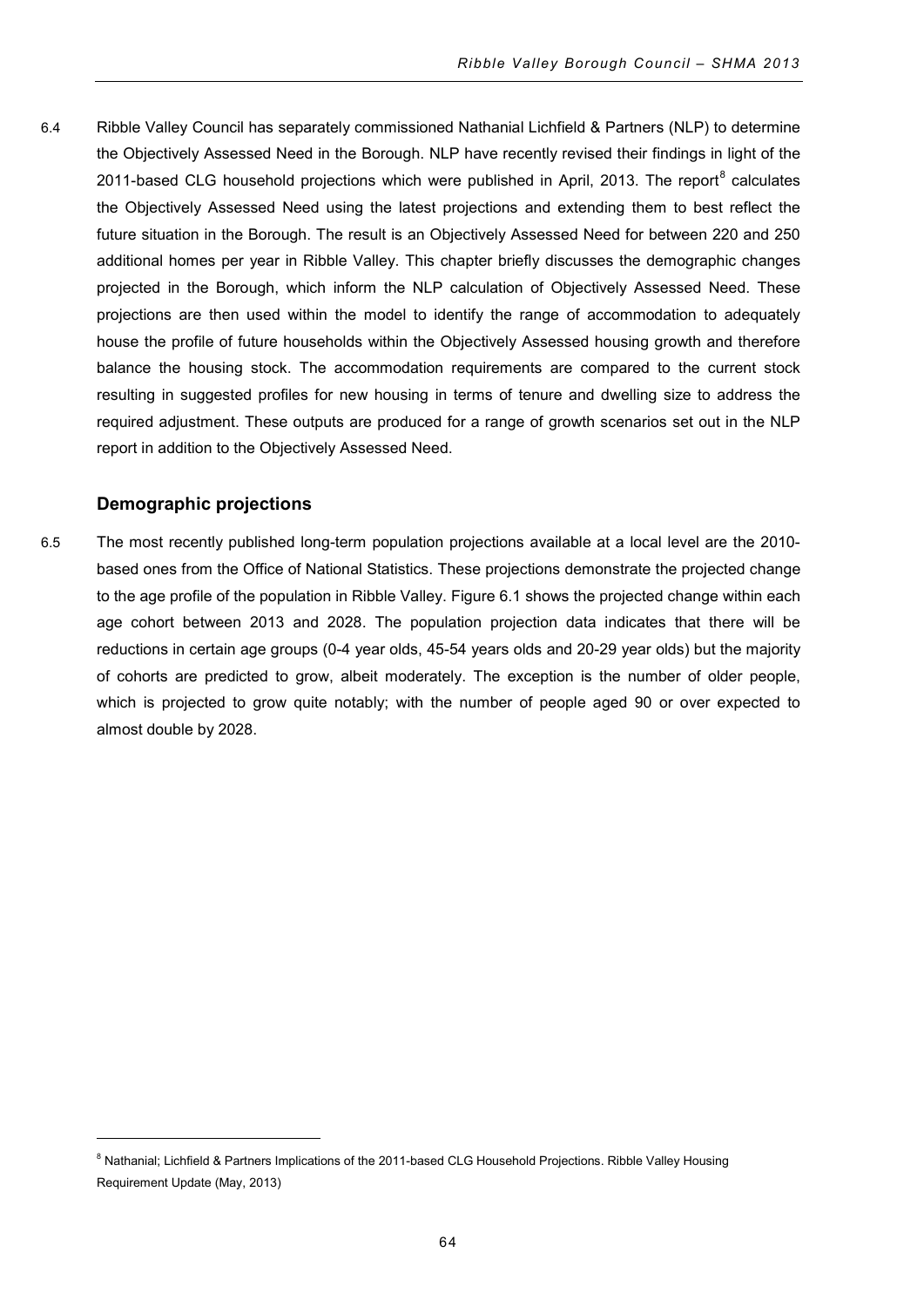

Source: ONS 2010-based population projections

6.6 The most recently published long-term household projections available at a local level are the 2008 based ones from the CLG. These demonstrate that the household composition in Ribble Valley is likely to change over time. Figure 6.2 shows the projected change in household structure in the Borough. The figure shows that the number of 'couple and one or more other adult' households is expected to decrease by 38.2%. In contrast single person households are anticipated to increase by 25.1% and lone parent households to rise by 23.2%.



Source: ONS 2008-based household projections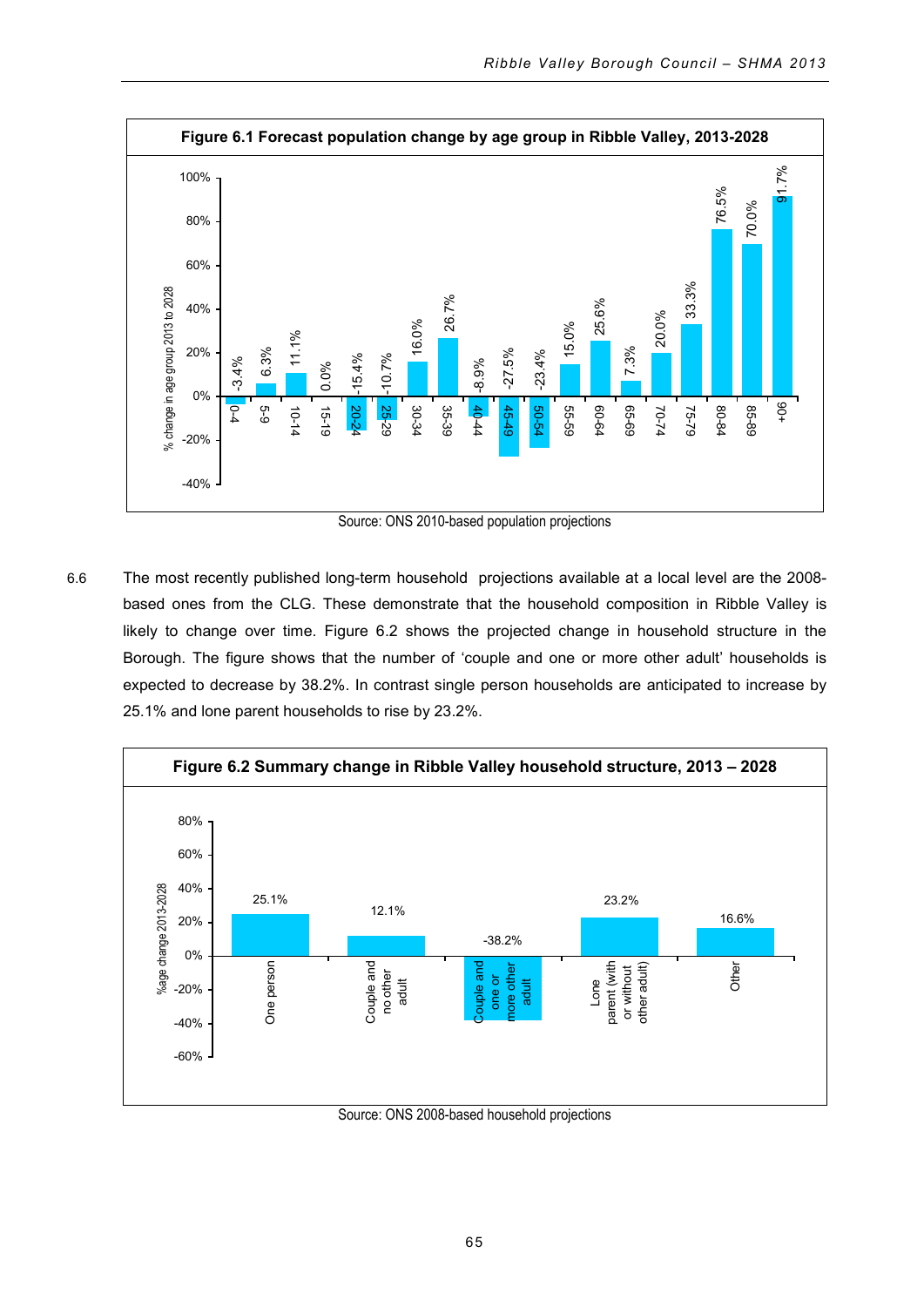# **Methodology of the model**

- 6.7 The Census provides information on the size (in terms of bedrooms) and tenure of accommodation in Ribble Valley in 2011. This has been adjusted $9$  to reflect the changes since 2011 to provide an accommodation profile in 2013. The 2001 Census provides detail on the occupational patterns of different household groups in Ribble Valley, which means that the profile of housing occupied by each household type can be determined. As equivalent data from the 2011 Census has not yet been published these occupational patterns have been compared to those recorded in recent household datasets we hold. The 2001 distribution for Ribble Valley has been adjusted to reflect changes caused by the different housing market environment as noted in these datasets. This adjusted distribution is applied to the household and population profile for 2013 as recorded in the latest projections.
- 6.8 Rather than assuming the current occupational patterns for each household group will apply to the future population of that household group, the model addresses over the long-term any undesirable elements of market imbalance that exist currently. This means that the future housing stock will better reflect the requirements of the future population in the Borough.
- 6.9 The adjustments made to counter market imbalance are:

j

- Households currently overcrowded will be housed in adequately sized accommodation in the future.
- Households currently in the social rented stock with the aid of Housing Benefit that underoccupy their home are assumed to require a dwelling with no spare bedrooms in the future (to reflect the changes being introduced in April 2013).
- Households currently resident in the private rented sector without Local Housing Allowance that spend more than 40% of their gross income on entry-level private rent (according to the differentiated household income distribution) are assigned to a suitable affordable tenure in the future.
- 6.10 Some further adjustments are also made to use the affordable stock and any housing subsidy paid most economically (this adjustment also allows the introduction of Affordable Rent to be assessed):
	- Households currently resident in the private rented sector on Local Housing Allowance (LHA) that can afford market, shared ownership or Affordable Rented accommodation are assumed to require this in the future, to ensure that the stock is being most appropriately and efficiently used.
	- Households currently in social rented accommodation that can afford market, shared ownership or Affordable Rented accommodation are assumed to require this in the future, to ensure that the stock is being most appropriately and efficiently used.

<span id="page-69-0"></span><sup>&</sup>lt;sup>9</sup> Using the latest data from the Homes & Communities Agency's Statistical Data Return dataset, the Council's ELASH return and trends indicated within the English Housing Survey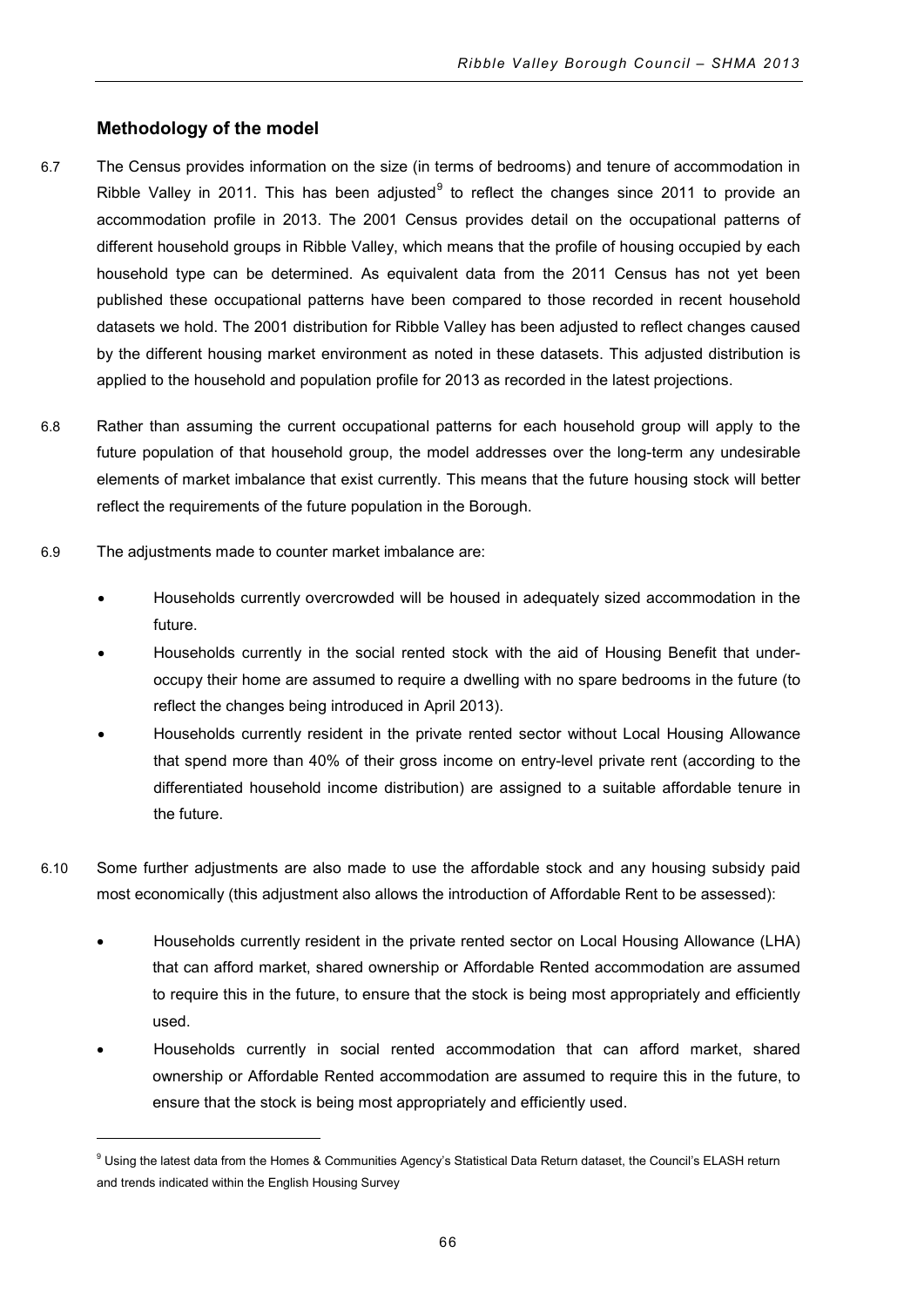6.11 This profile of suitable accommodation for each household type is applied to the household population in 15 years' time. The accommodation profile required in 2028 is then compared to the current tenure profile and the nature of additional housing required is derived. The model assumes that the maximum Objectively Assessed Need will be met, therefore 250 new homes will be required per year over the next 15 years, equating to a total of 3,750 additional dwellings. The following section presents the outputs of this model.

# **Tenure of housing required**

6.12 Table 6.1 shows the tenure profile of households resident in Ribble Valley currently. The table indicates that 89.0% of households are resident in market accommodation (without the aid of Local Housing Allowance), 0.4% live in a shared ownership home, 3.3% live in a social rented property (without the aid of Housing Benefit ) and 7.2% live in rented accommodation with the aid of benefit (Housing Benefit or Local Housing Allowance).

| Table 6.1 Current tenure profile in Ribble Valley  |                      |                             |  |  |  |
|----------------------------------------------------|----------------------|-----------------------------|--|--|--|
| Tenure                                             | Number of households | Percentage of<br>households |  |  |  |
| Market                                             | 21,830               | 89.0%                       |  |  |  |
| Shared ownership                                   | 110                  | $0.4\%$                     |  |  |  |
| Social rented                                      | 813                  | 3.3%                        |  |  |  |
| Benefit supported (both private and social rented) | 1,767                | 7.2%                        |  |  |  |
| Total                                              | 24,520               | 100.0%                      |  |  |  |

Source: Ribble Valley Strategic Housing Market Assessment, 2013

6.13 The tenure of Affordable Rent is being introduced and the distinction in the affordable sector will be between those able to afford Affordable Rent (or shared ownership) and those requiring subsidy for their housing costs (those needing LHA or HB to live in the rented sector). Taking this into account, Table 6.2 shows the ideal tenure profile for the Borough in 15 years' time (presuming the affordable stock is to be used most efficiently). The data shows that in 2028 the housing stock should comprise 86.5% market dwellings, 1.2% shared ownership properties, 2.5% Affordable Rented homes and 9.8% dwellings occupied with the support of benefit.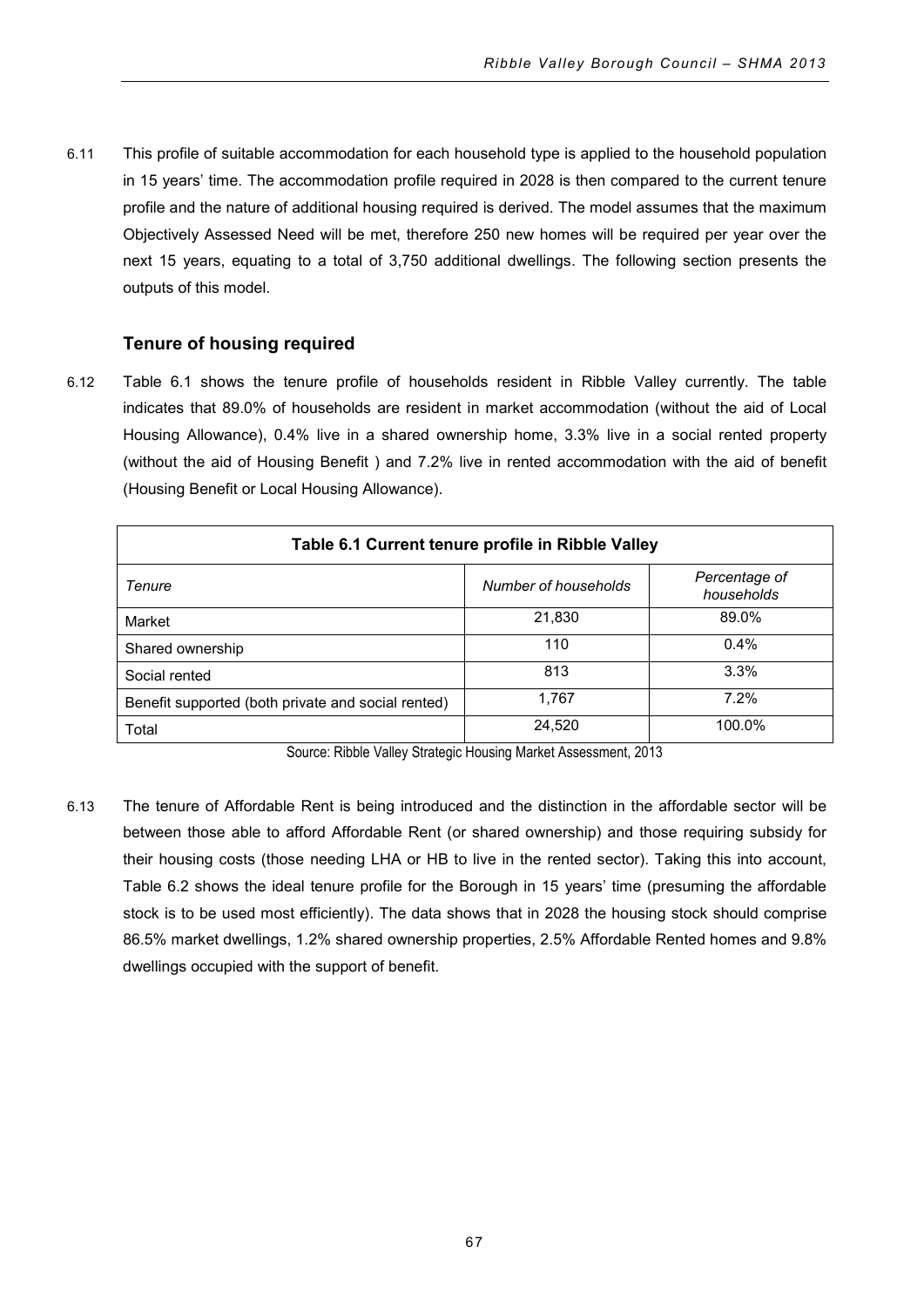| Table 6.2 Ideal tenure profile in 2028 in Ribble Valley |                 |                             |  |  |  |
|---------------------------------------------------------|-----------------|-----------------------------|--|--|--|
| <b>Tenure</b>                                           | Number of homes | Percentage of<br>households |  |  |  |
| Market                                                  | 24.449          | 86.5%                       |  |  |  |
| <b>Shared Ownership</b>                                 | 345             | 1.2%                        |  |  |  |
| Affordable Rent                                         | 694             | 2.5%                        |  |  |  |
| Benefit supported (both private and social rented)      | 2,782           | 9.8%                        |  |  |  |
| Total                                                   | 28,270          | 100.0%                      |  |  |  |

Source: Ribble Valley Strategic Housing Market Assessment, 2013

6.14 Table 6.3 shows the tenure profile required in Ribble Valley in 15 years' time in comparison to the tenure profile recorded currently. The difference between these two distributions is the change required to the housing stock over this period. The results show that 69.8% of new housing should be in the market sector, 6.3% should be shared ownership properties and 18.5% Affordable Rent. It is assumed that the current LHA supported private rented homes and the social rented stock will principally house households unable to afford Affordable Rent, including those requiring benefit. However the model indicates that an additional 202 homes will be required for these households. It is suggested that these new dwellings be social rented accommodation. These additional social rented dwellings constitute 5.4% of the total new homes required in Ribble Valley.

| Table 6.3 Tenure of new accommodation required in Ribble Valley |                           |                        |                 |                         |  |  |
|-----------------------------------------------------------------|---------------------------|------------------------|-----------------|-------------------------|--|--|
| over the next 15 years                                          |                           |                        |                 |                         |  |  |
| <b>Tenure</b>                                                   | Current tenure<br>profile | Tenure profile<br>2028 | Change required | % of change<br>required |  |  |
| Market                                                          | 21.830                    | 24.449                 | 2.619           | 69.8%                   |  |  |
| Shared ownership                                                | 110                       | 345                    | 235             | 6.3%                    |  |  |
| Affordable Rent*                                                | 0                         | 694                    | 694             | 18.5%                   |  |  |
| Social rented                                                   | 813                       |                        |                 |                         |  |  |
| Benefit supported                                               | 1,767                     | 2,782                  | 202             | 5.4%                    |  |  |
| Total                                                           | 42,530                    | 28.270                 | 3.750           | 100.0%                  |  |  |

\*It should be noted that there are a very limited number of Affordable Rented units already in Ribble Valley (25 as at April 2012 according to the HCA's Statistical Data Return 2012), however for the purpose of this model the stock is presumed to

be 0.

Source: Ribble Valley Strategic Housing Market Assessment, 2013

6.15 The model is able to also provide detail on the size of new dwellings required within each of these tenures. This is shown for the current model in the section below.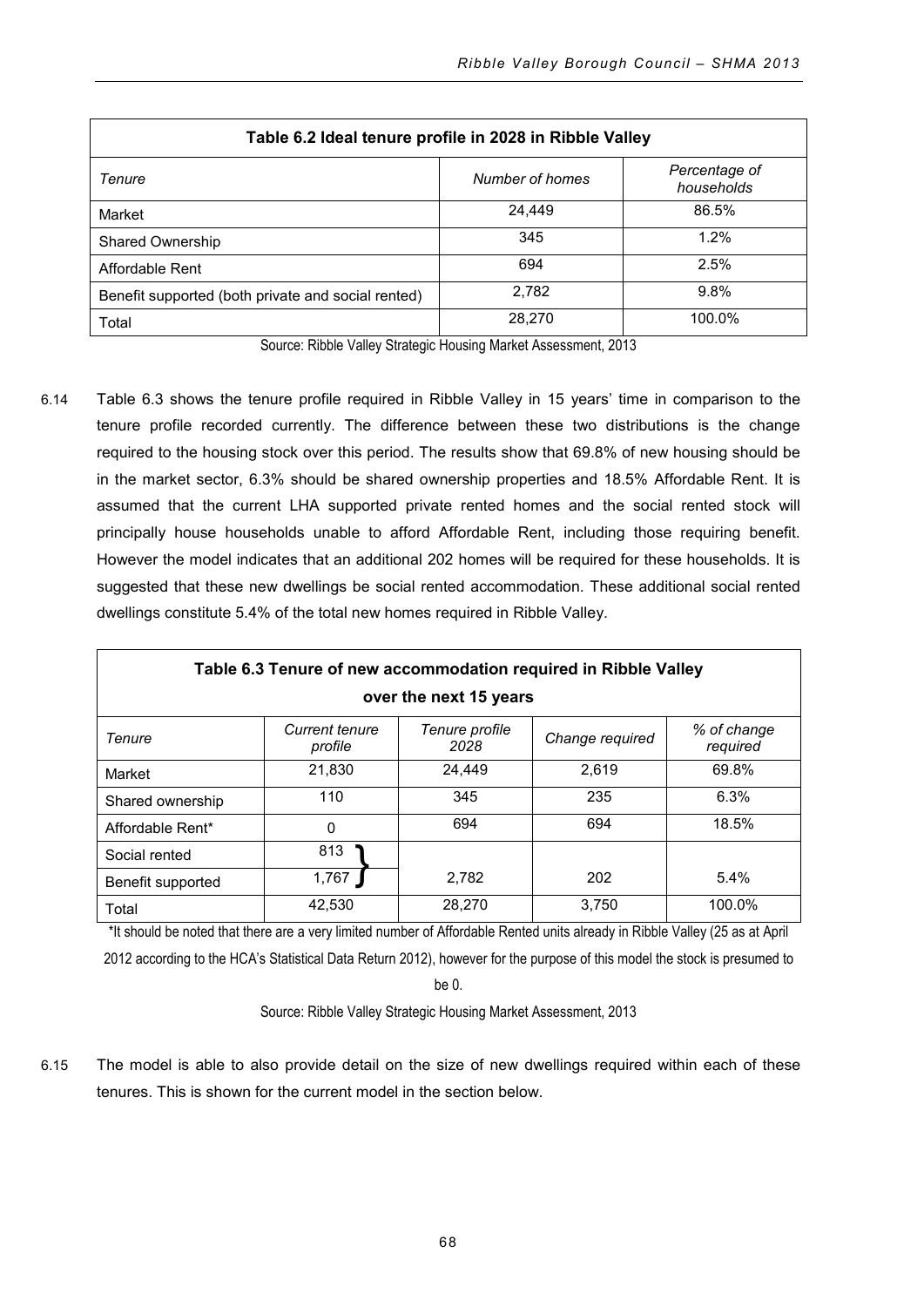# **Size of housing required within each tenure**

6.16 Table 6.4 presents the size of market accommodation required in Ribble Valley in 15 years' time in comparison to the size profile recorded in the sector currently. The implied change to the housing stock is also presented. The table shows that some 37.2% of new market dwellings should be two bedroom properties, with 34.1% containing three bedrooms 22.9% having four or more bedrooms and 5.9% having one bedroom.

| Table 6.4 Size of new market accommodation required in Ribble Valley |                         |                   |                 |                         |  |  |  |
|----------------------------------------------------------------------|-------------------------|-------------------|-----------------|-------------------------|--|--|--|
| over the next 15 years                                               |                         |                   |                 |                         |  |  |  |
| <b>Dwelling size</b>                                                 | Current size<br>profile | Size profile 2028 | Change required | % of change<br>required |  |  |  |
| One bedroom                                                          | 584                     | 738               | 154             | 5.9%                    |  |  |  |
| Two bedrooms                                                         | 5.993                   | 6.966             | 973             | 37.2%                   |  |  |  |
| Three bedrooms                                                       | 8,984                   | 9.876             | 892             | 34.1%                   |  |  |  |
| Four or more bedrooms                                                | 6,269                   | 6.868             | 599             | 22.9%                   |  |  |  |
| Total                                                                | 21,830                  | 24.449            | 2.619           | 100.0%                  |  |  |  |

Source: Ribble Valley Strategic Housing Market Assessment, 2013

6.17 This analysis can be repeated for shared ownership housing and is presented in Table 6.5. The data indicates that of the 235 shared ownership dwellings required within the Borough, 44.7% should be two bedroom properties with a further 29.5% three bedroom accommodation. Some 17.3% should have one bedroom and 8.5% should have four or more bedrooms.

| Table 6.5 Size of new shared ownership accommodation required<br>in Ribble Valley over the next 15 years |                         |                   |                 |                         |  |  |
|----------------------------------------------------------------------------------------------------------|-------------------------|-------------------|-----------------|-------------------------|--|--|
| <b>Dwelling size</b>                                                                                     | Current size<br>profile | Size profile 2028 | Change required | % of change<br>required |  |  |
| One bedroom                                                                                              | 21                      | 62                | 41              | 17.3%                   |  |  |
| Two bedrooms                                                                                             | 56                      | 161               | 105             | 44.7%                   |  |  |
| Three bedrooms                                                                                           | 30                      | 100               | 69              | 29.5%                   |  |  |
| Four or more bedrooms                                                                                    | 3                       | 23                | 20              | 8.5%                    |  |  |
| Total                                                                                                    | 110                     | 345               | 235             | 100.0%                  |  |  |

Source: Ribble Valley Strategic Housing Market Assessment, 2013

6.18 Table 6.6 shows the size of accommodation required in the Affordable Rented sector; as there is very little of this tenure in existence, it will almost all be new. The table shows that of the 694 additional Affordable Rented units required within Ribble Valley over the next 15 years, the majority (70.5%) should be two and three bedroom properties.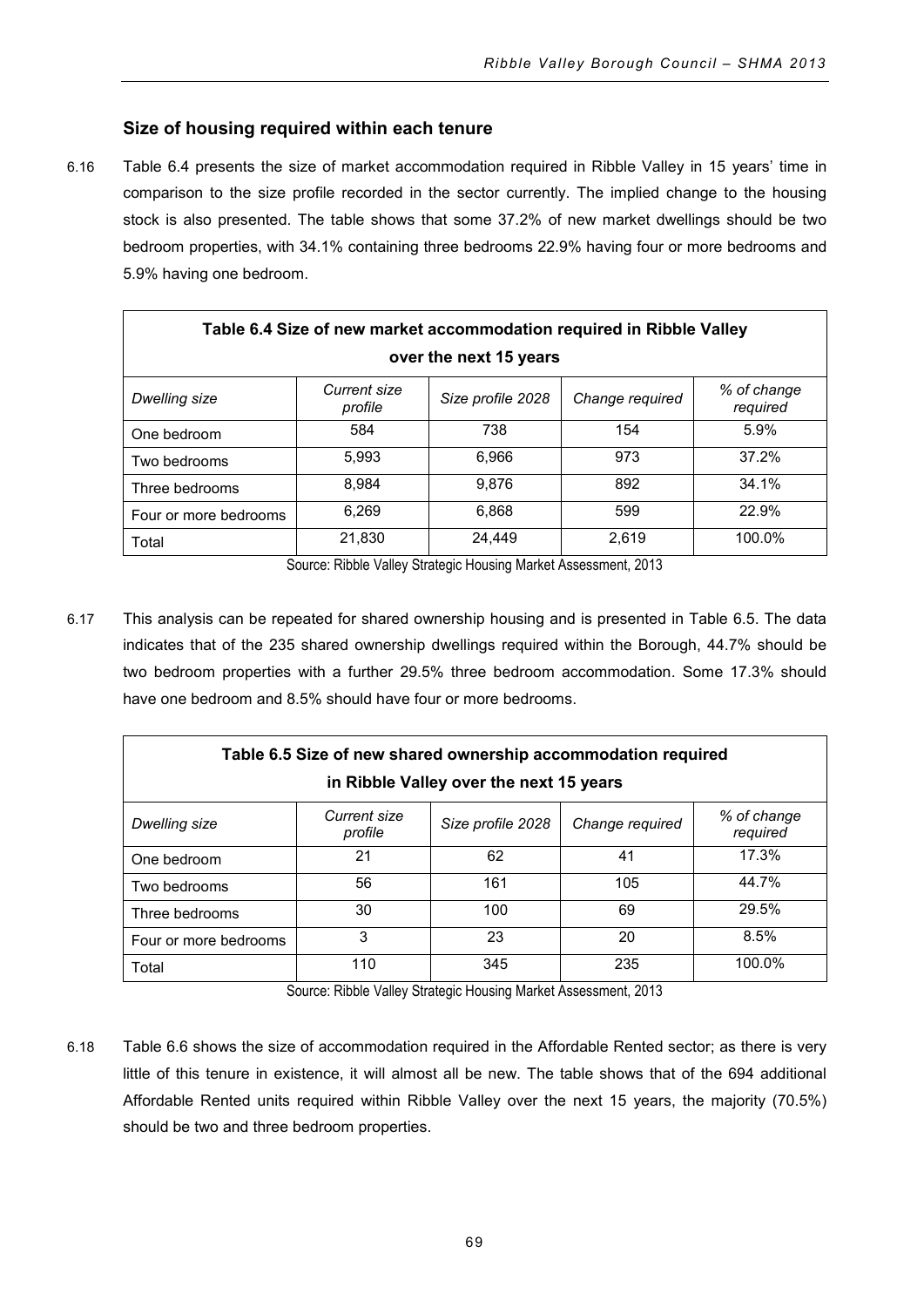| Table 6.6 Size of new Affordable Rented homes required in Ribble Valley |                   |                      |  |  |  |  |
|-------------------------------------------------------------------------|-------------------|----------------------|--|--|--|--|
| over the next 15 years                                                  |                   |                      |  |  |  |  |
| Dwelling size                                                           | Size profile 2028 | % of change required |  |  |  |  |
| One bedroom                                                             | 171               | 24.6%                |  |  |  |  |
| Two bedrooms                                                            | 305               | 43.9%                |  |  |  |  |
| Three bedrooms                                                          | 185               | 26.6%                |  |  |  |  |
| Four or more bedrooms                                                   | 33                | 4.8%                 |  |  |  |  |
| Total                                                                   | 694               | 100.0%               |  |  |  |  |

Source: Ribble Valley Strategic Housing Market Assessment, 2013

6.19 Table 6.7 presents the size of social rented/LHA supported private rented accommodation required in Ribble Valley in 15 years' time in comparison to the size profile recorded in the social rented and LHA supported private rented sector currently. The implied additional housing required is also presented. It is assumed that the current LHA supported private rented sector stock will continue to be available to this group of households in the future and will form an 'alternative affordable housing' supply. It is presumed that all of the additional housing required for this group will be social rented. The table shows that 60.7% of the new social rented housing required should contain four or more bedrooms, 28.1% should have one bedroom, 11.6% should have a three bedrooms and no additional two bedroom accommodation is required.

| Table 6.7 Size of new social rented accommodation required in Ribble Valley |                                                                      |                                                                   |                                                             |                         |  |  |  |
|-----------------------------------------------------------------------------|----------------------------------------------------------------------|-------------------------------------------------------------------|-------------------------------------------------------------|-------------------------|--|--|--|
| over the next 15 years                                                      |                                                                      |                                                                   |                                                             |                         |  |  |  |
| Dwelling size                                                               | Current size<br>profile (social<br>rented and LHA<br>private rented) | Size profile 2028<br>(social rented<br>and LHA private<br>rented) | Change required<br>(new social<br>rented dwellings<br>only) | % of change<br>required |  |  |  |
| One bedroom                                                                 | 1.052                                                                | 1.109                                                             | 57                                                          | 28.1%                   |  |  |  |
| Two bedrooms                                                                | 801                                                                  | 800                                                               | $-1$                                                        | $-0.4%$                 |  |  |  |
| Three bedrooms                                                              | 636                                                                  | 659                                                               | 24                                                          | 11.6%                   |  |  |  |
| Four or more bedrooms                                                       | 91                                                                   | 214                                                               | 123                                                         | 60.7%                   |  |  |  |
| Total                                                                       | 2,580                                                                | 2.782                                                             | 202                                                         | 100.0%                  |  |  |  |

Source: Ribble Valley Strategic Housing Market Assessment, 2013

6.20 It should be noted that if the amount of LHA supported private rented sector homes reduces as a consequence of the introduction of the LHA caps and the accommodation reverts to 'standard' market accommodation, then the reverted dwellings should be deducted from the total market requirement and dwellings of equivalent size be added to the social rented requirement.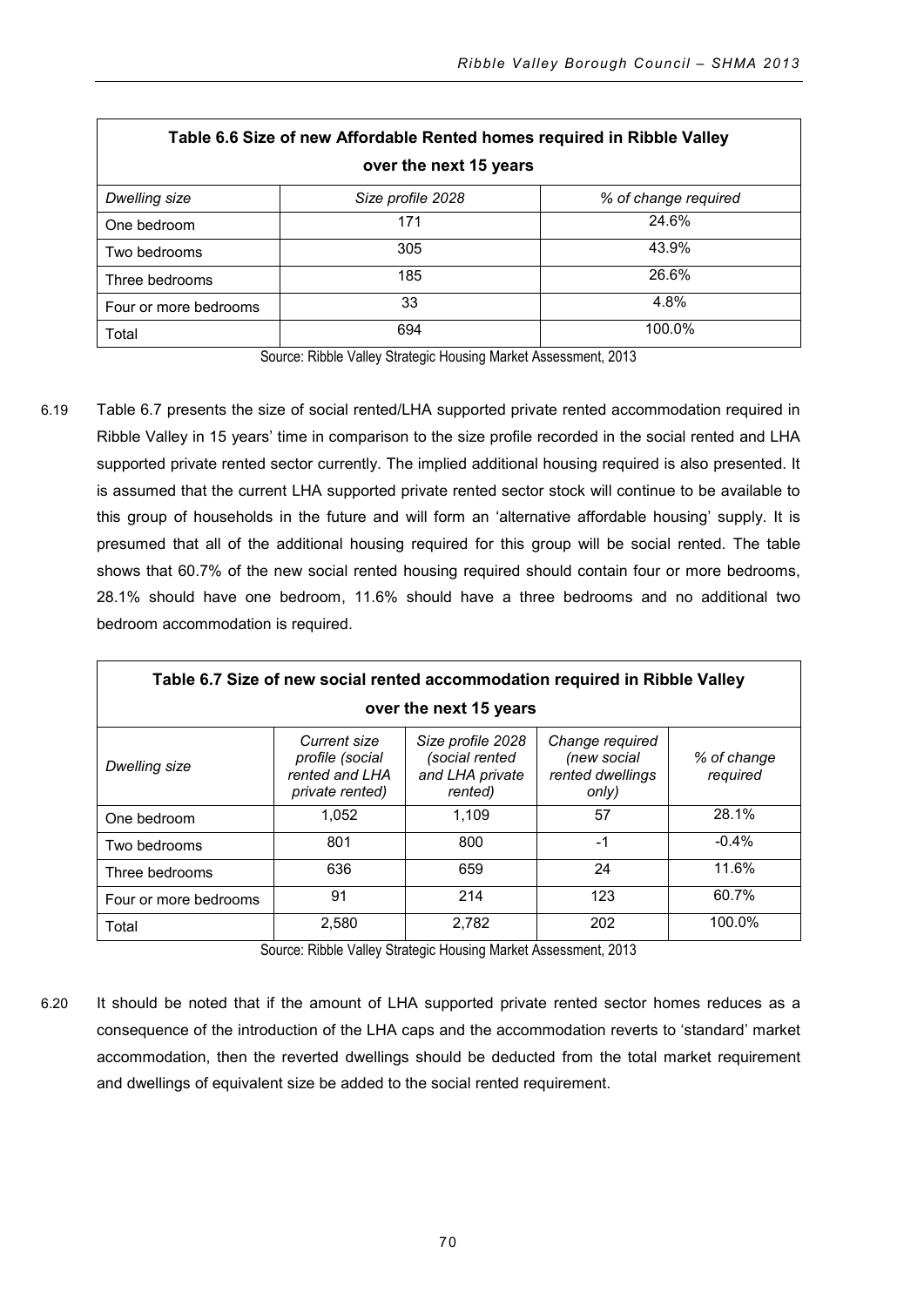# **Alternative growth scenarios**

- 6.21 The NLP report has modelled a range of data on population and economic growth to derive an annual dwelling requirement through to 2028 within the Borough ,under a range of different demographic and economic scenarios. The results of the LTBHM model will be adjusted to identify the tenure and size requirement within two of the scenarios set out in the NLP report. The two scenarios being considered are forecast job growth of 280 additional dwellings per year and past trend job growth (adjusting the commuting balance sensitivity) of 434 additional dwellings per year. The alternative LTBHM outputs for these scenarios are presented in Figures 6.3 and 6.4 below.
- 6.22 Figure 6.3 shows the results within the forecast job growth scenario. The results indicate that some 71.6% of new housing should be market accommodation, with 16.8% Affordable Rent, 5.9% social rent and 5.2% shared ownership. The majority of market accommodation required is two, three and four bedroom dwellings, although there is a greater requirement for four bedroom homes than in the base scenario. A range of property sizes are required within the affordable sector, with two bedroom Affordable Rent homes the biggest individual requirement.



Source: Ribble Valley Strategic Housing Market Assessment, 2013

6.23 Figure 6.4 shows the results within the past trend job growth (adjusting the commuting balance sensitivity) scenario. The results indicate that some 78.5% of new housing should be market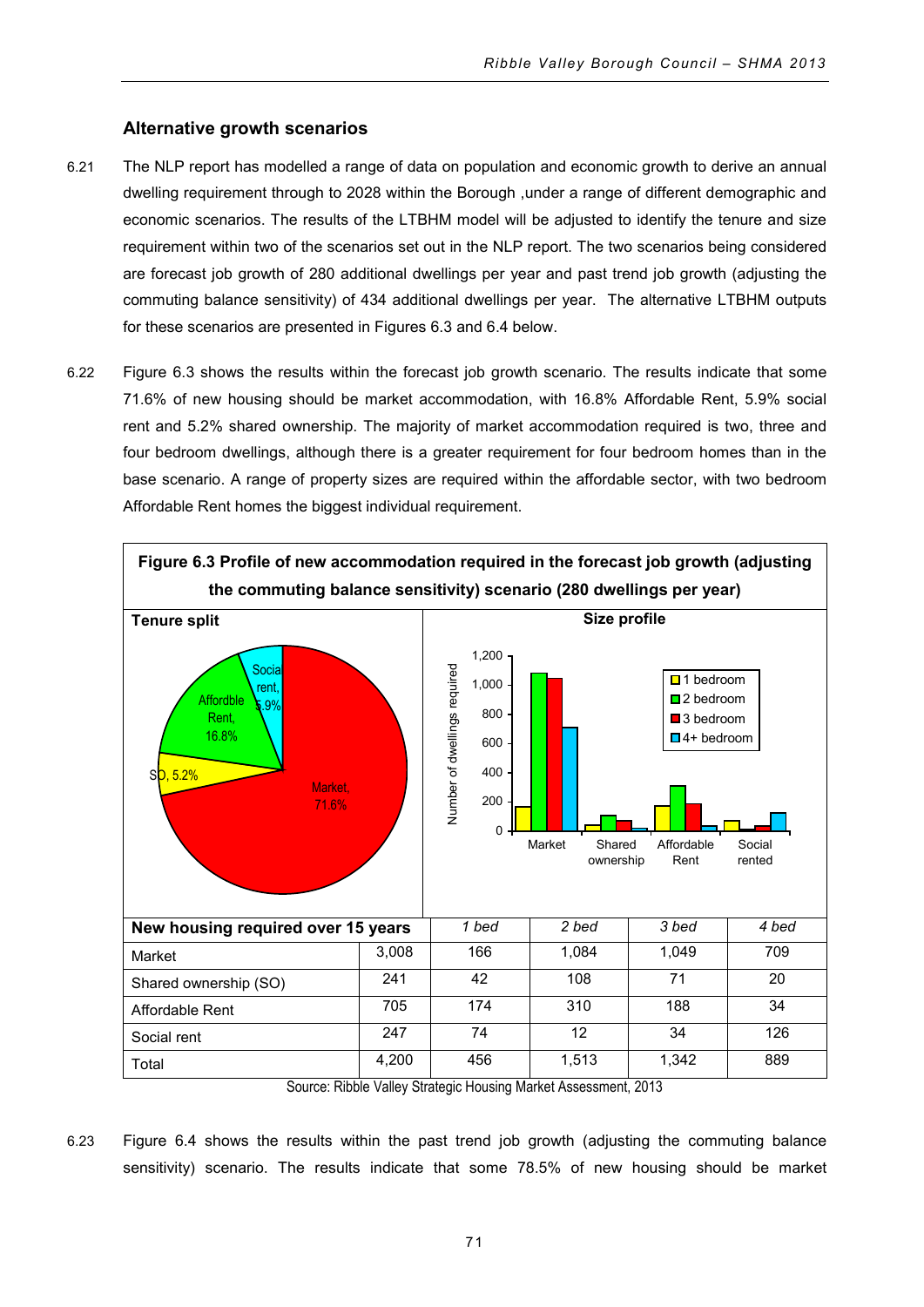accommodation, with 12.4% Affordable Rent, 4.9% social rent and 4.1% shared ownership. Three bedroom market accommodation is most commonly required. A range of size homes are required in the affordable tenures.



Source: Ribble Valley Strategic Housing Market Assessment, 2013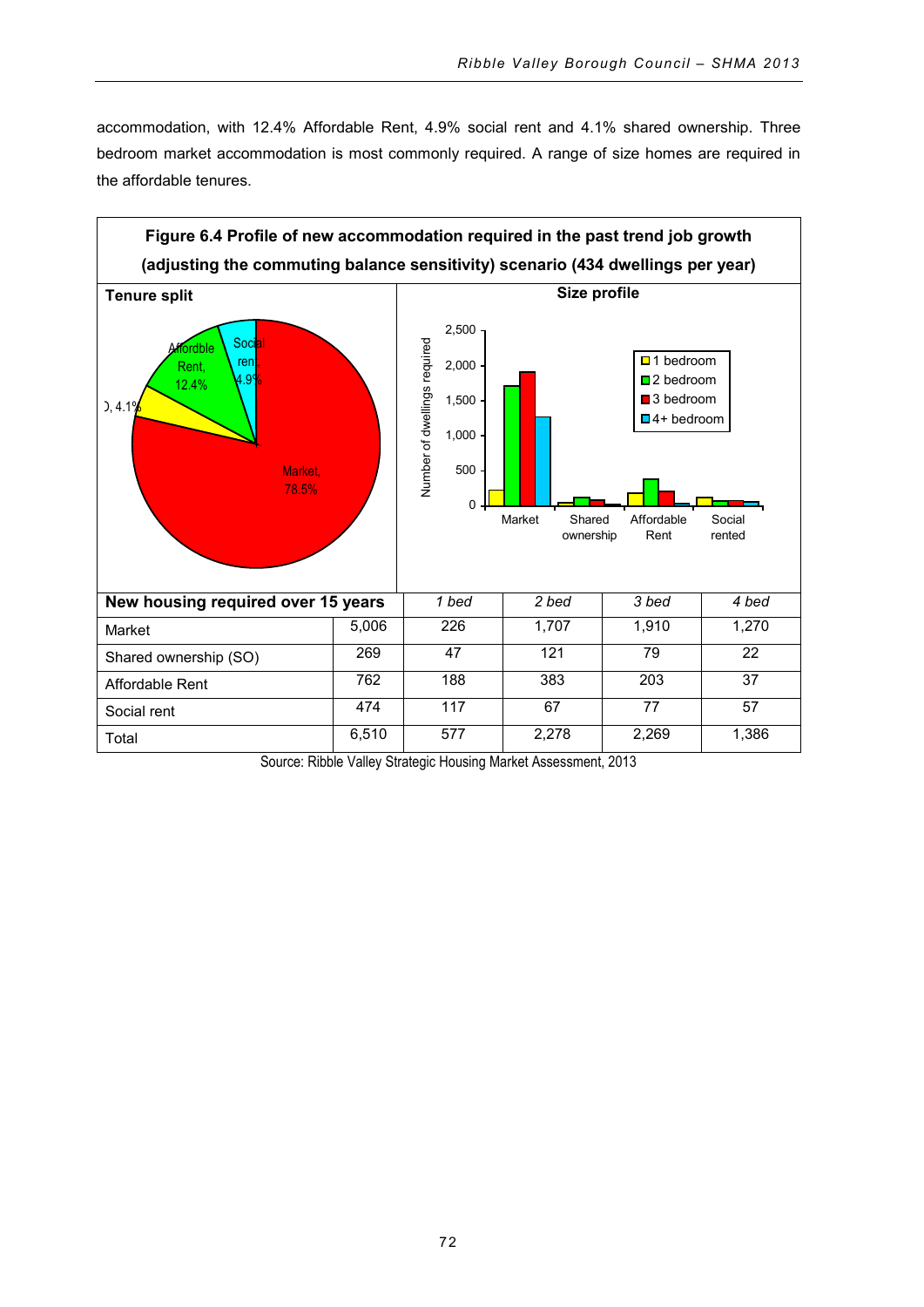# 7. Policy implications of the results

# **Introduction**

- 7.1 Both the NPPF and the Practice Guidance are clear that the ultimate aim of a Strategic Housing Market Assessment is to provide robust evidence that will inform local housing strategy and planning policies. This report will set out a series of suggestions about possible policy responses in light of the findings of this SHMA, set in the context of the NPPF requirements.
- 7.2 In Ribble Valley the Core Strategy has been prepared and this report will provide up-to-date evidence to determine whether the housing policies set out within it are suitable. This final chapter will describe the housing related policies in the Core Strategy and determine whether they are supported by the evidence set out in this SHMA. There are three housing policies within the Core Strategy that are required to be reviewed; the size of the planned growth in dwellings across the Borough, the balance of new housing to be pursued and the amount of affordable housing required. Each of these will be appraised separately. The chapter also presents some further policy suggestions evidenced by this SHMA that do not relate to existing Core Strategy policies.

# **Overall scale of housing growth**

- 7.3 'Key Statement H1 Housing Provision' of the Core Strategy states that it is intended that the dwelling stock will increase by approximately 4,000 dwellings over the 20-year period (2008 to 2028). The equates to an average annual increase of 200 homes per year. The Nathanial Lichfield & Partners report identified that there is an Objectively Assessed Need for between 220 and 250 additional homes per year in Ribble Valley.
- 7.4 The Objectively Assessed Need constitutes the figure that the Council should seek to plan towards in accordance with the NPPF, but it does not constitute the housing target. The Council also has to take into account a range of other factors; including the availability of suitable sites for housing development, the number of vacant properties available to help meet future demand, the environmental impact of potential development, how future housing development will impact on other infrastructure and how it corresponds to other priorities in the Borough. The objectively assessed need therefore informs the total dwelling growth proposed, but does not determine it.
- 7.5 In addition the limitations to the projections indicate that they should not be used as the sole information source for determining a housing target as the CLG Quality Report indicates *"…these are demographic and trend-based only and do not take into account any policy changes that may affect actual household formation in future."*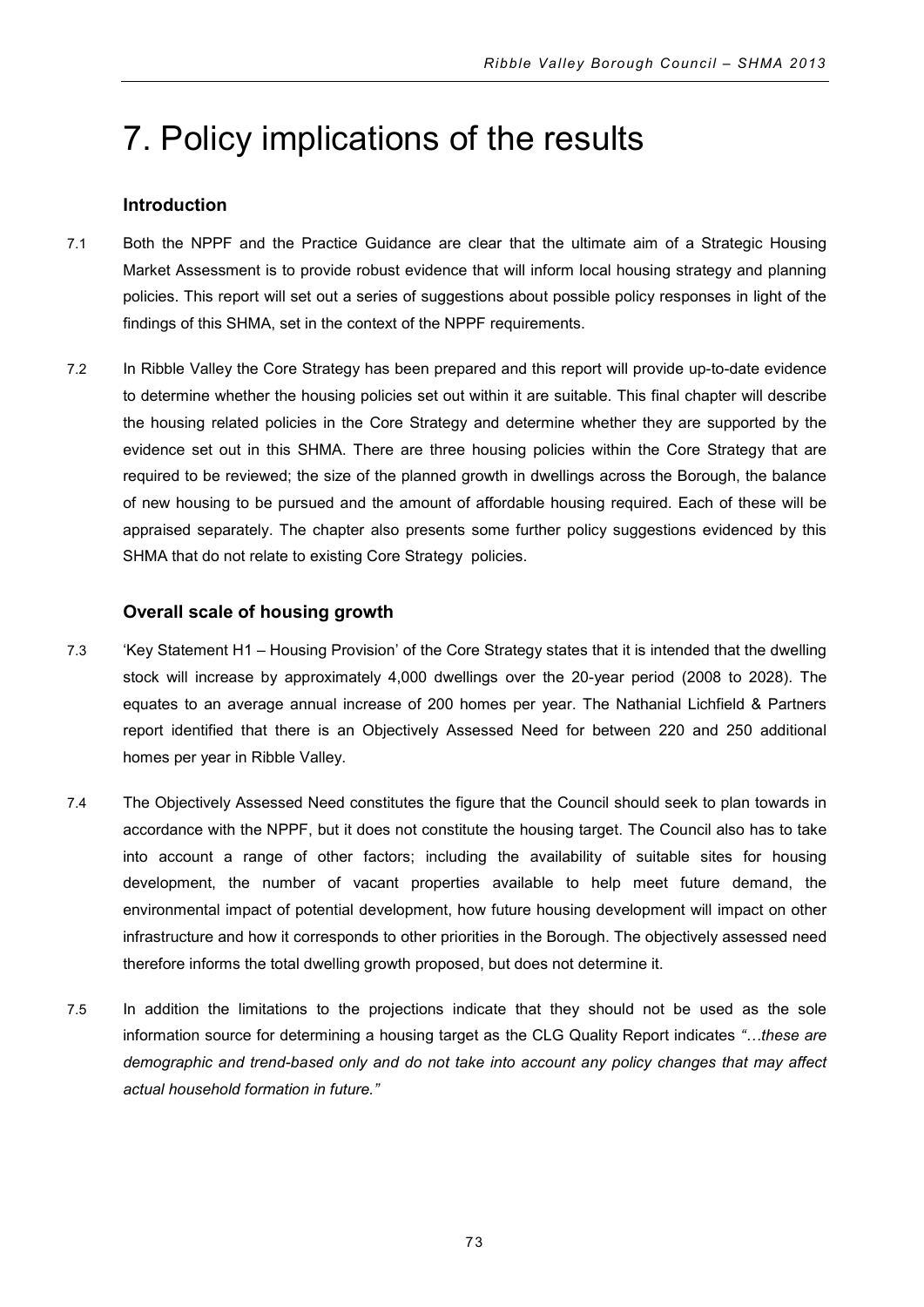7.6 Although a target of 200 dwellings per year can be justified based on practical constraints in the Borough and other imperatives, to better meet the objectively assessed need in Ribble Valley the Council could consider increasing their target toward the figure of 250 dwellings per year.

## **Market/affordable tenure split**

- 7.7 'Key Statement H1 Affordable Housing' indicates that 30% of new housing as affordable will be sought on all sites with 10 or more dwellings in Clitheroe and Longridge or 5 or more dwellings elsewhere in the Borough.
- 7.8 The level of housing need in the Borough, as set out in chapter 5, is very high at 404 affordable homes per year. This represents 202% of the total planned additional dwellings in the Borough each year, however this figure does not equal the number of new affordable units to be built. The need will be met through a wide range of sources – but particularly make better use of vacant, making better use of the existing stock and through the continued use of the benefit-supported private rented sector as 'alternative affordable housing'.
- 7.9 The LTBHM model, based on the maximum Objectively Assessed Need of 250 new homes per year in Ribble Valley, indicates that around 30% of the housing required over the next 15 years in the Borough should be affordable. The LTBHM outputs show however that a lower proportion of new housing as affordable would be suitable if the number of new homes built each year was to increase, as this additional population relates to increased employment opportunities so would be more affluent; if 434 additional homes were added each year (and the associated economic growth occurred) then only 22.5% of these would need to be affordable.
- 7.10 This evidence suggests that the current target is appropriate, although if a significant number of new dwellings come forward on sites that are below the thresholds set out in the Core Strategy and are therefore not covered under the current policy, then the Council must provide other mechanisms to ensure that these smaller development also contribute to the overall market/affordable mix required across Ribble Valley.

## **Mix of housing required**

7.11 'Key Statement H2 – Housing Plan' sets out that developments will only be permitted where it provides *'a suitable mix of housing that accords with the projected future household requirements and local need across the Ribble Valley as a whole as evidenced by the Strategic Housing Market Assessment'*.

#### **Mix of affordable housing required**

7.12 Analysis of the affordability of households in need in Chapter 5 suggests that just 20% of households could afford Affordable Rented accommodation, with the vast majority of households in need requiring subsidy for any form of affordable accommodation. As Affordable Rent set at 70% market median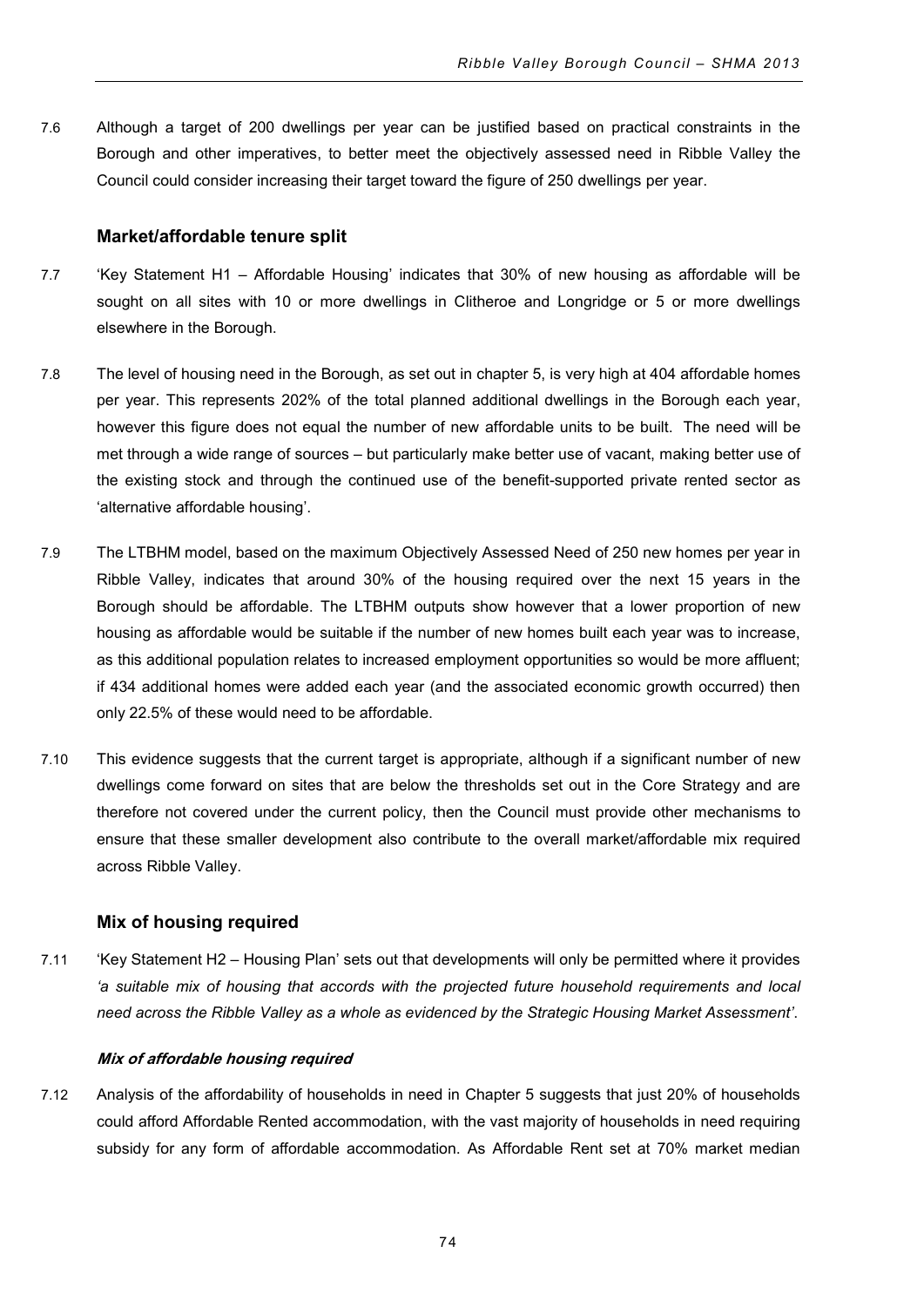rents is below the LHA cap, it would be possible to house households requiring subsidy within this accommodation.

- 7.13 The LTBHM model based on the Objectively Assessed dwelling growth in the Borough, suggests that 61.3% of new affordable housing could be Affordable Rent, 20.8% shared ownership and 17.9% social rent. The larger proportional requirement for Affordable Rent within the LTBHM model reflects that in fifteen years households that can afford it, will be housed in the Affordable Rented sector, rather than resident in the social rented sector, as they are likely to be currently.
- 7.14 It is clear that there is latent potential demand for this form of accommodation and because of the low level of existing stock, new Affordable Rent accommodation should be a priority over the short-term. It is therefore recommended that the proportions set out in the LTBHM model base scenario (maximum Objectively Assessed Need) are pursued. This is just a recommendation; it is up to the Council to determine policy.

# **Affordable and market dwelling size mix**

7.15 The LTBHM model provides considerable detail on the size of accommodation required within each tenure. The base scenario (maximum Objectively Assessed Need) outputs have been used to inform the recommended dwelling size mix within each tenure in Ribble Valley. These results are summarised in Figure 7.1 and can be used to assess the suitability of proposed new housing developments in Ribble Valley as indicated in the Core Strategy.



Source: Ribble Valley Strategic Housing Market Assessment, 2013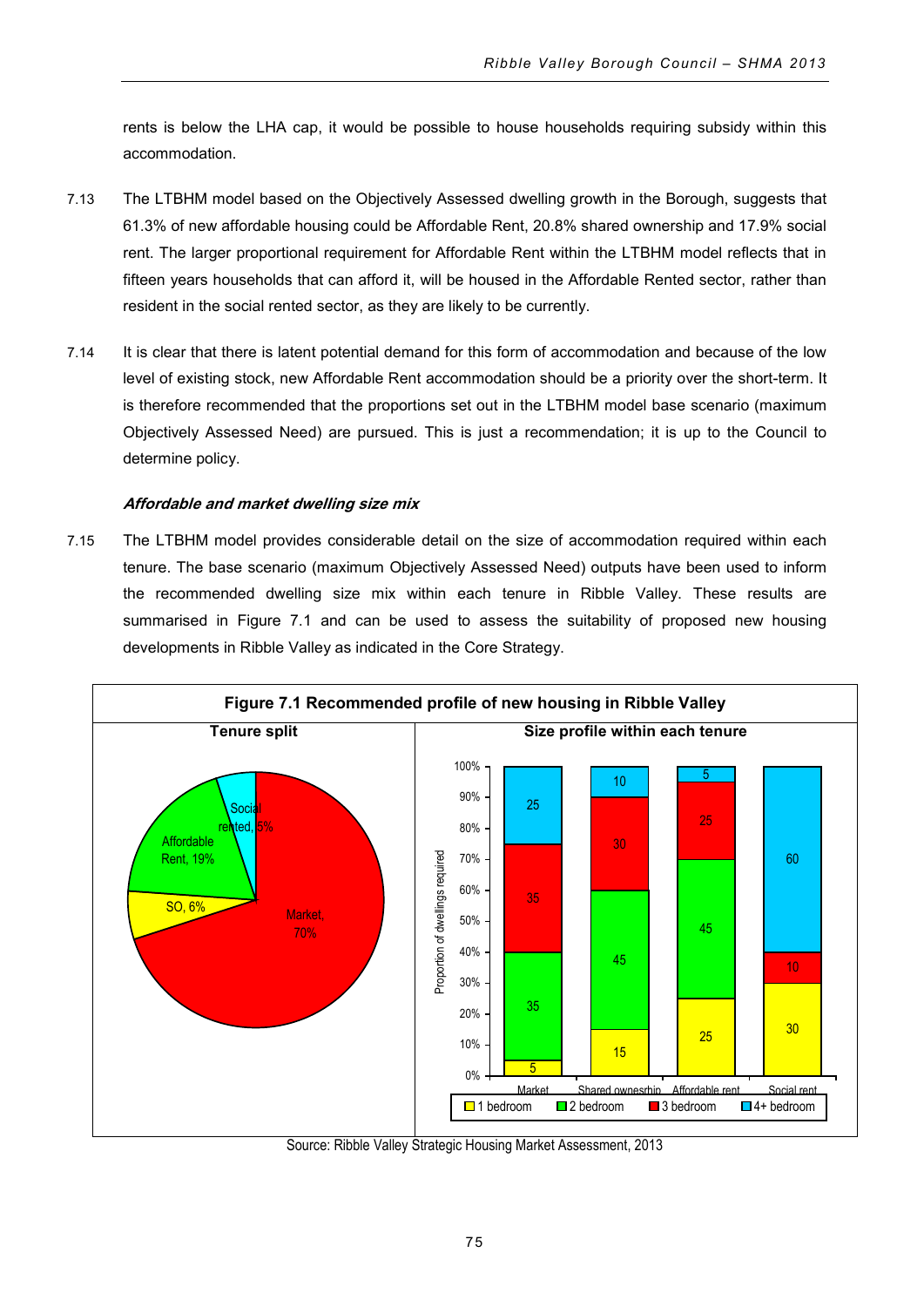## **Other issues**

## **Affordable Rent**

- 7.16 This is the new social tenure, set at 80% of median market rent, or lower if there is evidence to justify it. If the Affordable Rent were set at 80% of median market rent, it would be affordable for relatively few households in housing need. But if it were set at 70% of market rent, it would be affordable for 111 households in housing need each year.
- 7.17 Affordable Rent can be achieved either by newbuild or by conversion of social re-lets. The latter is obviously cheaper and can be used to cross-subsidise newbuild. It is up to the Council to choose the level that Affordable Rent is finally set at: there is a considerable range of evidence in the report, however the current cost of Affordable Rent in the Borough (set out in Table 4.7) seems to be appropriate, particularly as it is at a lower level relative to market costs for larger dwellings where the intermediate gap is greater.

# **The SHMA as an 'evidence base'**

7.18 These findings form part of the 'evidence base' for policy, but do not form policy in itself. It is a policy issue for the Council to decide what types of affordable housing to build. The Council will want to consider its priorities in the light of the evidence, but will not in any way be dictated by it. It is recommended that the outputs from this report should also be viewed alongside the latest other information on the Council's housing and planning priorities.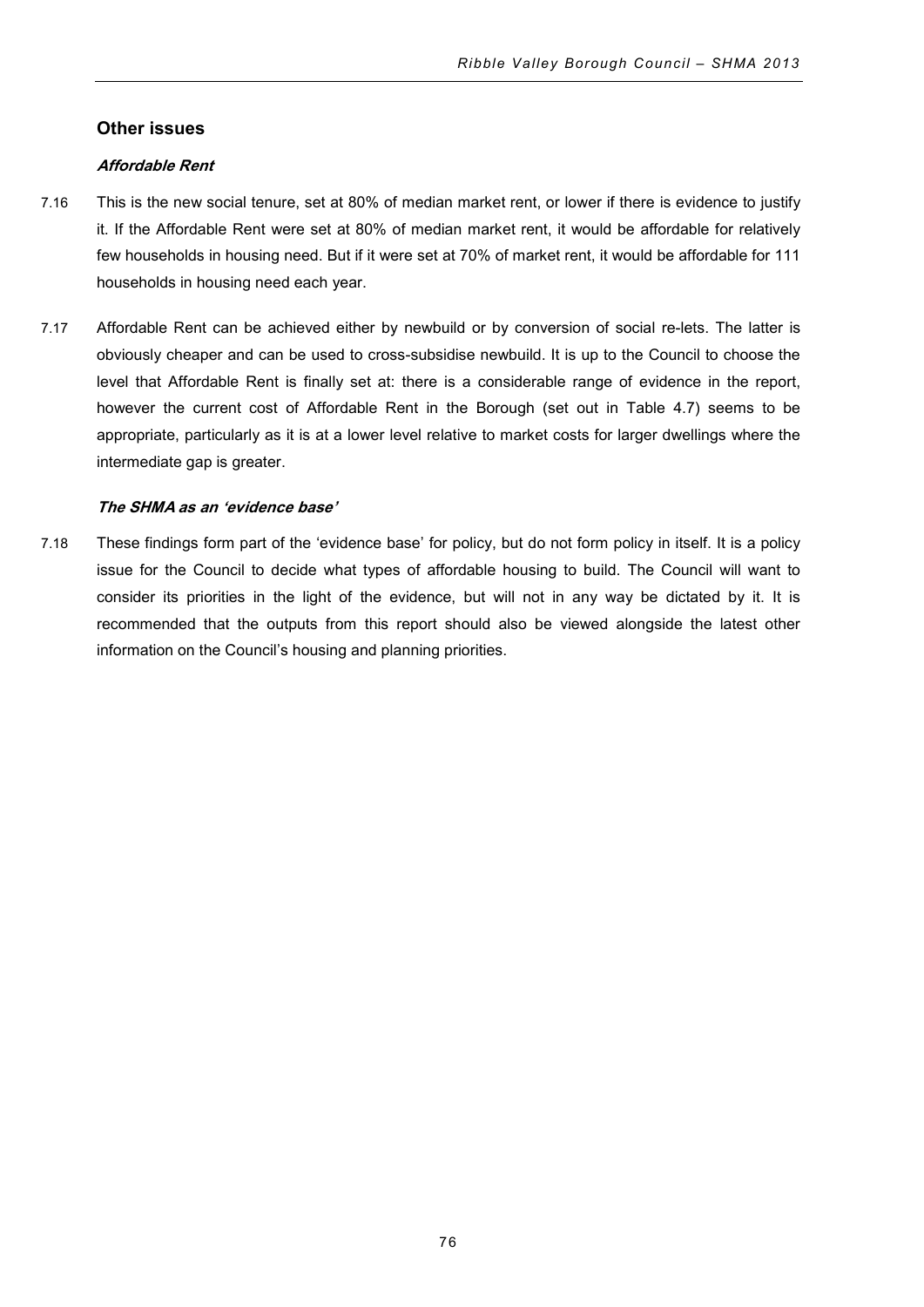# **Glossary**

# **Affordability**

A measure of whether households can access and sustain the cost of private sector housing. There are two main types of affordability measure: mortgage and rental. Mortgage affordability assesses whether households would be eligible for a mortgage; rental affordability measures whether a household can afford private rental. Mortgage affordability is based on standard lending multipliers (3.5 times income) and considers any capital the household may have (existing equity or savings) to discount from the purchase price of the home. Rental affordability is defined as the rent being less than a proportion of a household's gross income (25% of gross income is used as the baseline).

# **Affordable housing**

NPPF (National Planning Policy Framework) defines affordable housing as *'Social rented, affordable rented and intermediate housing, provided to eligible households whose needs are not met by the market. Eligibility is determined with regard to local incomes and local house prices. Affordable housing should include provisions to remain at an affordable price for future eligible households or for the subsidy to be recycled for alternative affordable housing provision.'*

## **Affordable Rent**

NPPF defines Affordable Rent *as 'housing that is let by local authorities or private registered providers of social housing to households who are eligible for social rented housing. Affordable Rent is subject to rent controls that require a rent of no more than 80% of the local market rent (including service charges, where applicable).'*

## **Annual need**

The combination of the net future need plus an allowance to deal progressively with part of the net current need.

## **Average**

The term 'average' when used in this report is taken to be a mean value, unless otherwise stated.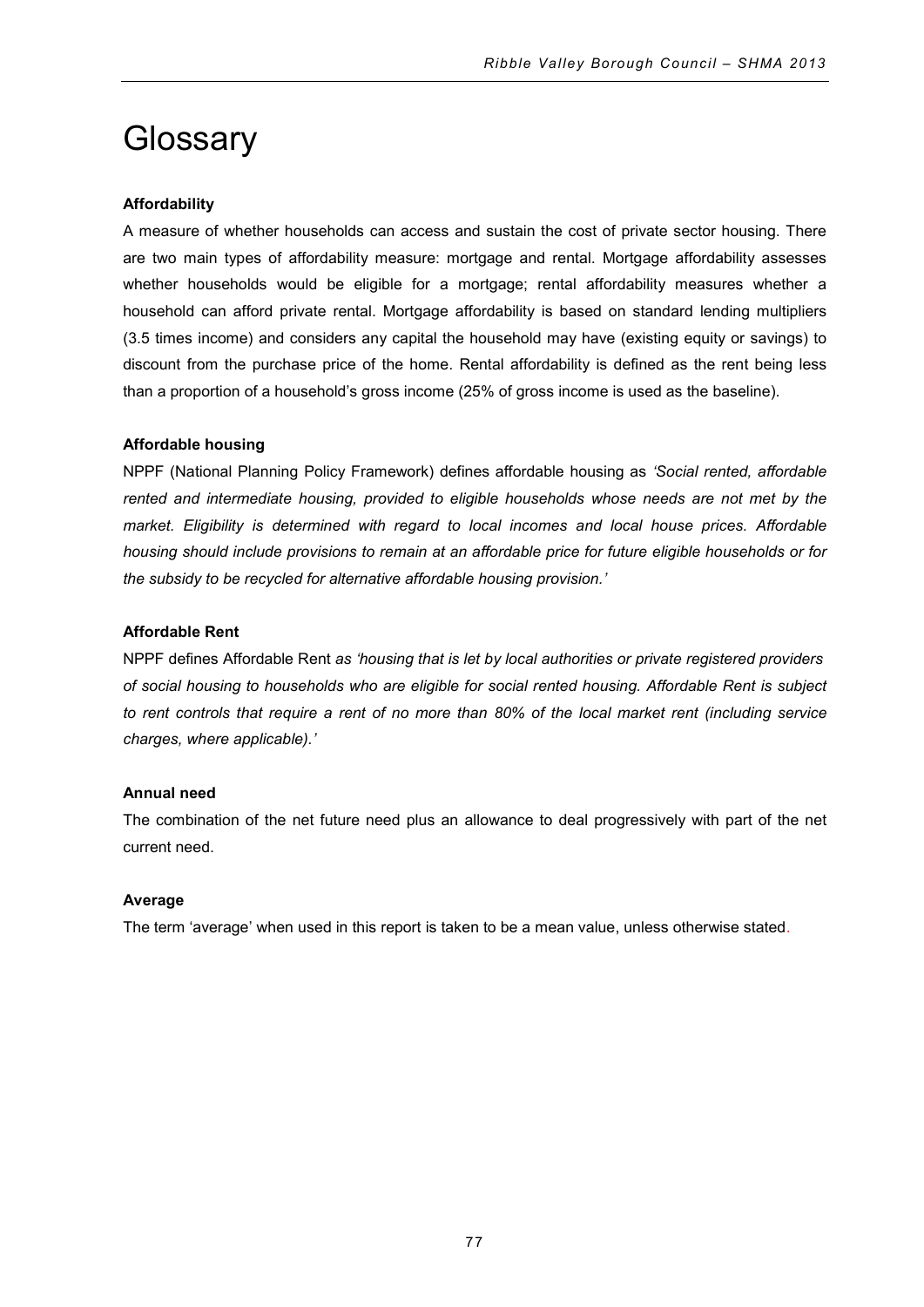#### **Bedroom standard**

The bedroom standard is calculated as follows: a separate bedroom is allocated to each co-habiting couple, any other person aged 21 or over, each pair of young persons aged 10-20 of the same sex, and each pair of children under 10 (regardless of sex). Unpaired young persons aged 10-20 are paired with a child under 10 of the same sex or, if possible, allocated a separate bedroom. Any remaining unpaired children under 10 are also allocated a separate bedroom. The calculated standard for the household is then compared with the actual number of bedrooms available for its sole use, to indicate deficiencies or excesses. Bedrooms include bed-sitters, box rooms and bedrooms which are identified as such by respondents, even though they may not be in use as such.

#### **Concealed household**

A household that currently lives within another household, but has a preference to live independently and is unable to afford appropriate market housing.

## **Current need**

Households whose current housing circumstances at a point in time fall below accepted minimum standards. This would include households living in overcrowded conditions, in unfit or seriously defective housing, families sharing, and homeless people living in temporary accommodation or sharing with others.

#### **Disaggregation**

Breaking a numerical assessment of housing need and supply down, either in terms of size and/or type of housing unit, or in terms of geographical price market within Ribble Valley.

#### **Financial capacity**

This is defined as household income+savings+equity (the value of the property owned by owneroccupiers, typically the family home, net of mortgage). This provides an indication, when put on a capital basis, of the amount which the household could afford to pay for housing. Since equity is now a substantial part of the overall financial capacity of the large fraction of owner-occupiers, it is essential to use this measure rather than the old price/income ratio to measure the activity of a housing market.

#### **Forecast**

Either of housing needs or requirements is a prediction of numbers which would arise in future years based on a model of the determinants of those numbers and assumptions about (a) the behaviour of households and the market and (b) how the key determinants are likely to change. It involves understanding relationships and predicting behaviour in response to preferences and economic conditions.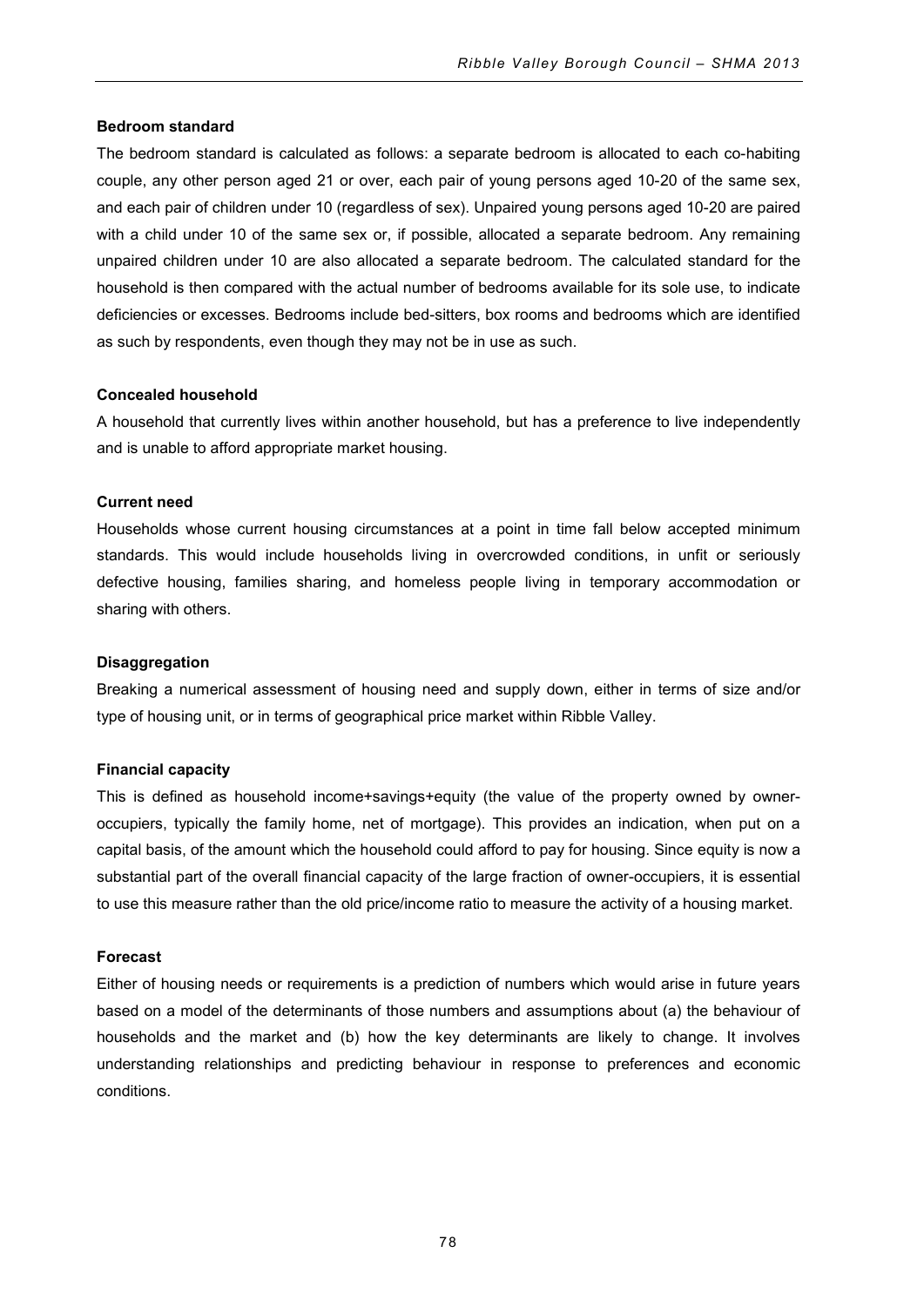## **Grossing-up**

Converting the numbers of actual responses in a social survey to an estimate of the number for the whole population. This normally involves dividing the expected number in a group by the number of responses in the survey.

## **Household**

One person living alone or a group of people who have the address as their only or main residence and who either share one meal a day or share a living room.

# **Household formation**

The process whereby individuals in the population form separate households. 'Gross' or 'new' household formation refers to households which form over a period of time, conventionally one year. This is equal to the number of households existing at the end of the year which did not exist as separate households at the beginning of the year (not counting 'successor' households, when the former head of household dies or departs).

# **Household living within another household**

Is a household living as part of another household of which they are neither the head nor the partner of the head.

## **Households sharing**

Are households (including single people) who live in non-self-contained accommodation but do not share meals or a living room (e.g. 5 adults sharing a house like this, constitute 5 one-person households).

## **Housing market area**

The geographical area in which a substantial majority of the employed population both live and work, and where most of those changing home without changing employment choose to stay.

## **Housing need**

Housing need is defined as the number of households lacking their own housing, or living in housing which is judged to be inadequate or unsuitable, who are unlikely to be able to meet their needs in the housing market without some financial assistance.

# **Housing Register**

A database of all individuals or households who have applied to a local authority or RSL for a social tenancy or access to some other form of affordable housing. Housing registers, often called waiting lists, may include not only people with general needs, but people with support needs or requiring access because of special circumstances, including homelessness.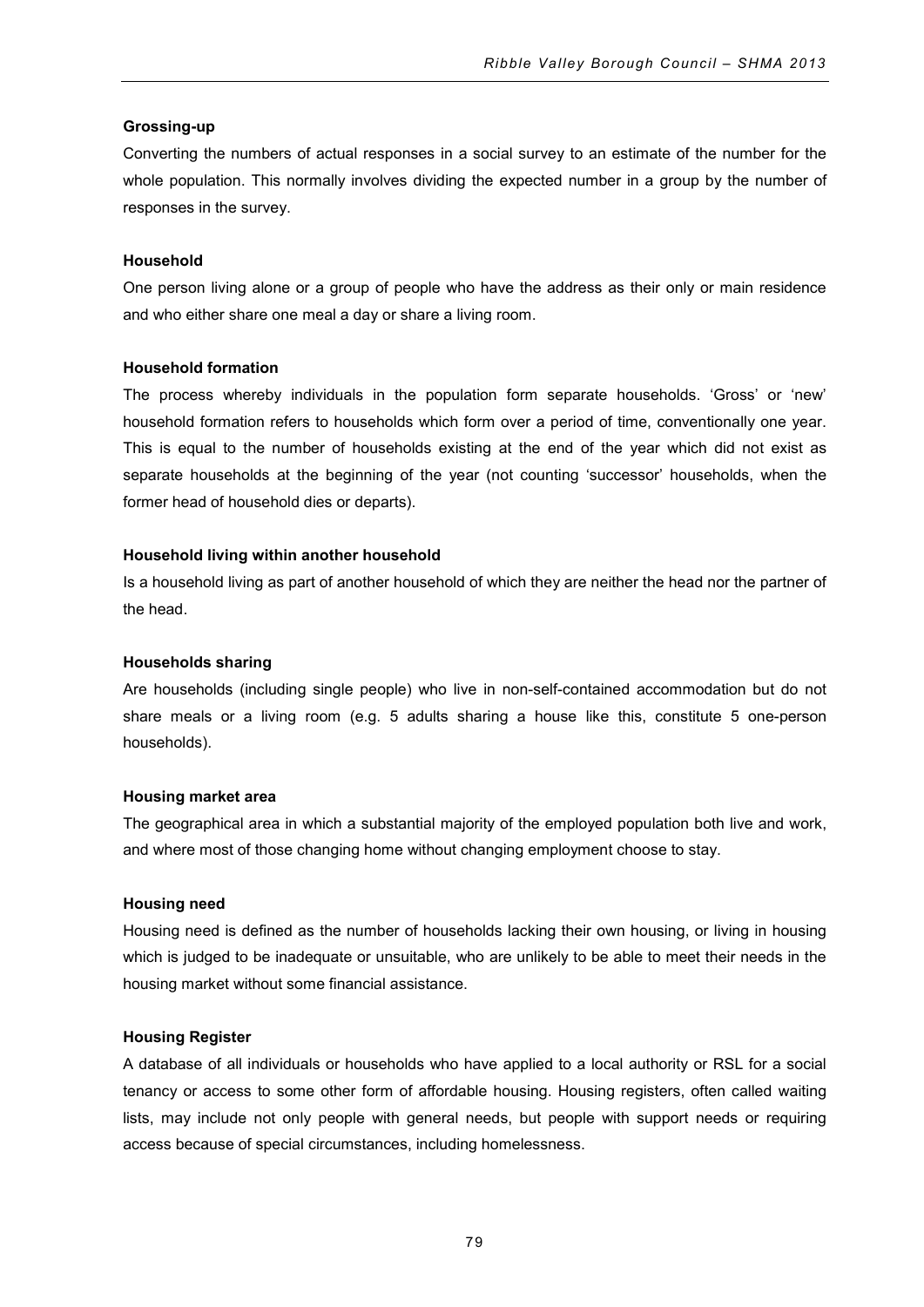## **Housing size**

Measured in terms of the number of bedrooms, habitable rooms or floor space. This report uses the number of bedrooms.

#### **Income**

Income means gross household income unless otherwise qualified

## **Intermediate housing**

NPPF defines intermediate housing as *'homes for sale and rent provided at a cost above social rent, but below market levels subject to the criteria in the Affordable Housing definition. These can include shared equity (shared ownership and equity loans), other low cost homes for sale and intermediate rent, but not affordable rented housing.'*

## **Lending multiplier**

The number of times a household's gross annual income a mortgage lender will normally be willing to lend. The most common multiplier quoted is 3.5 times income.

## **Lower quartile**

The value below which one quarter of the cases falls. In relation to house prices, it means the price of the house that is one quarter of the way up the ranking from the cheapest to the most expensive.

#### **Mean**

The mean is the most common form of average used. It is calculated by dividing the sum of a distribution by the number of incidents in the distribution.

#### **Median**

The median is an alternative way of calculating the average. It is the middle value of the distribution when the distribution is sorted in ascending or descending order.

#### **Migration**

The movement of people between geographical areas, primarily defined in this context as the local authority Borough area. The rate of migration is usually measured as an annual number of households, living in Ribble Valley at a point in time, who are not resident in Ribble Valley one year earlier.

## **Net need**

The difference between need and the expected supply of available affordable housing units (e.g. from the re-letting of existing social rented dwellings).

#### **Newly arising need**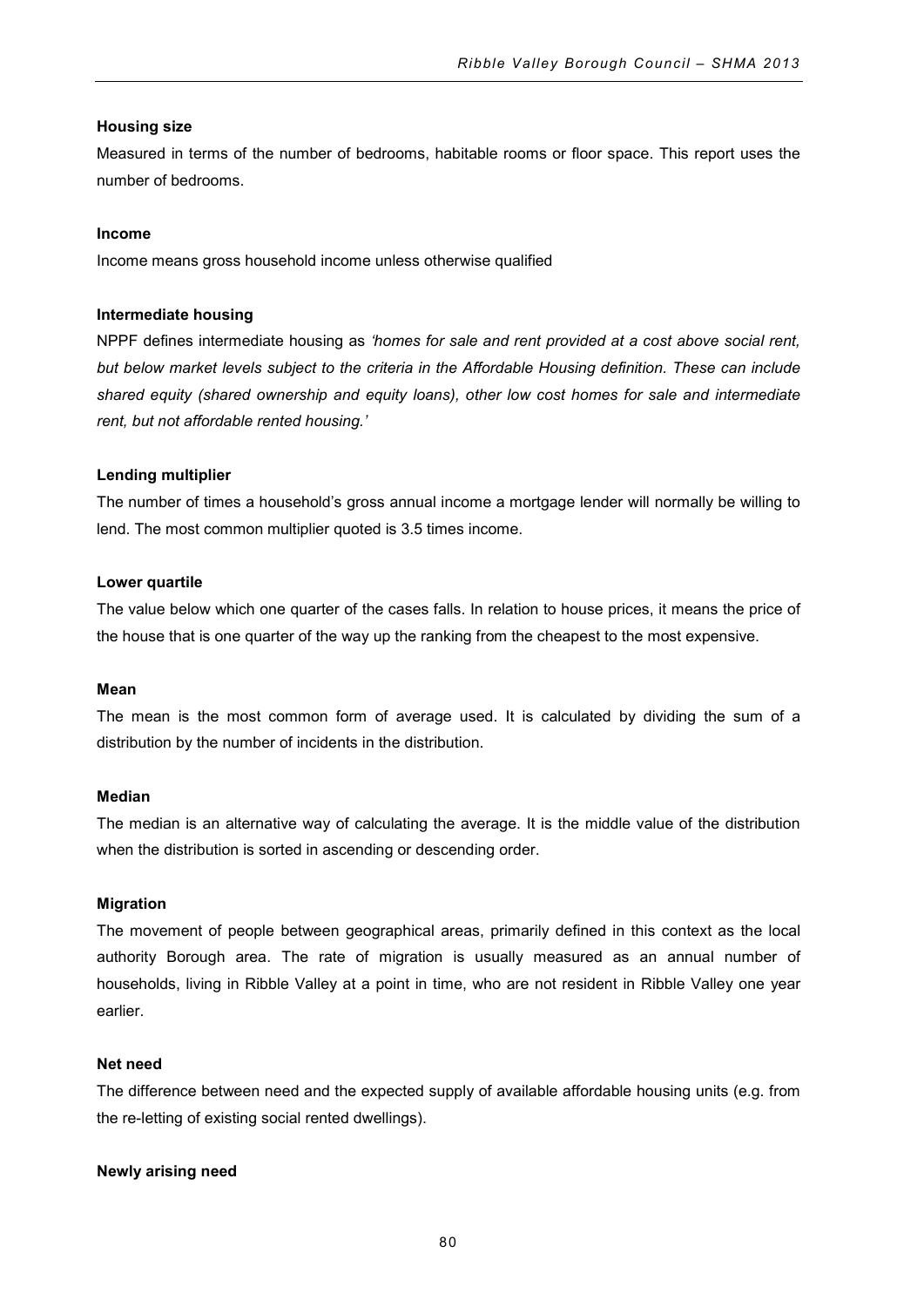New households which are expected to form over a period of time and are likely to require some form of assistance to gain suitable housing together with other existing households whose circumstances change over the period so as to place them in a situation of need (e.g. households losing accommodation because of loss of income, relationship breakdown, eviction, or some other emergency).

#### **Non-self contained accommodation**

Where households share a kitchen, bathroom or toilet with another household, or they share a hall or staircase that is needed to get from one part of their accommodation to another.

#### **Overcrowding**

An overcrowded dwelling is one which is below the bedroom standard (see 'Bedroom Standard' above).

#### **Primary data**

Information that is collected from a bespoke data collection exercise (e.g. surveys, focus groups or interviews) and analysed to produce a new set of findings.

## **Potential households**

Adult individuals, couples or lone parent families living as part of other households of which they are neither the head, nor the partner of the head, and who need to live in their own separate accommodation, and/or are intending to move to separate accommodation rather than continuing to live with their 'host' household.

#### **Projection**

Either of housing needs or requirements is a calculation of numbers expected in some future year or years based on the extrapolation of existing conditions and assumptions. For example, household projections calculate the number and composition of households expected at some future date(s) given the projected number of residents, broken down by age, sex and marital status, and an extrapolation of recent trends in the propensity of different groups to form separate households.

#### **Random sample**

A sample in which each member of the population has an equal chance of selection.

#### **Re-lets**

Social rented housing units which are vacated during a period and become potentially available for letting to new tenants.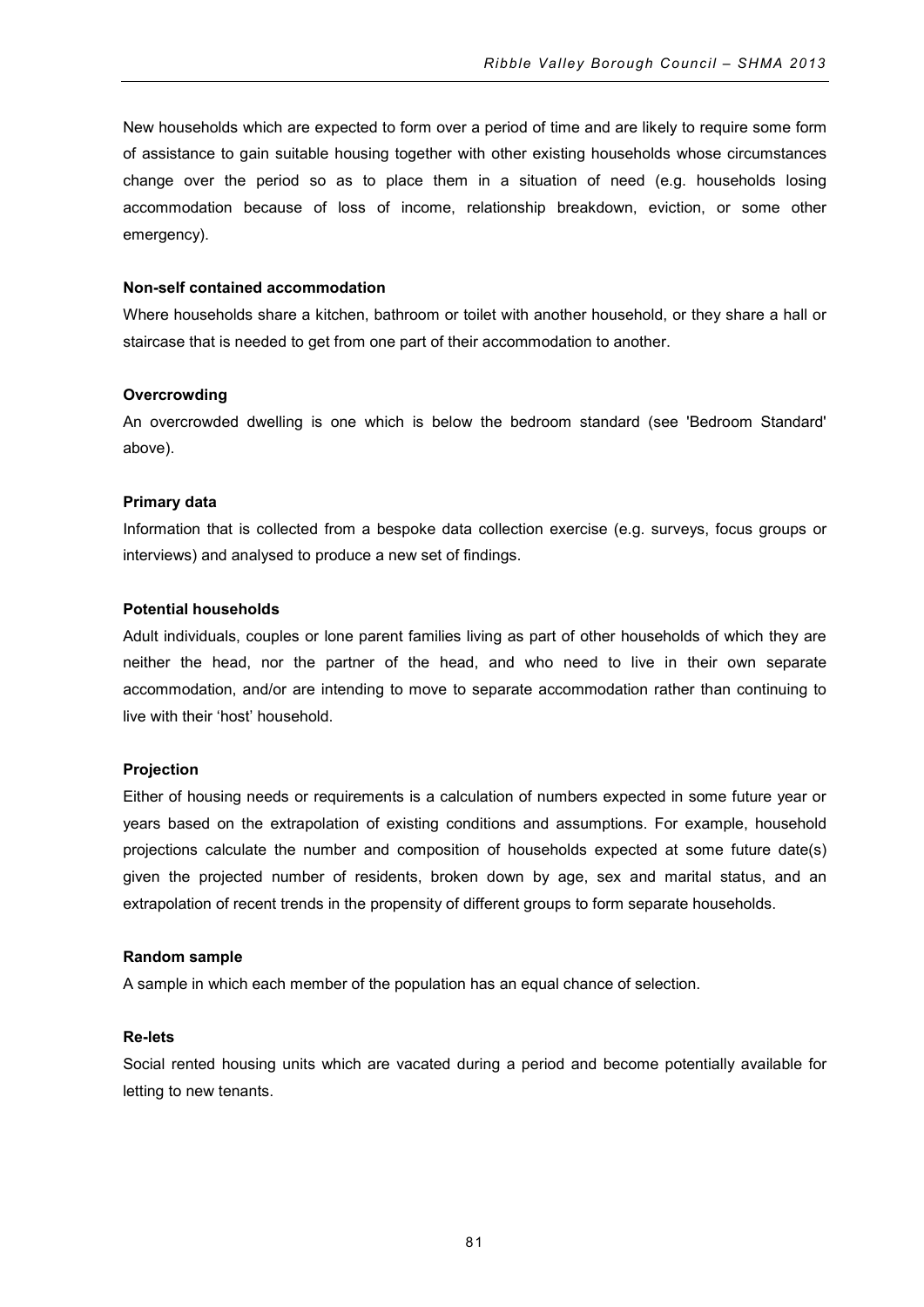## **Rounding error**

Totals in tables may differ by small amounts (typically one) due to the fact that fractions have been added together differently. Thus a table total may say 2011, and if the individual cell figures are added the total may come to 2012. This is quite normal and is a result of the computer additions made. Figures should never be taken to be absolutely accurate. No such state exists. The figures in this document are robust estimates, not absolutely precise ones. The usual practice is to use the stated total (in the above case 2011) rather than the figure of 2012 to which the individual figures sum. That is because the total will have resulted from a rounding after all the fractions are taken fully into account.

## **Sample survey**

Collects information from a known proportion of a population, normally selected at random, in order to estimate the characteristics of the population as a whole.

## **Sampling frame**

The complete list of addresses or other population units within the survey area which are the subject of the survey.

## **Secondary data**

Existing information that someone else has collected. Data from administrative systems and some research projects are made available for others to summarise and analyse for their own purposes (e.g. Census, national surveys).

#### **Shared ownership schemes**

Housing of which a proportion is available to buy (usually at market value). There is the option for the other part to be rented.

## **SHMA (Strategic Housing Market Assessment)**

SHMA derives from government guidance suggesting that the 'evidence base' required for the good planning of an area should be the product of a process rather than a technical exercise.

#### **Social rented housing**

NPPF defines social rented housing as housing *'Social rented housing is owned by local authorities*  and private registered providers, for which guideline target rents are determined through the national *rent regime.'*